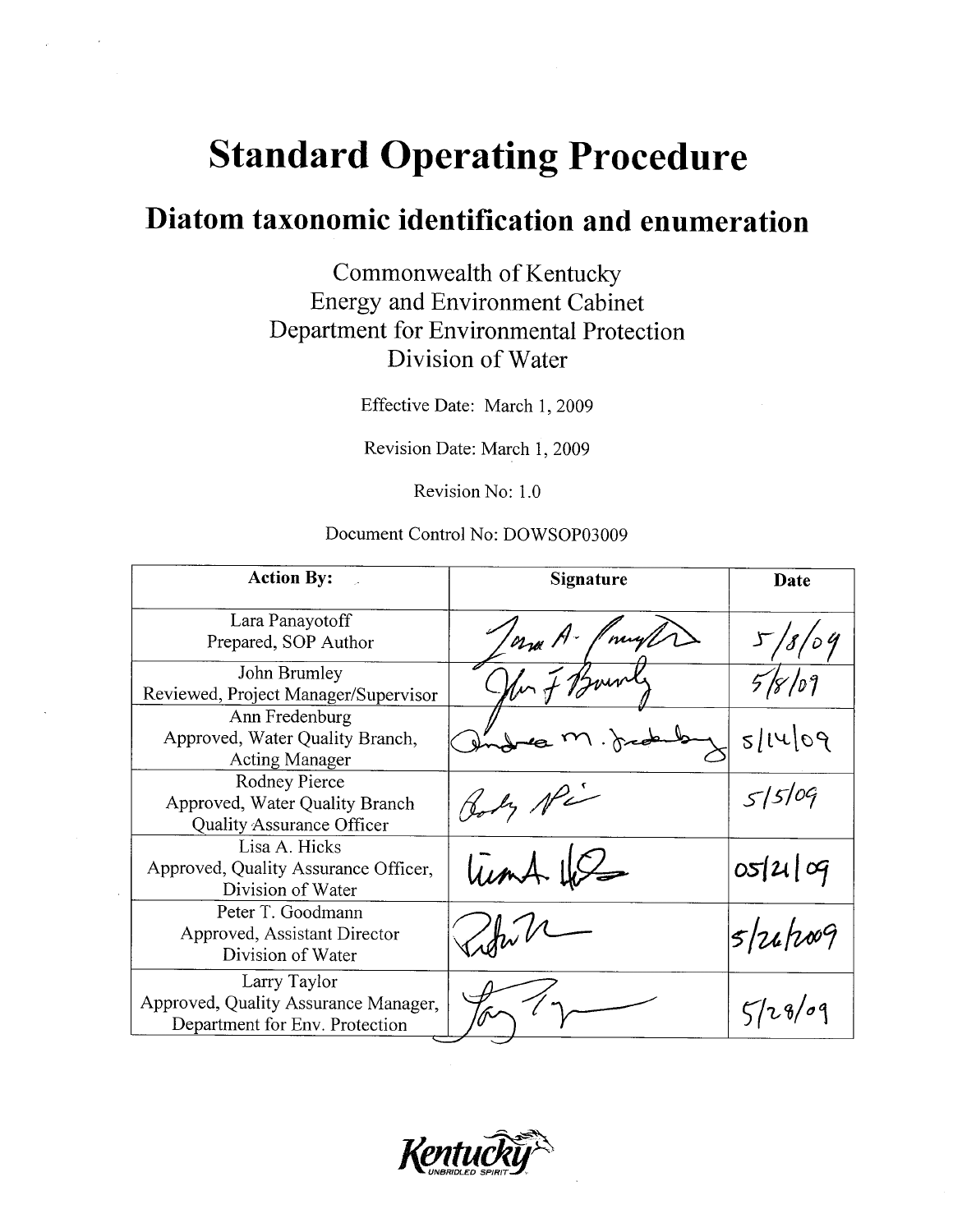#### Document Revision History

| Date of Revision | Page(s) Revised | <b>Revision Explanation</b>                                                                                                                                                                               |
|------------------|-----------------|-----------------------------------------------------------------------------------------------------------------------------------------------------------------------------------------------------------|
| 3/1/2009         | All             | Extracted from "Methods for<br>Assessing Biological Integrity of<br>Surface Waters in Kentucky,<br>February 2008, Revision $3^{1}$ , Section<br>6: Algae with reformatting and<br>revisions to procedures |
|                  |                 |                                                                                                                                                                                                           |
|                  |                 |                                                                                                                                                                                                           |
|                  |                 |                                                                                                                                                                                                           |
|                  |                 |                                                                                                                                                                                                           |
|                  |                 |                                                                                                                                                                                                           |
|                  |                 |                                                                                                                                                                                                           |
|                  |                 |                                                                                                                                                                                                           |
|                  |                 |                                                                                                                                                                                                           |
|                  |                 |                                                                                                                                                                                                           |
|                  |                 |                                                                                                                                                                                                           |
|                  |                 |                                                                                                                                                                                                           |
|                  |                 |                                                                                                                                                                                                           |
|                  |                 |                                                                                                                                                                                                           |

**Suggested Citation**: Kentucky Division of Water (KDOW). 2009. Diatom taxonomic identification and enumeration Version 1.0. Kentucky Department for Environmental Protection, Division of Water, Frankfort, Kentucky.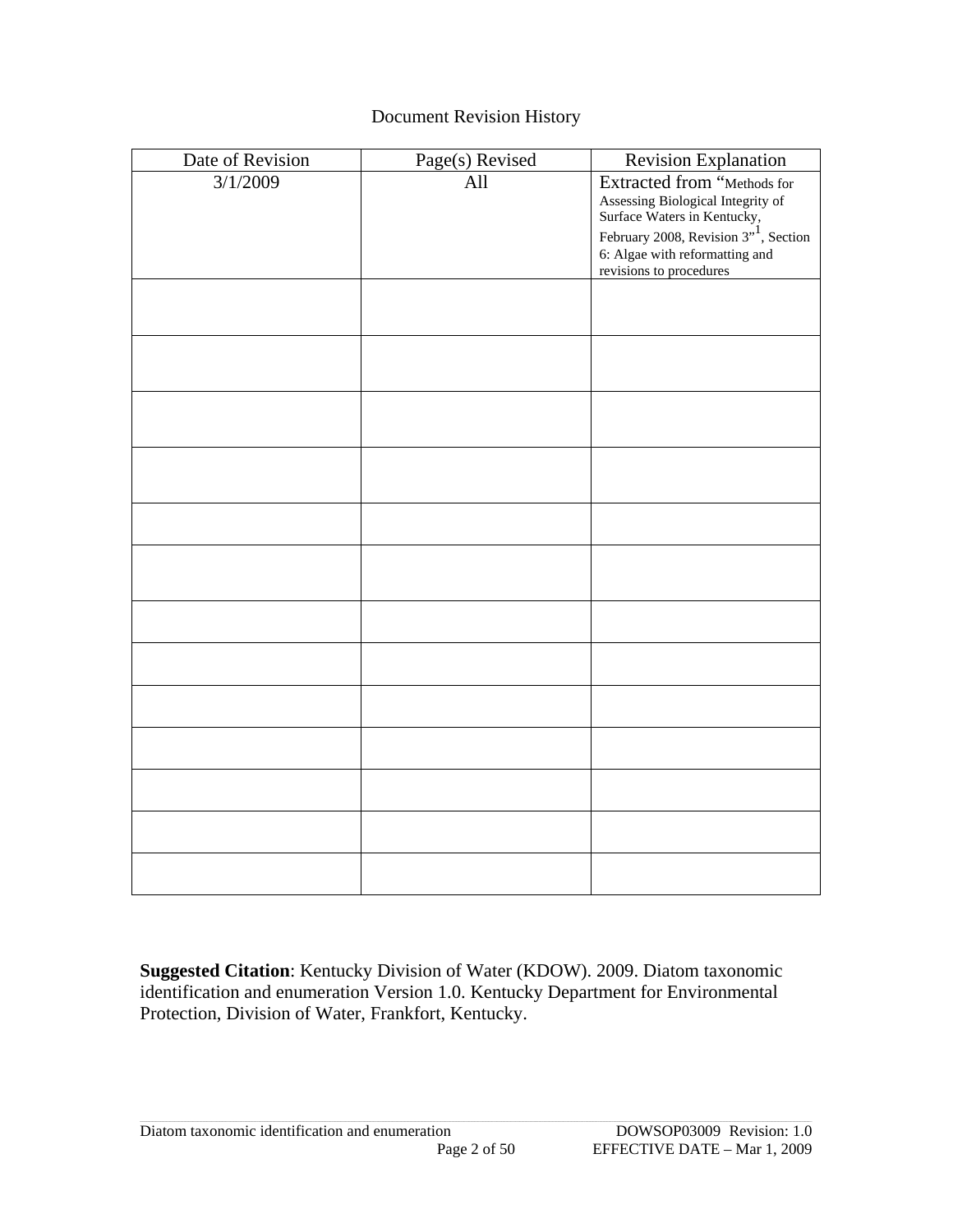#### **TABLE OF CONTENTS**

| APPENDIX A: DIATOM TAXONOMY REFERENCE LIBRARY LISTING 13 |  |
|----------------------------------------------------------|--|
|                                                          |  |
|                                                          |  |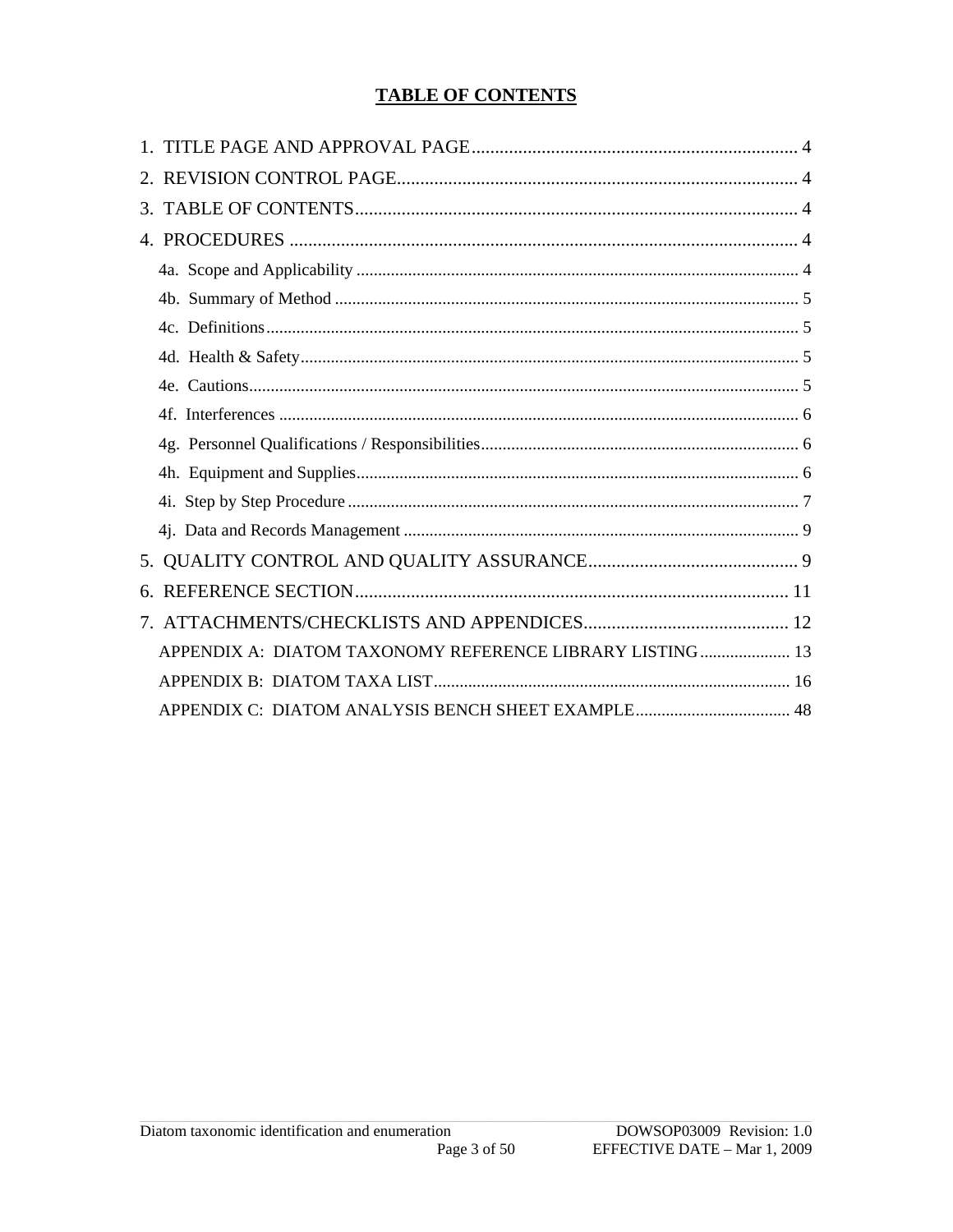#### <span id="page-3-0"></span>**1. TITLE PAGE AND APPROVAL PAGE**

see page 1

#### **2. REVISION CONTROL PAGE**

see page 2

#### **3. TABLE OF CONTENTS**

see page 3

#### **4. PROCEDURES**

#### **4a. Scope and Applicability**

This SOP describes methods for enumerating and identifying of diatoms in algae samples (periphyton or phytoplankton), as well as general operations of the Division of Water (DOW) Biology Laboratory as they pertain to diatom analyses. Procedures are performed by the Monitoring Section of the Water Quality Branch (WQB). Most samples come from bioassessment programs in WQB, and have been collected using the methods outlined in the SOP "Collection methods for benthic algae in wadeable streams"<sup>2</sup>, but the procedures listed below are applicable to samples collected using any collection method. Samples should have been processed following the SOP "Preparing and processing algae samples for taxonomic analysis of diatoms"<sup>3</sup> or another similar method that produces a high quality permanent mount of cleaned diatoms. Routine samples are usually not quantitative (i.e. there is not a known sample area to which sample results will be extrapolated), but procedures are given for quantitative samples. Finalized results of these procedure typically are entered in the WQB's Ecological Data Application System (EDAS).

This SOP covers enumeration procedures, identification resources, vouchering guidelines, equipment requirements, QAQC procedures, and data/records management during the course of analysis up to the point where data are ready for entry into EDAS. The SOP "EDAS data entry and biological data management"<sup>4</sup> details the procedures for entry of final results into EDAS, and the calculation of metrics and indices. The Diatom Bioassessment Index (DBI) is commonly derived from data results. This index, and its development and application are described in "Methods for Assessing Biological Integrity of Surface Waters in Kentucky, February 2008, Revision 3"<sup>1</sup>, Section 6A3.1.

Analyses of non-diatom algae are not routinely performed, but procedures for analyzing samples for taxonomic identification of non-diatom algae can be found in the SOP "Methods for Assessing Biological Integrity of Surface Waters in Kentucky, February 2008, Revision 3" <sup>1</sup> , Section 6A.2.4.2.1.

The general enumeration methods described here follow guidelines in the manual "Rapid bioassessment protocols for use in streams and wadeable rivers, section 6.1.3.2"<sup>5</sup>.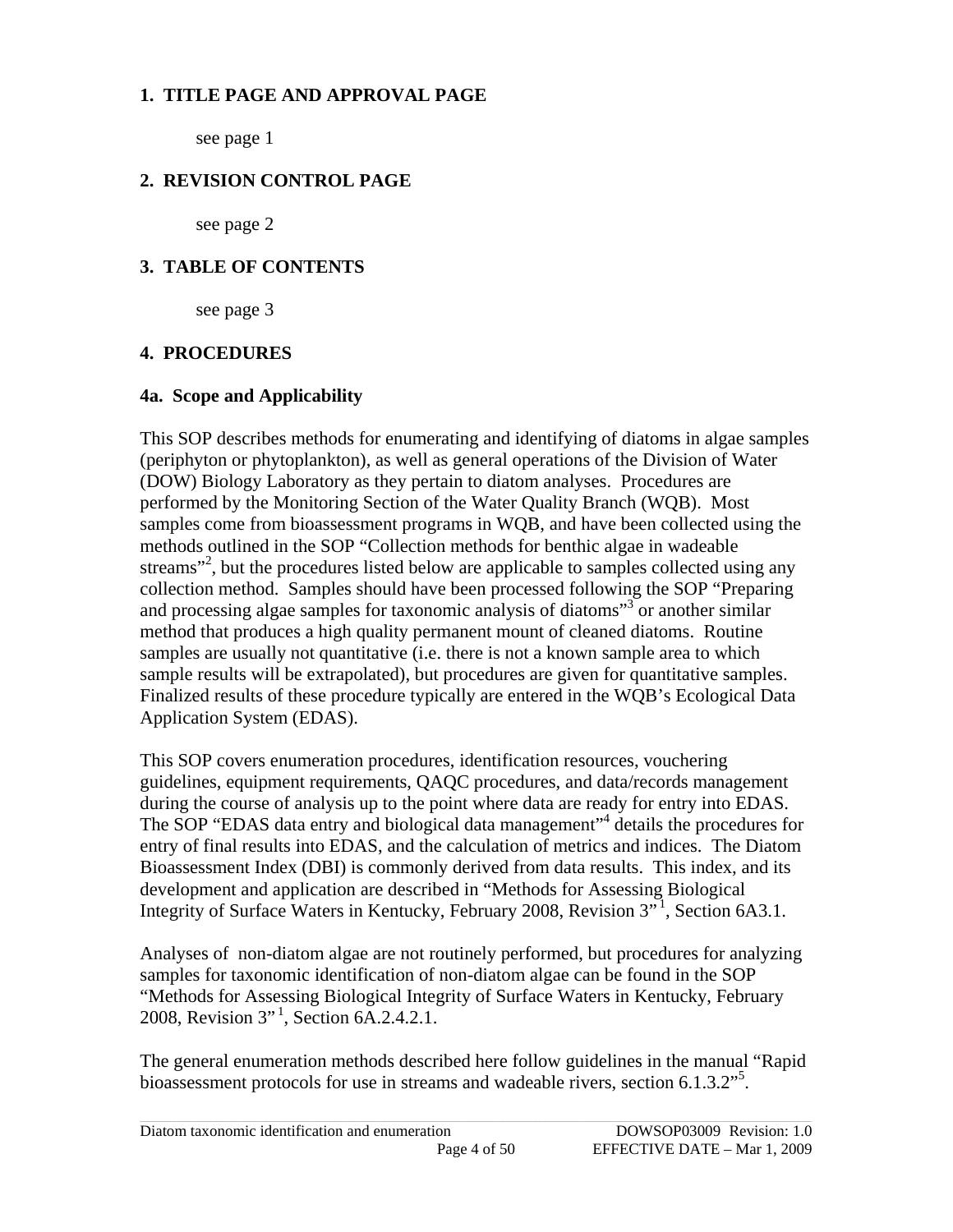#### <span id="page-4-0"></span>**4b. Summary of Method**

A library of taxonomic literature and documents is maintained in the laboratory, as well as a digital image voucher database of taxa. A taxa list is maintained and updated regularly. The taxa list and voucher images are reviewed regularly to ensure accuracy and consistency with current taxonomic concepts.

Specific analysis procedures will vary by project, but the most common type is a 1000 valve count with rare taxa scan. The permanent slide is viewed with a high quality compound microscope under 1000x magnification. Diatoms are identified at the lowest practical taxonomic level (species or variety). A scan for taxa is performed by recording all taxa observed until 5 minutes has passed with no new taxa encountered. Next, a defined count is performed by identifying and enumerating individual diatom valves until a 1000 valves have been recorded. Data are recorded onto a bench sheet, or into a computer based entry form. For quantitative periphyton samples, the scanned area of the fixed count is tracked for later extrapolation of diatom areal density.

#### **4c. Definitions and Acronyms**

Acronyms: DEP Department for Environmental Protection DOW Division of Water MSDS Material Safety Data Sheets WQB Water Quality Branch

#### **4d. Health & Safety**

Procedures are performed in a laboratory that contains hazardous chemicals. Material Safety Data Sheets (MSDS) for all chemicals are maintained in the DOW biological laboratory for reference. All accidents must be reported to the Monitoring Section Supervisor. For life threatening emergencies and chemical spills, call 9-911 from any phone in the DOW laboratory.

#### Specific Hazards:

Glass: Glassware, coverglass, and microscope slides should be handled with care. Broken glassware, used coverglass, and microscope slides do not go into the regular trash, but must be disposed of in a secure and sturdy container before taking to the dumpster.

Immersion oil: Immersion oil can irritate skin and eyes. Wash skin thoroughly. In case of eye contact, remove contact lenses and flush with plenty of water.

Toluene: Toluene is used to prepare the slide mounting medium (Naphrax<sup>™</sup>), but the toluene is vaporized during slide preparation. Finished slides may contain residual toluene if the mounting medium is sticky. Reheat on a hotplate to finish hardening.

#### **Executions Executions Executions Executions**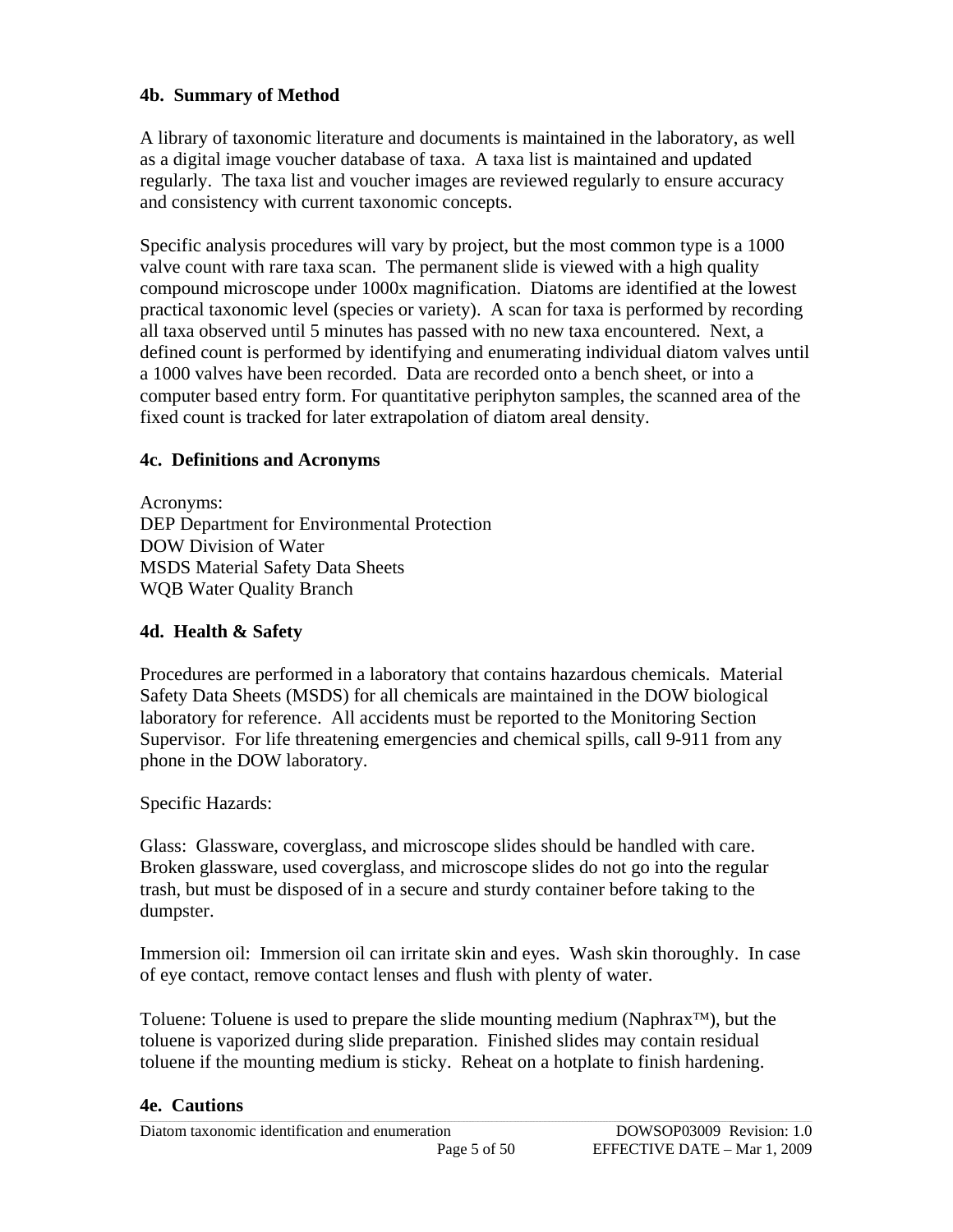<span id="page-5-0"></span>Handle the microscope and camera with extreme care. Consult instructions in the microscope manual for proper operation and maintenance. Improper use can damage the microscope and lenses. Improper operation will result in reduced ability to properly identify specimens and capture effective voucher images.

Never clean microscope lenses or any surfaces of microscope optical parts with anything other than lens paper.

#### **4f. Interferences**

Uneven dispersal and clumping: Uneven dispersal and clumping of diatoms in the slide mount will reduce the accuracy of quantitative enumeration, and make identifications difficult. If dispersal is excessively uneven or there are numerous clumps, remake the slide. If there is an occasional small clump in a scan transect field, skip the field and move to the next field.

Excessively dense or sparse slides: Overly dense coverage of diatoms on the slide interferes with accurate counting. Overly sparse slides increase counting time and interfere with the rare species scan. A 1000x field of view should contain 5-20 diatom frustules. If the sample has large amounts of sediment, sparser density may be necessary in order to clearly see valves.

Taxonomic errors: Scan the slide before beginning, review taxonomic guides, past taxa lists from similar sites, and image archives, to resolve questions regarding the common taxa present.

#### **4g. Personnel Qualifications / Responsibilities**

Procedures must be performed by personnel with special expertise in diatom identification. Personnel should have a basic understanding of laboratory safety. Personnel performing these procedures are responsible for fully understanding safety and quality assurance procedures.

#### **4h. Equipment and Supplies**

#### Laboratory facilities\*

\*laboratory facilities listed are present in the DOW Biological Laboratory; comparable facilities should be available when following this procedure in order to ensure comparable quality

Nikon Eclipse E600 research microscope, with the following features:

- Nomarski differential interference contrast (DIC) optics
- 20x and 40x lenses (for locating specimens and focusing condenser)
- 100x DIC oil immersion lens, with 1.3 NA (for identifications)
- stage vernier
- ocular micrometer (calibrated)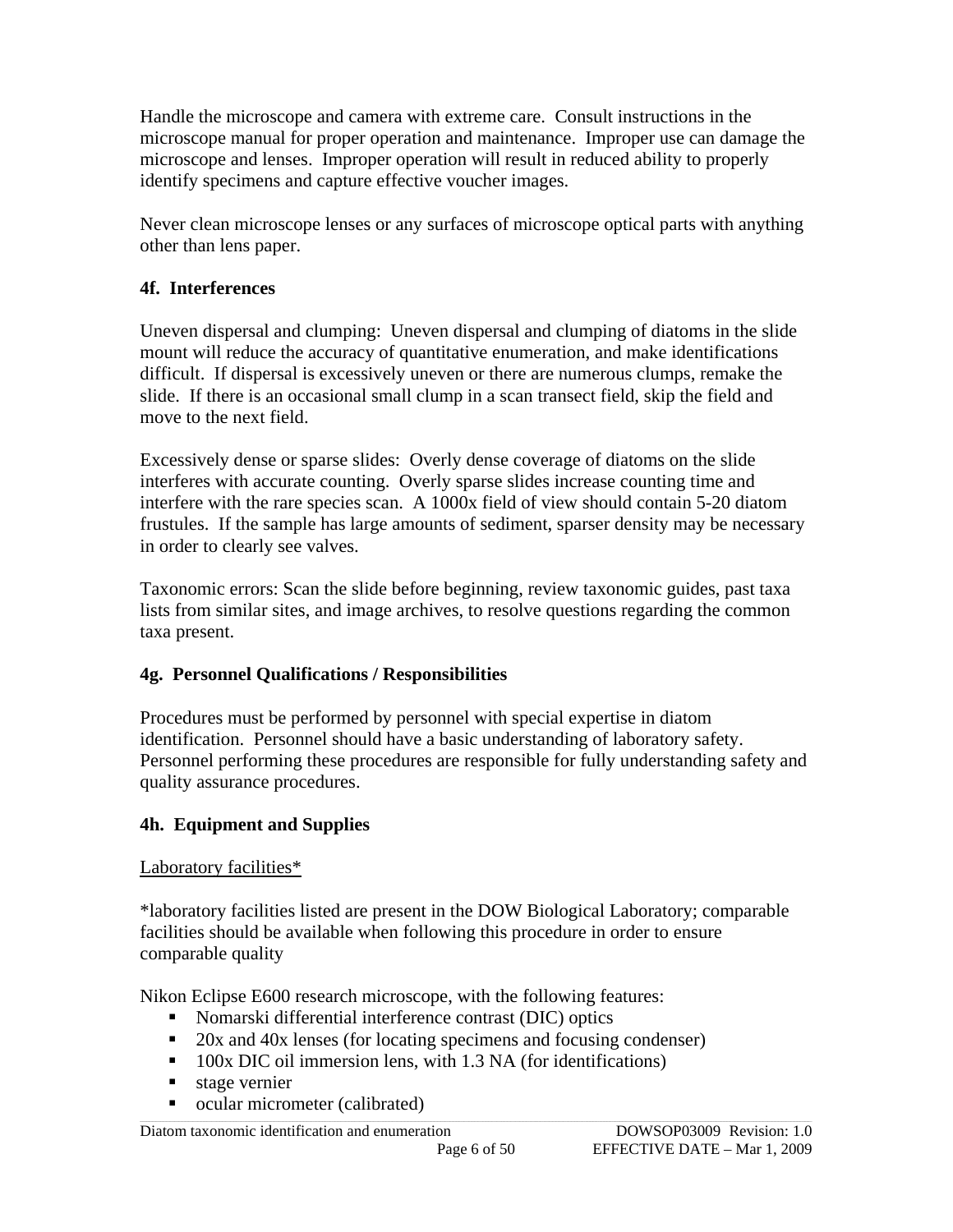<span id="page-6-0"></span>SPOT Insight 4MP Firewire Color Mosaic digital camera system PC with firewire card and ethernet connection to DOW network servers and printers stage micrometer (for calibrating ocular micrometer and camera view) library of taxonomic literature and guides (Appendix A) taxa list of accepted taxon names. (Appendix B) voucher image database

Procedure equipment and supplies laboratory wipes (e.g., Kimwipes<sup>™)</sup> microscope lens paper bench sheet (example, Appendix C) or computer-based counting application permanent marker timer diatom sample tracking  $log<sup>4</sup>$ project/study plan

#### **4i. Step by Step Procedure**

Note on counting procedures: The "1000 valves plus rare taxa scan" procedure is required for the calculation of the Diatom Bioassessment Index (DBI).

Note on data recording: use of a computer based counting application is preferred over recording by hand on a bench sheet. Use of a counting application minimizes transcription and summing errors, and eliminates manual data entry of the final results. Different counting applications are being tried by WQB. Full details will be including in future revisions of this SOP.

#### *4i1. KYDOW diatom taxa list*

(This section will be expanded to include a description of the KDOW diatom taxa list)

Diatom data entered into EDAS must use the KDOW diatom taxa list. New taxa to be added to the taxa list must be accompanied by the following information: Full taxonomic name, author, original reference, reference used for identification, voucher images, notes on how it differs from other similar taxa or the original author's diagnosis.

#### *4i2. Documenting taxa with digital images and marked specimens*

(This section will be expanded with specific procedures related to documenting taxa with voucher images and marked specimens.)

Images are currently stored as greyscale TIFF files on the a DOW network server by genus, with filenames in the following form: TaxonCode\_StationID\_CollectionDate\_SequenceNumber

A catalog of marked specimens is planned.

#### *4i3. Before beginning*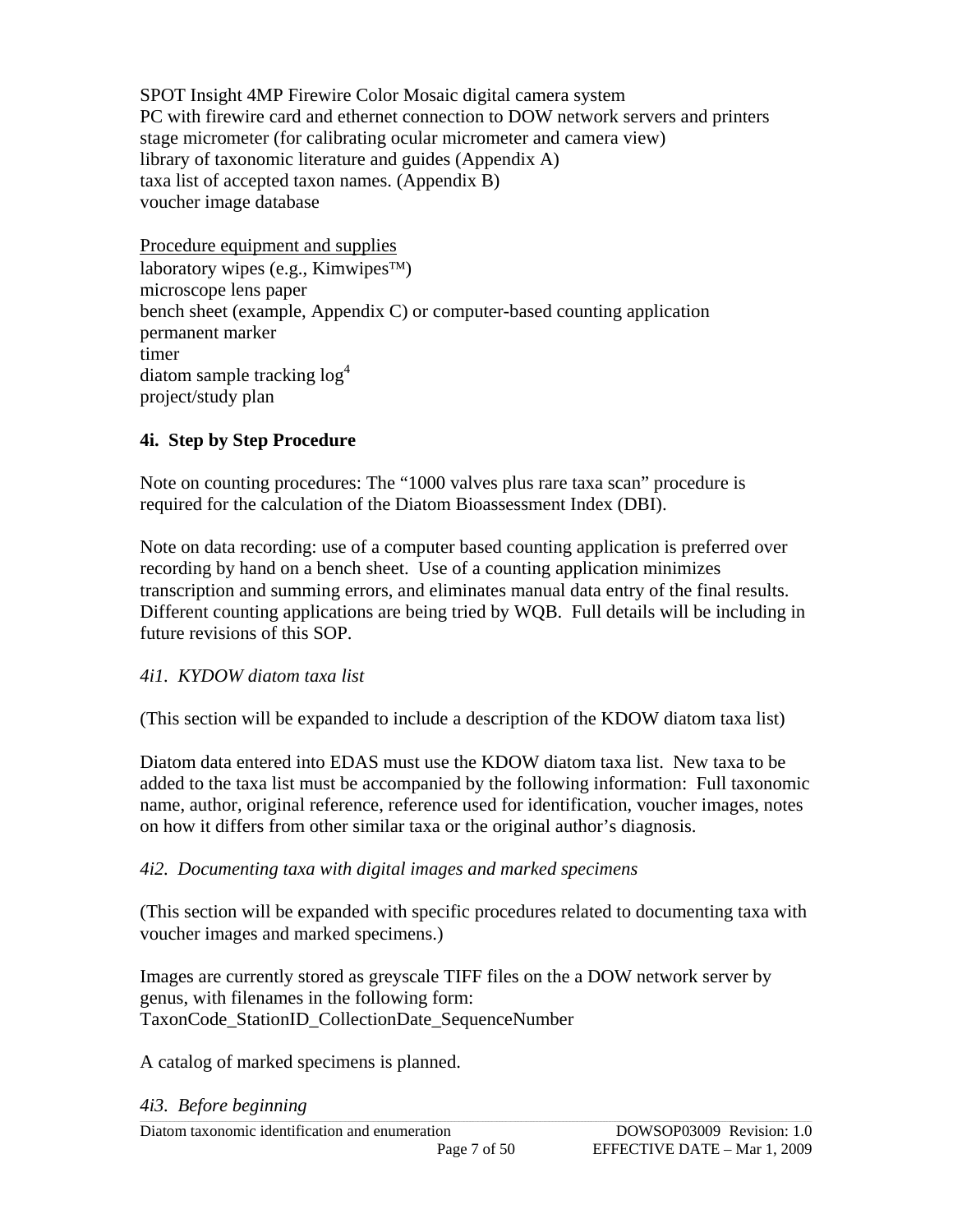- 1) Locate the sample on the sample tracking log, and verify against slide label.
- 2) Check project plan for analysis type.
- 3) Record sample information (Station, location, date, replicate number) on bench sheet or enter into count program.
- 4) Examine slide under 400x for even dispersal and density of diatom valves.

#### *4i4. Performing the taxa scan*

- 1) working in transects from the bottom of the coverglass toward the top, record each new taxon encountered on the bench sheet, but do not tally valves; set a 5 minute timer each time a new taxon is encountered
- 2) continue until 5 minutes are passed without a new being taxon encountered

#### *4i5. Performing the fixed count*

- 1) establish a starting transect by moving to the right edge of the coverglass (left side of view) and positioning the starting field along this edge in the upper third of the coverglass; record the vernier reading (vertical scale) on the bench sheet.
- 2) identify each valve in the field of view; record and and tally on the bench sheet; then move to the next field of view to continue (see notes below in this section)
- 3) continue until 1000 valves have been tallied; start new transects as needed to reach 1000 valves
- 4) finish the count by completing a field of view

#### Notes

- − broken valves: count the valve if there is more than 1/2 of the valve present and the central area is intact,
- − valves that extend beyond the counting field: count if it extends more than ½ into the field
- − clumps: for ocassional small clumps where valves cannot be sorted out, continue to the next field of view; note the number of cases where fields were passed over due to clumps on the bench sheets
- − unidentifiable specimens: if the genus can be determined, enter as one of "unidentified" taxon names (e.g. Achnanthidium sp. (1) unidentified); when the count is complete transfer to the most likely taxon if possible, or leave as unidentified
- − new taxa: clearly identify any taxa not already in the taxa list; these will have to be added before data can be uploaded to EDAS; new taxa must be well documented with voucher images
- − unknown new taxa: the naming convention for new unknown taxa is Genus sp. x KYDOW YYY, where "x" is a unique sequence number for unknow species in that genus and "YYY" are the initials of the analyst; these must be well documented with voucher images

#### *4i6. Verifying the analysis and updating the sample tracking log*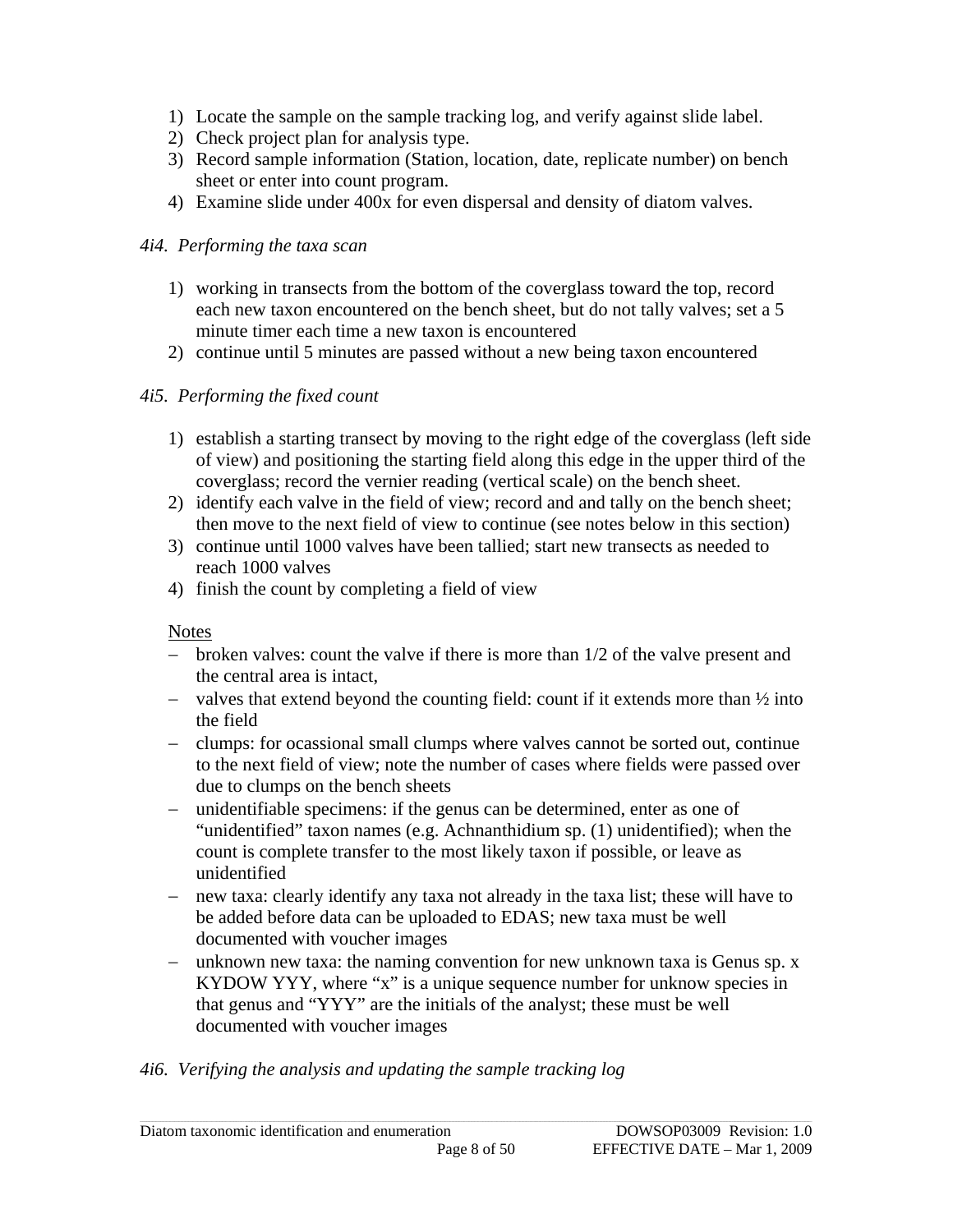- <span id="page-8-0"></span>1) Record total valves counted and the total number of taxa on the bench sheet.
- 2) Review taxa list for recording errors, tally summing errors, and legibility.
- 3) Initial and date the bench sheet ("Verified Complete").
- 4) Mark the slide label with the completion date and the analyst initials
- 5) Open sample tracking log and record AnalysisMethod, AnalysisDate, AnalysisBy, and AnalysisComments.

#### *4i7. Preparing counting program raw counts for EDAS upload.*

Note: if a paper bench sheet is used to record counts, skip these steps. Scan bench sheet for multiple entries of the same taxon and sum the counts if necessary. Check for new taxa and add (see

(this section reserved for later use – instructions for preparing and formatting counting program output to be transferred to EDAS)

#### **4j. Data and Records Management**

All documents, electronic data, and slides are retained indefinitely. Storage, organization, and location are listed below. DOW network servers are backed up and archived regularly.

| Document,     | storage and        | location                                              |
|---------------|--------------------|-------------------------------------------------------|
| data, or item | organization       |                                                       |
| bench sheets  | physical files, by | WQB program files                                     |
|               | program year       |                                                       |
| sample        | Site visit and     | \epdatadep\Programmatic_data\Biological_Data\WQB_B    |
| tracking logs | sample tracking    | <b>VSTS</b>                                           |
|               | system             |                                                       |
| voucher       | electronic files,  | \epdatadep\Programmatic_data\Biological_Data\Diatoms\ |
| images        | by genus name      | DiatomImageArchive                                    |
| counting      | electronic (.xml   | \epdatadep\Programmatic_data\Biological_Data\Diatoms\ |
| program raw   | or .txt) files     | DiatomCountProgramDataAchive                          |
| count data    |                    |                                                       |
| diatom slides | slide archive, by  | DOW biology laboratory                                |
|               | program year       |                                                       |
| finalized     | EDAS, by station,  | \epdatadep\Programmatic_data\Biological_Data\EDAS     |
| results       | date, replicate    |                                                       |

#### **5. QUALITY CONTROL AND QUALITY ASSURANCE**

#### Duplicate Counts

An estimate of error associated with the enumeration procedures can be derived from duplicate counts. Duplicate counts are recommended for 5% of project counts, or as otherwise specified in project plans. To perform the duplicate count, the entire count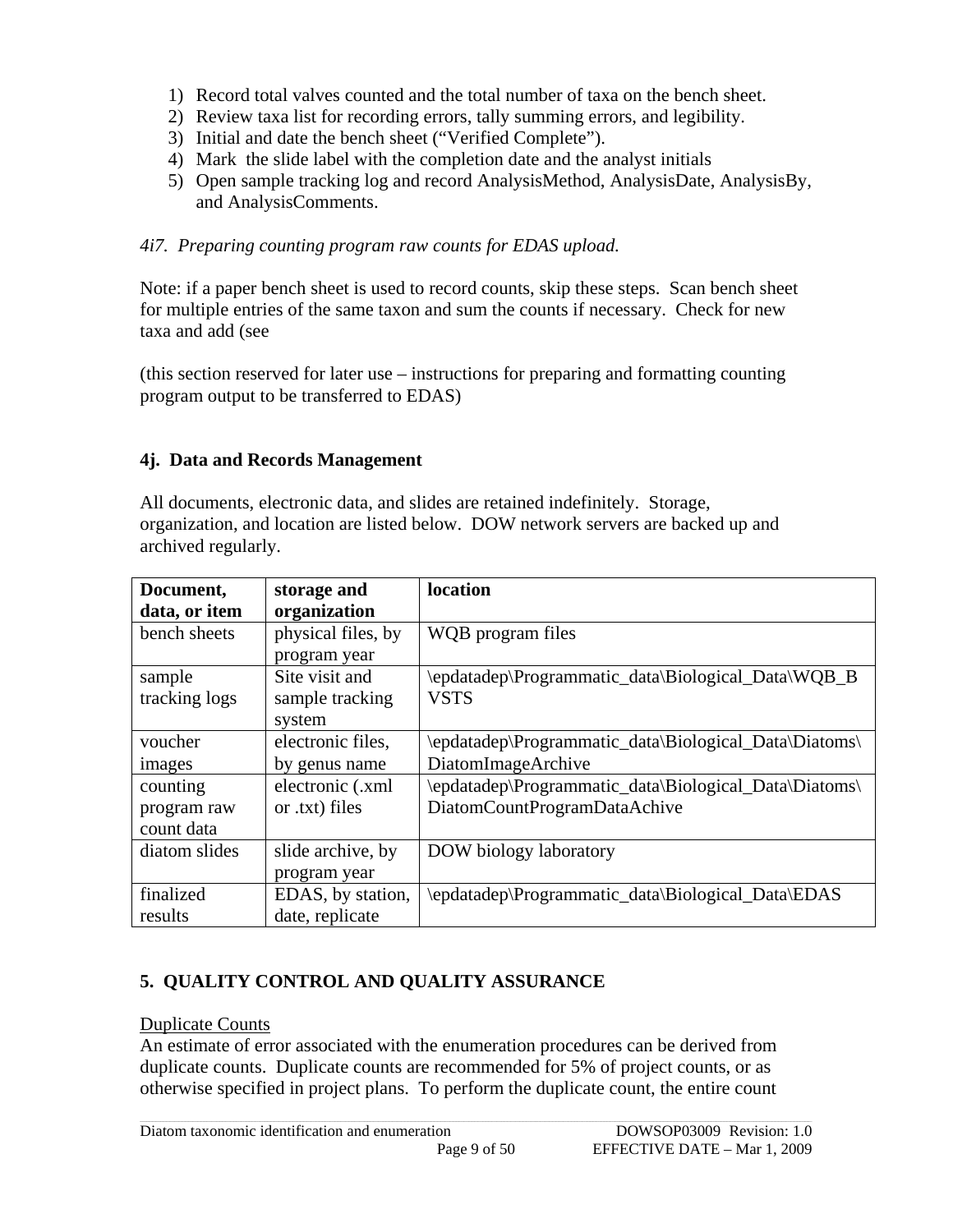procedure is repeated on another set of transects or fields and the results of the 2 counts are compared using percent community similarity  $PS_c^5$ :

$$
PS_c = \sum_{i=1}^s \min(a_i, b_i)
$$

where:  $a_i$  = percentage of species i in count A  $b_i$  = percentage of species i in count B

If the same analysts performs the QC count, it serves as a measure of precision for the procedure itself, as well as a check on the consistency of the analyst. If there are multiple analysts, QC counts should be performed by another analyst, and the result also will incorporate analyst differences.

For both same-analyst and different-analyst QC counts, the percent similarity should be >75%. QC counts with <75% similarity should be investigated as to the source of the error by comparing taxa and abundances, and examining slide quality. If inconsistent identifications are the probable issue, resolve the disagreement, correct the error and examine other project counts for similar errors. If slide quality is the probable issue (e.g., uneven, too dense, too sparse), remake the slide and examine other project slides for similar quality problems. Document issues and their resolution in the sample tracking log.

#### Verification of Sample Taxa Lists

If there is only one analyst, and an outside expert reviewer can be arranged, project slides (5% in a project) should be sent for verification of the common taxa – those with relative abundance of  $3\%$  or more<sup>5</sup>. The bench sheet or counting program output, with common taxa marked, should be sent along with the slide. The reviewer will check off each identification that can be verified and will sign the bench sheet to document the verification. The analyst will resolve disagreements in taxonomic identifications with the reviewer, make any necessary corrections, and document the process on the sample tracking log.

#### Taxonomic voucher verification

At minimum, voucher images or marked specimens should periodically be reviewed by outside taxonomic experts, especially in regards to problematic taxa groups. Reviewers should submit a written verification of the identifications. WQB's diatom voucher image database and marked specimen catalog is under development, but will contain a place to record outside verifications.

#### Data Verification Summary

The table below summarizes data quality verification steps involved in this SOP. These steps are imbedded in the step-by-step procedures, section 4i. These steps ensure that the slide is of appropriate quality, that the sample's identity is maintained, and the results generated are accurate and complete. Problems and issues must be documented on tracking logs and unresolved issues must be entered into the sample tracking system. In addition to verification steps, all cautions and interferences listed in sections 4e and 4f of this SOP should be observed in order to ensure quality products.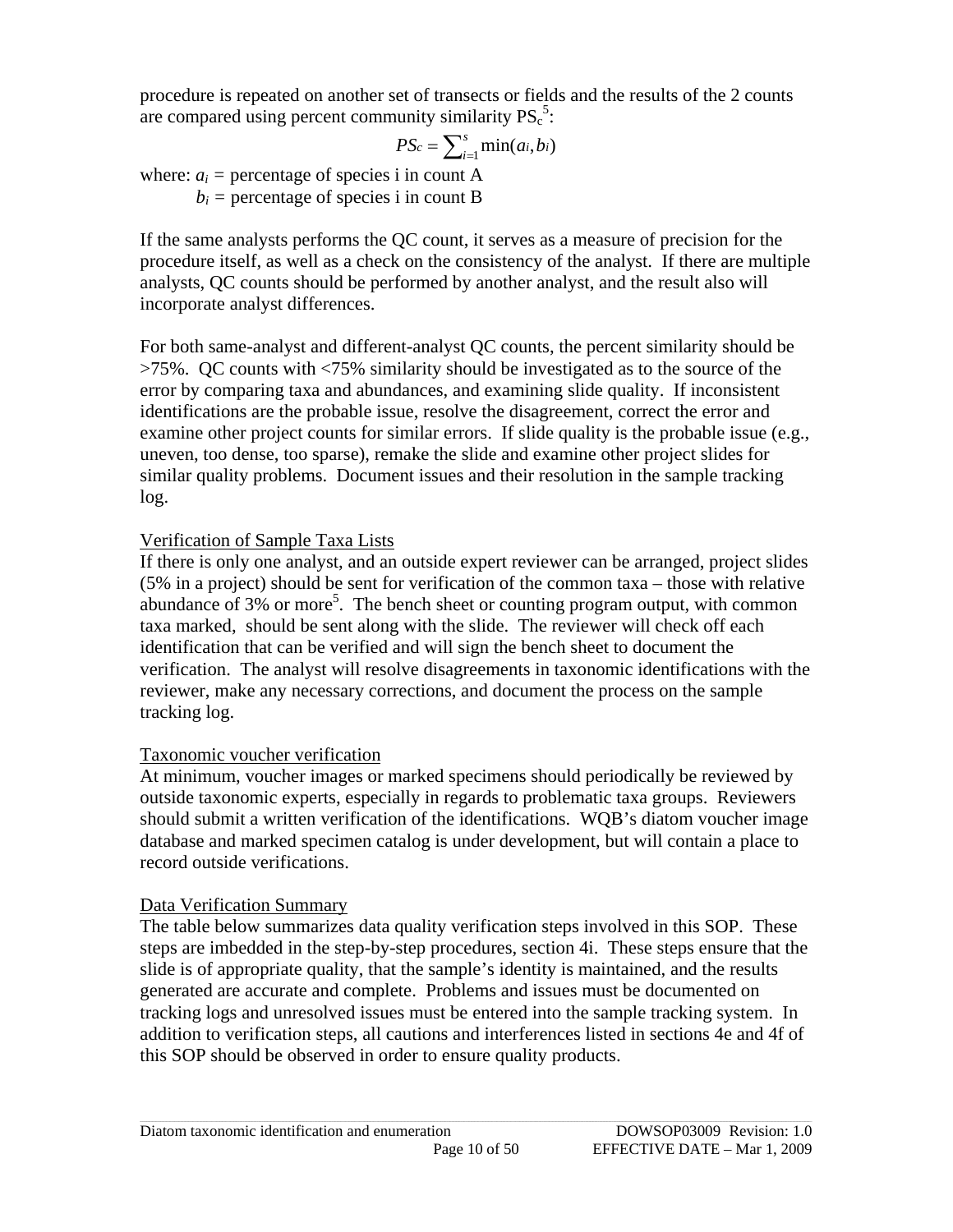<span id="page-10-0"></span>

| When             | <b>Inputs</b>                             | <b>Element Verified</b>                                | <b>Verification</b><br><b>Records</b>               |
|------------------|-------------------------------------------|--------------------------------------------------------|-----------------------------------------------------|
| before beginning | sample tracking log;<br>study plan; slide | sample information;<br>analysis type; slide<br>quality | n/a                                                 |
| at completion    | bench sheet or<br>output                  | completeness                                           | bench sheet;<br>sample tracking<br>log, slide label |

#### **6. REFERENCES**

1. Kentucky Division of Water, 2008. Methods for Assessing Biological Integrity of Surface Waters in Kentucky, February 2008, Revision 3. Energy and Environment Cabinet, Department for Environmental Protection, Division of Water. Frankfort, KY.

2. Kentucky Division of Water, 2009. Collection methods for benthic algae in wadeable streams, Revision 1.0. Energy and Environment Cabinet, Department for Environmental Protection, Division of Water. Frankfort, KY.

3. Kentucky Division of Water, 2009. Preparing and processing algae samples for taxonomic analysis of diatoms.doc, Revision 1.0. Energy and Environment Cabinet, Department for Environmental Protection, Division of Water. Frankfort, KY.

4. Kentucky Division of Water, 2009. EDAS data entry and biological data management, Revision 1.0. Energy and Environment Cabinet, Department for Environmental Protection, Division of Water. Frankfort, KY.

5. Barbour, M.T., J. Gerritsen, B.D. Snyder, and J. B. Stribling. 1999. Rapid bioassessment protocols for use in streams and wadeable rivers: periphyton, benthic macroinvertebrates, and fish, second edition. EPA 841-B-99-002. U.S. Environmental Protection Agency; Office of Water, Washington, D.C.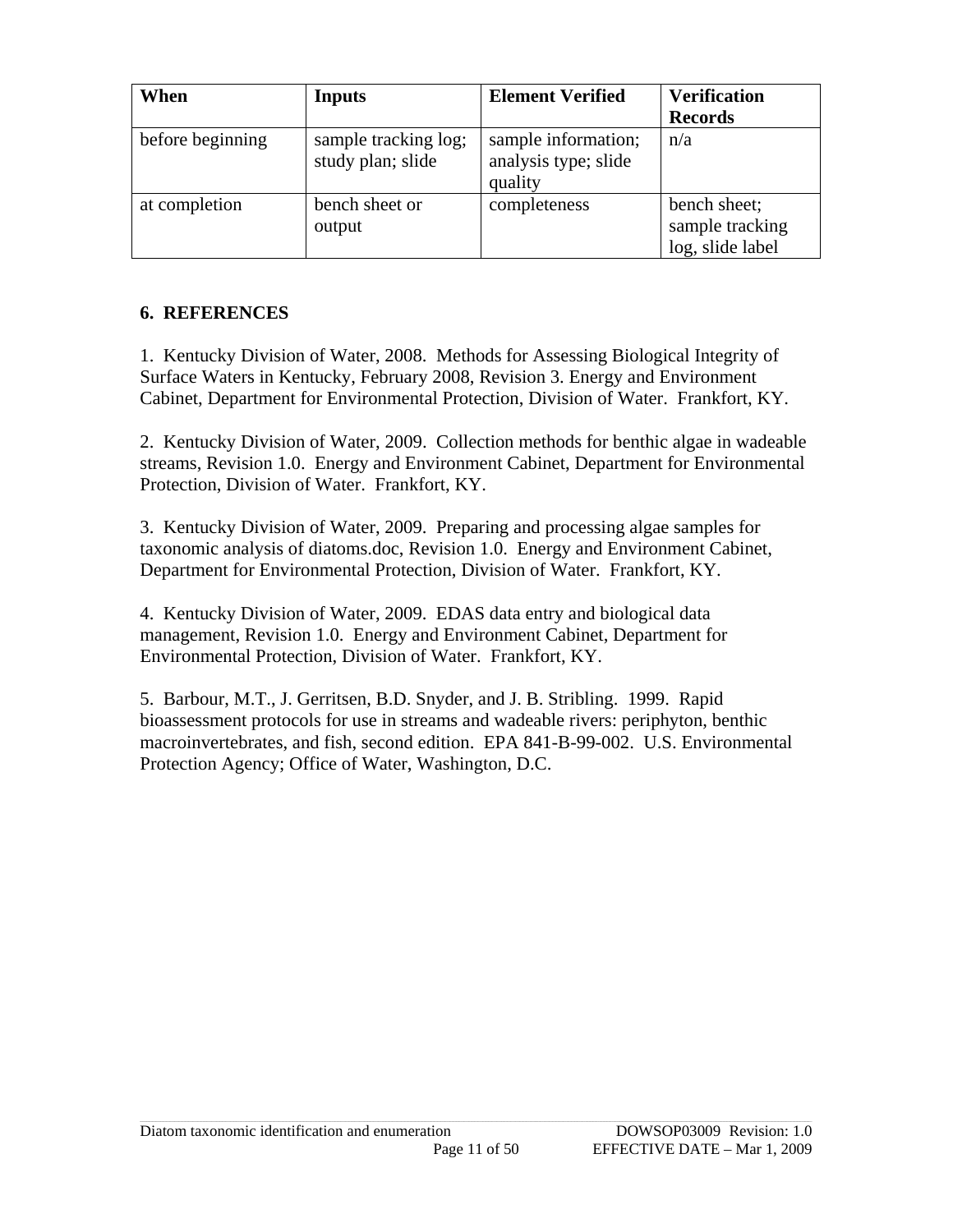#### <span id="page-11-0"></span>**7. ATTACHMENTS/CHECKLISTS AND APPENDICES**

Appendix A: diatom taxonomy reference library listing Appendix B: diatom taxa list Appendic C: diatom analysis bench sheet example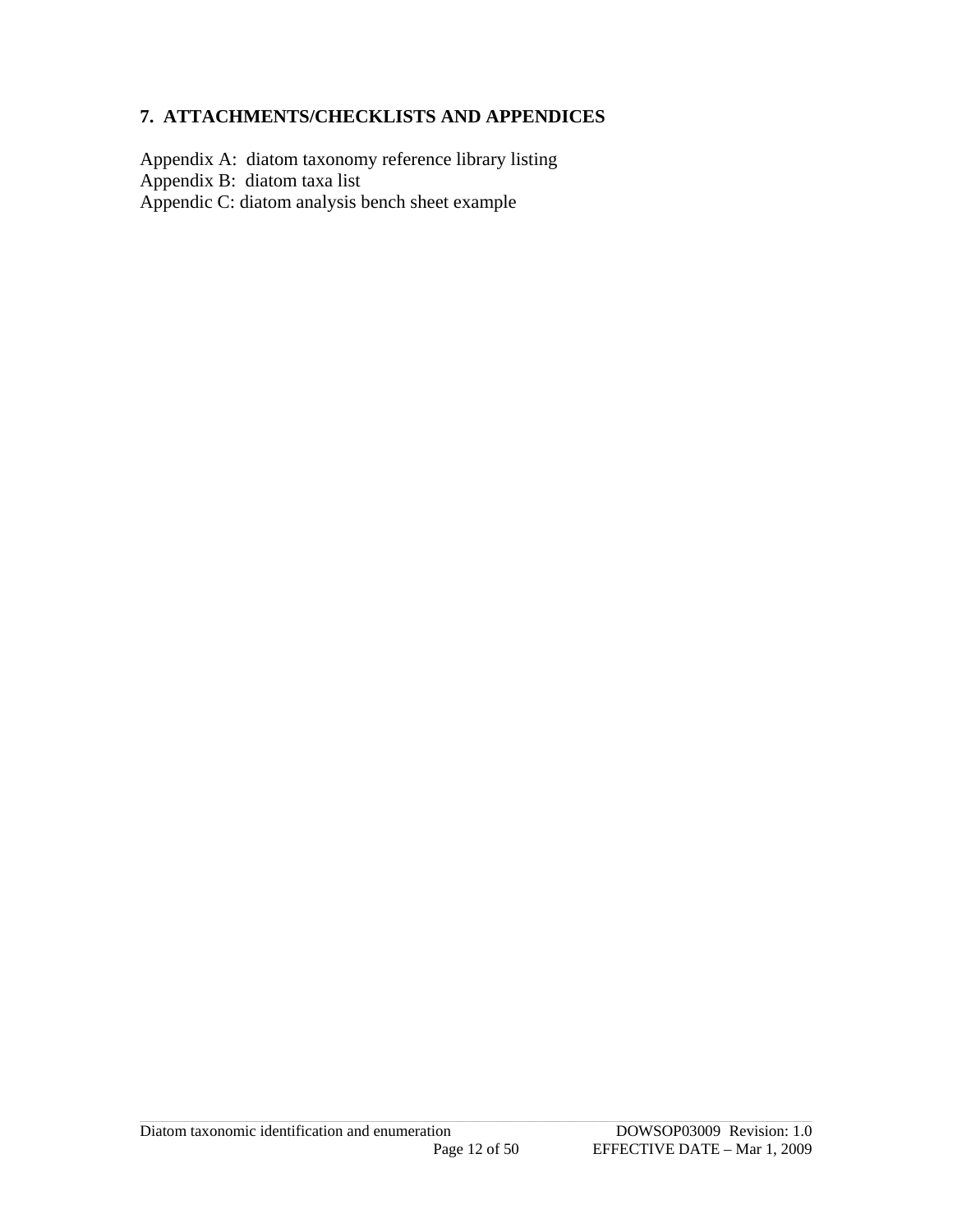#### <span id="page-12-0"></span>APPENDIX A: DIATOM TAXONOMY REFERENCE LIBRARY LISTING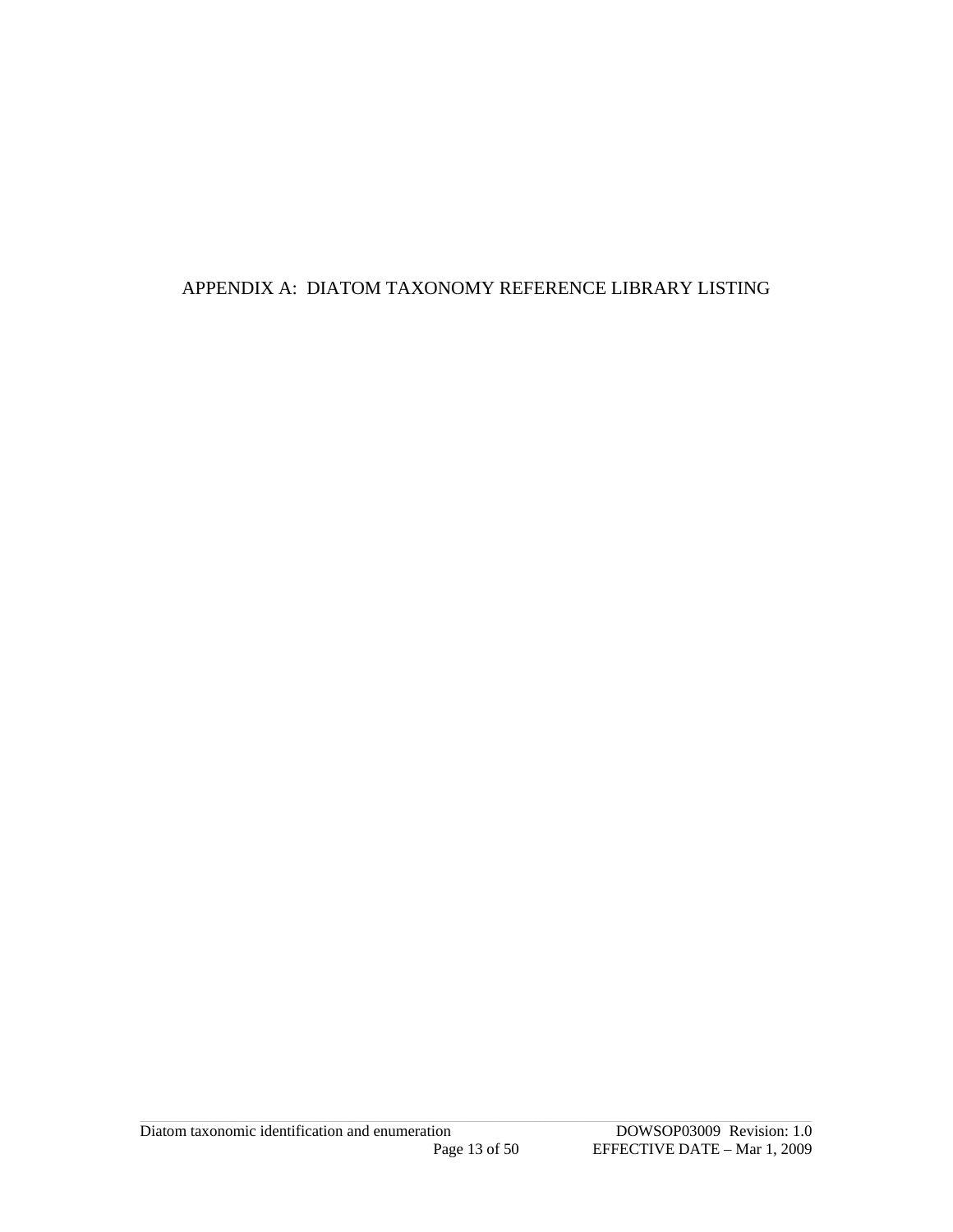#### **Diatom Taxonomic References (currently in process of being updated 2/18/09)**

Academy of Natural Sciences of Philadelphia. 1999-2005:. NAWQA workshops on harmonization of algae taxonomy. First through fifteenth workshop reports. Patrick Center fo Environmental Research, Academy of Natural Sciences of Philadelphia, Philadelphia, PA.

Camburn, K.E., R.L. Lowe, and D.L. Stoneburner. 1978. The haptobenthic diatom flora of Long Branch Creek, South Carolina. Nova Hed. 30:149-279.

Collins, G.B., and C.I. Weber. 1978. Phycoperiphyton (algae) as indicators of water quality. Trans. Amer. Micros. Soc., 97:36-43.

Collins, G.B., and R.G. Kalinsky. 1977. Studies on Ohio diatoms: I. Diatoms of the Scioto River Basin. Bull. Ohio Biol. Sur. 5(3):1-45. Cooper, J.M., and J.L. Wilhm. 1975. Spatial and temporal variability in productivity,

species diversity, and pigment diversity of periphyton in a stream receiving domestic and oil refinery effluents. SW Nat. 19:413-428.

Czarnecki, D.B., and D.W. Blinn. 1978. Diatoms of the Colorado River in Grand Canyon National Park and vicinity. (Diatoms of Southwestern USA II). Biblio. Phyc. 38. J. Cramer. Berlin, Germany.

Hohn, M.H., and J. Hellerman. 1963. The taxonomy and structure of diatom populations from three North American rivers using three sampling methods. Trans. Am. Microsc. Soc. 82:250-329.

Hustedt, F. 1927-1966. Die kieselalgen in Rabenhorst's Kryptogamen-flora von Deutsch. Ost. Und der Schw. VII. Leipzig, W. Germany.

Hustedt, F. 1930. Bacillariophyta (Diatomeae) in Pascher, A. (ed). Die suswasser flora Mitteleuropas. (The freshwater flora of middle Europe). Gustav Fischer Verlag, Jena, Germany.

Jarrett, G.L., and J.M. King. 1989. The diatom flora (Bacillariphyceae) of Lake Barkley. U.S. Army Corps of Engineers; Nashville Dist.; #DACW62-84-C-0085.

Krammer, K., and H. Lange-Bertalot. 1986-1991. Susswasserflora von Mitteleuropa. Band 2. Parts 1-5. Bacillariophyceae. Gustav Fischer Verlag. Stuttgart, Germany.

Lange-Bertalot, H. 1980. New species, combinations and synonyms in the genus Nitzschia. Bacillaria 3:41-77.

Lange-Bertalot, H., and R. Simonsen. 1978. A taxonomic revision of the Nitzschia lanceolatae Grunow: 2. European and related extra-European freshwater and brackish water taxa. Bacillaria 1:11-111.

Patrick, R. 1975. The diatoms of the United States, exclusive of Alaska and Hawaii.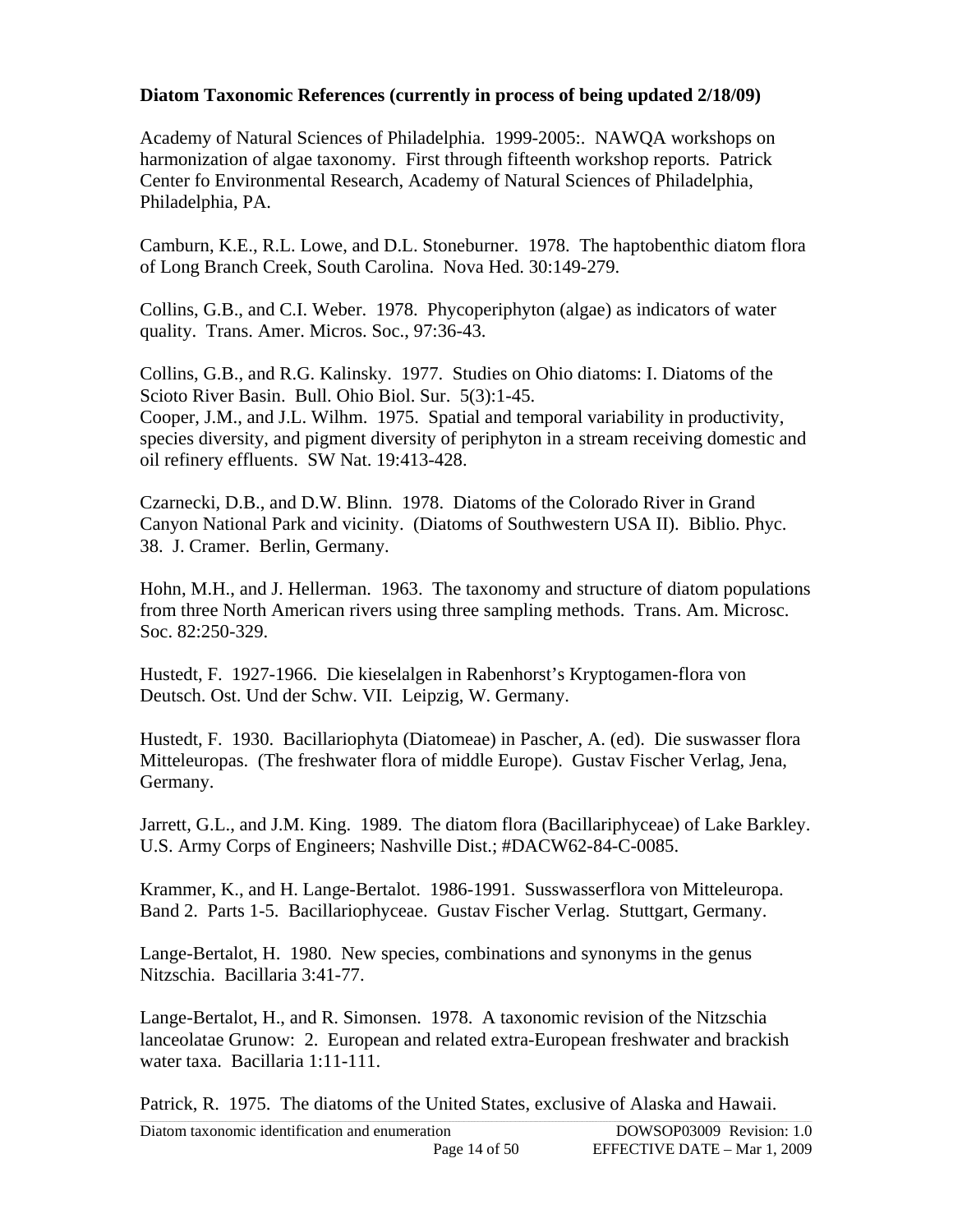Monograph No. 13. Volume 2, part 1. Acad. Nat. Sci. Phila., Philadelphia, PA.

Patrick, R., and C. W. Reimer. 1966. The Diatoms of the United States, exclusive of Alaska and Hawaii. Monograph No. 13. Acad. Nat. Sci. Phila., Philadelphia, PA.

Patrick, R., and C. W. Reimer. 1975. The Diatoms of the United States. Vol. 2, Part 1. Monograph No. 13. Acad. Nat. Sci. Phila., Philadelphia, PA.

Round, F.E., R.M. Crawford, and D.G. Mann. 1990. The diatoms: the biology and morphology of the genera. Cambridge Univ. Press, Cambridge, England.

Simonsen, R. 1987. Atlas and catalogue of the diatom types of Friedrich Hustedt. Vol. 1-3. J. Cramer. Berlin, Germany.

Wujek, D.E., and R.F. Rupp. 1980. Diatoms of the Tittabawassee River, MI. Biblio. Phyc. 50:1-100.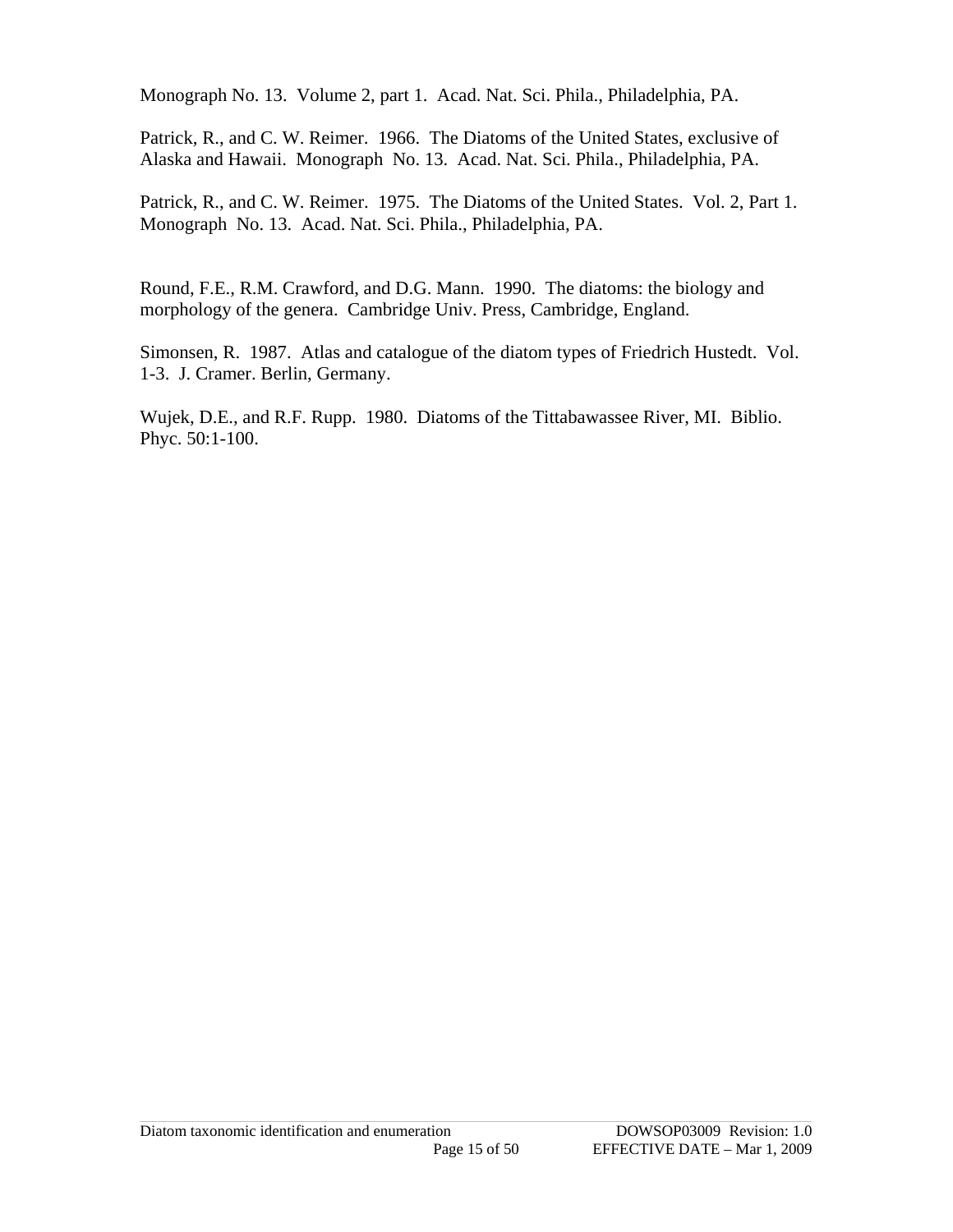<span id="page-15-0"></span>APPENDIX B: DIATOM TAXA LIST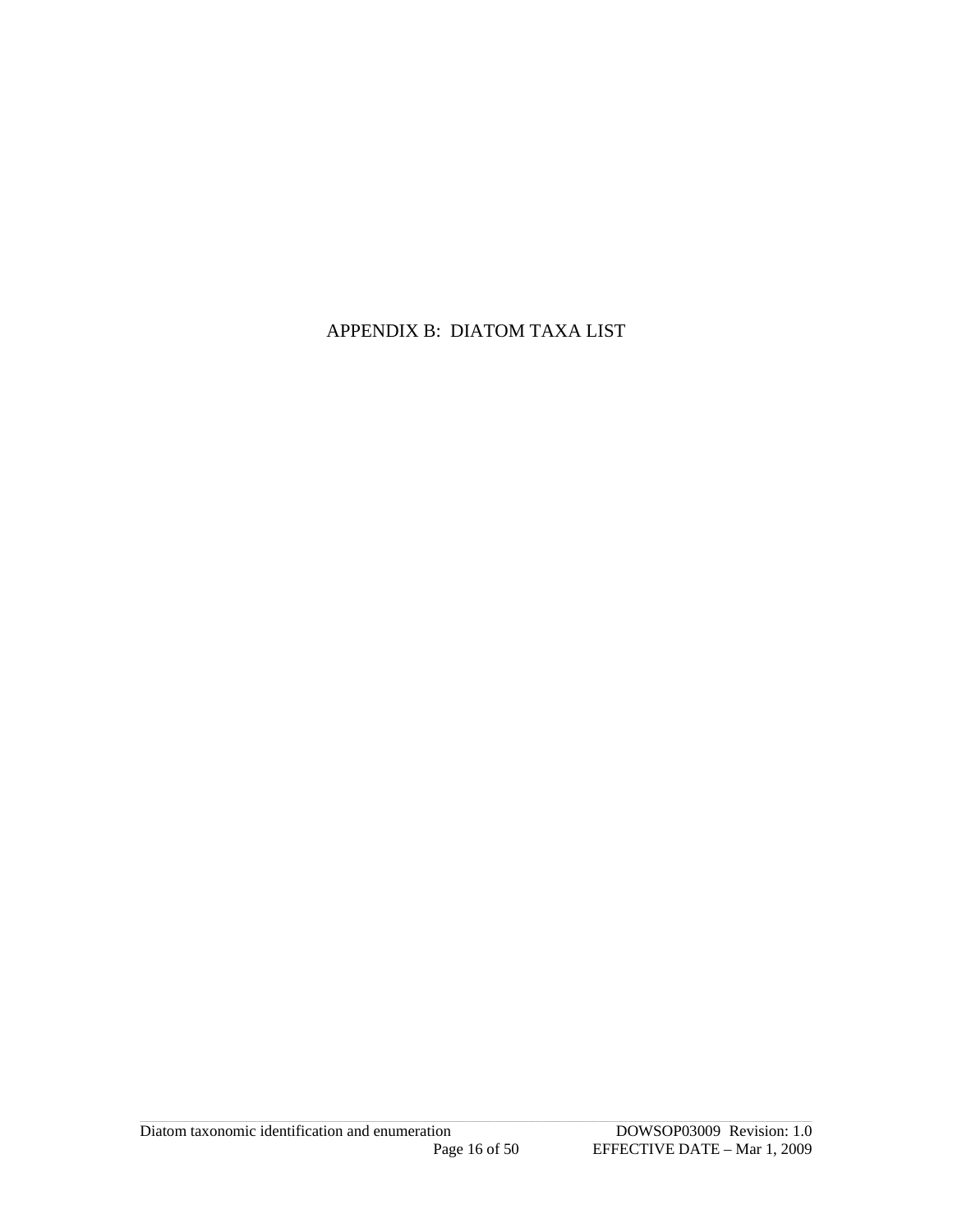#### **KDOW Diatom Taxa List Update 2/18/09**

| <b>Genus</b>  | <b>Species</b>          | <b>Authority</b>                           | Code           | <b>FormerNameinEDAS</b>             |
|---------------|-------------------------|--------------------------------------------|----------------|-------------------------------------|
| Achnanthes    | coarctata               | (Brébisson) Grunow                         | <b>ACHCOA</b>  | Achnanthes coarctata                |
| Achnanthes    | curtissima              | Carter                                     | <b>ACHCUR</b>  | Achnanthes curtissima               |
|               |                         |                                            | <b>ACHEXIE</b> |                                     |
| Achnanthes    | exigua var. elliptica   | Hustedt                                    | LL             | Achnanthes exigua var. elliptica    |
| Achnanthes    | inflata                 | (Kützing) Grunow                           | <b>ACHINF</b>  | Achnanthes inflata                  |
| Achnanthes    | pinnata                 | Hustedt                                    | <b>ACHPIN</b>  | Achnanthes pinnata                  |
| Achnanthes    | sp. (1) unidentified    | n/a                                        | ACHSP1         | Achnanthes sp. (1) unidentified     |
| Achnanthes    | sp. (2) unidentified    | n/a                                        | ACHSP2         | Achnanthes sp. (2) unidentified     |
| Achnanthes    | spp. (undifferentiated) | n/a                                        | <b>ACHSPP</b>  | Achnanthes spp. (undifferentiated)  |
|               | subhudsonis var.        |                                            | <b>ACHSUB</b>  |                                     |
| Achnanthes    | krauselli               | (Cholnoky) Cholnoky                        | <b>KRA</b>     | Achnanthes subhudsonis v. krauselli |
| Achnanthes    | wellsiae                | Reimer                                     | <b>ACHWEL</b>  | Achnanthes wellsiae                 |
| Achnanthes    | ziegleri                | Lange-Bertalot                             | <b>ACHZIE</b>  | Achnanthes ziegleri                 |
| Achnanthidium | Achnanthidium           | (Grunow) Czarnecki                         | <b>ACDAFF</b>  | Achnanthidium affine                |
| Achnanthidium | alpestre                | (Lowe et Kociolek) Lowe et Kociolek        | <b>ACDALP</b>  | Achnanthidium alpestre              |
| Achnanthidium | atomus                  | (Hustedt) Monnier, Lange-Bertalot & Ector  | <b>ACDATO</b>  | Achnanthidium atomus                |
|               |                         |                                            |                | Achnanthidium cf. gracillimum       |
| Achnanthidium | cf. gracillimum NAWQA   | n/a                                        | <b>ACDGRC</b>  | <b>NAWQA</b>                        |
| Achnanthidium | deflexum                | (Reimer) Kingston                          | <b>ACDDEF</b>  | Achnanthidium deflexum              |
| Achnanthidium | eutrophilum             | (Lange-Bertalot) Lange-Bertalot            | <b>ACDEUT</b>  | Achnanthidium eutrophilum           |
| Achnanthidium | exiguum                 | (Grunow) Czarnecki                         | <b>ACDEXI</b>  | Achnanthidium exiguum               |
|               | exiguum var.            |                                            | <b>ACDEXIC</b> | Achnanthidium exiguum var.          |
| Achnanthidium | constrictum             | (Grunow) Andresen, Stoermer et Kreis       | ON             | constrictum                         |
| Achnanthidium | microcephalum           | Kützing                                    | <b>ACDMIC</b>  | Achnanthidium microcephalum         |
| Achnanthidium | minutissimum            | (Kützing) Czarnecki                        | <b>ACDMIN</b>  | Achnanthidium minutissimum          |
| Achnanthidium | reimeri                 | (Camburn) Potapova et Ponader              | <b>ACDREI</b>  | Achnanthidium reimeri               |
| Achnanthidium | rivulare                | Potapova et Ponader                        | <b>ACDRIV</b>  | Achnanthidium rivulare              |
| Achnanthidium | saprophila              | (Kobayasi et Mayama) Round et Bukhtiyarova | <b>ACDSAP</b>  | Achnanthidium saprophila            |
| Achnanthidium | sp. (1) unidentified    | n/a                                        | ACDSP1         | Achnanthidium sp. (1) unidentified  |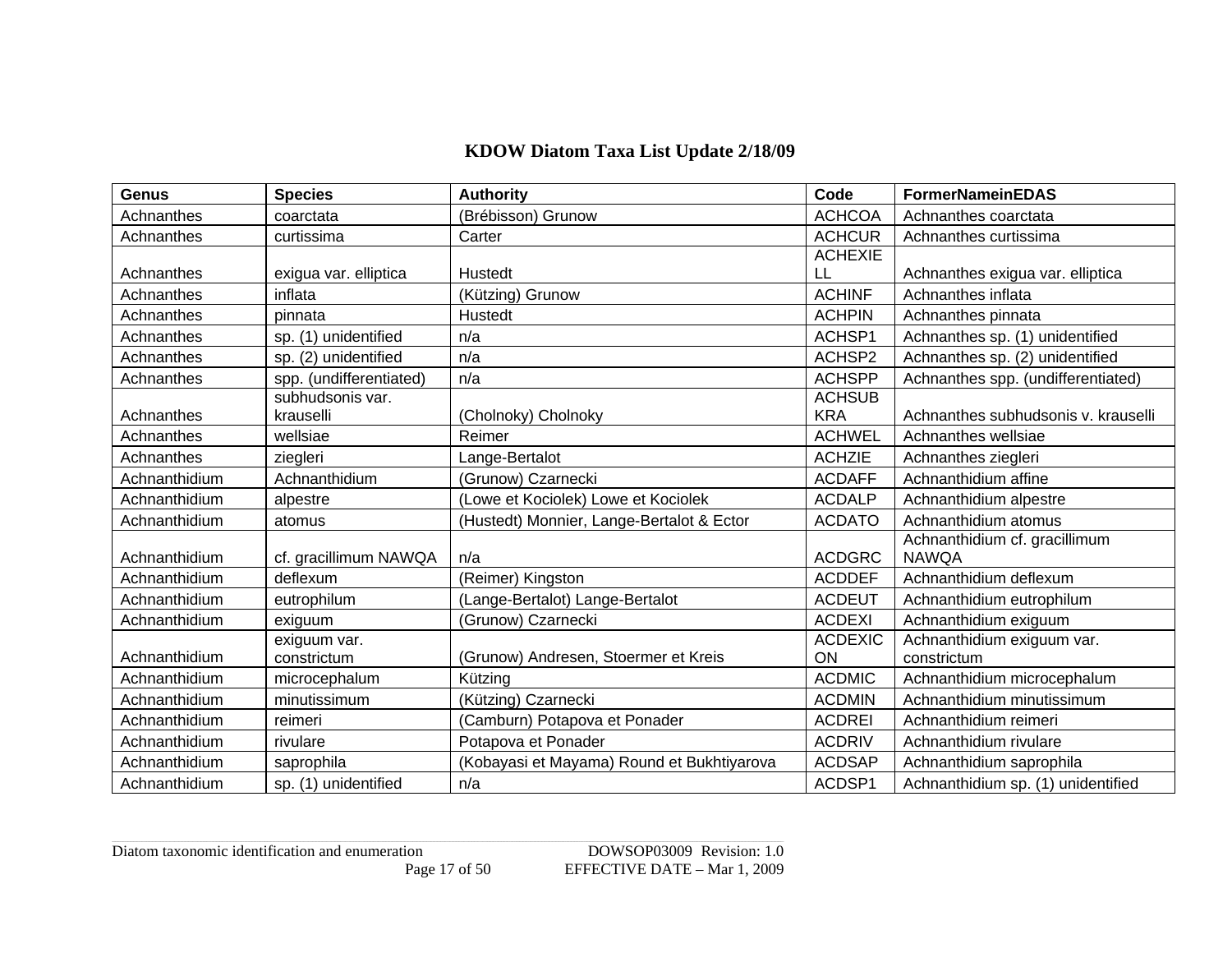| <b>Genus</b>      | <b>Species</b>         | <b>Authority</b>                | Code           | <b>FormerNameinEDAS</b>          |
|-------------------|------------------------|---------------------------------|----------------|----------------------------------|
|                   |                        |                                 | ACDSP1L        |                                  |
| Achnanthidium     | sp. 1 KYDOW LAP        |                                 | AP             | Achnanthidium sp. 1 KYDOW LAP    |
|                   |                        |                                 | ACDSP2L        |                                  |
| Achnanthidium     | sp. 2 KYDOW LAP        |                                 | AP             | Achnanthidium sp. 2 KYDOW LAP    |
| Actinocyclus      | normanii               | (Gregory) Hustedt               | <b>ACTNOR</b>  | Actinocyclus normanii            |
| Adlafia           | bryophila              | (Petersen) Lange-Bertalot       | <b>ADLBRY</b>  | Adlafia bryophila                |
| Adlafia           | minuscula              | (Grunow) Lange-Bertalot         | <b>ADLMIN</b>  | Adlafia minuscula                |
|                   |                        |                                 | <b>ADLMINM</b> |                                  |
| Adlafia           | minuscula var. muralis | (Grunow) Lange-Bertalot         | <b>UR</b>      | Adlafia minuscula var. muralis   |
| Amphipleura       | pellucida              | (Kützing) Kützing               | <b>APLPEL</b>  | Amphipleura pellucida            |
| Amphora           | bullatoides            | Hohn et Hellermann              | <b>AMPBUL</b>  | Amphora bullatoides              |
| Amphora           | copulata               | (Kützing) Schoeman et Archibald | <b>AMPCOP</b>  | Amphora copulata                 |
| Amphora           | montana                | Krasske                         | <b>AMPMON</b>  | Amphora montana                  |
| Amphora           | normanii               | Rabenhorst                      | <b>AMPNOR</b>  | Amphora normanii                 |
| Amphora           | ovalis                 | (Kützing) Kützing               | <b>AMPOVA</b>  | Amphora ovalis                   |
| Amphora           | pediculus              | (Kützing) Grunow                | <b>AMPPED</b>  | Amphora pediculus                |
| Amphora           | sabiniana              | Reimer                          | <b>AMPSAB</b>  | Amphora sabiniana                |
| Amphora           | sp. (1) unidentified   | n/a                             | <b>AMPSP</b>   | Amphora sp. (1) unidentified     |
| Amphora           | veneta                 | Kützing                         | <b>AMPVEN</b>  | Amphora veneta                   |
| Aneumastus        | tusculus               | (Ehrenberg) Mann et Stickle     | <b>ANETUS</b>  | Aneumastus tusculus              |
| Asterionella      | formosa                | Hassal                          | <b>ASTFOR</b>  | Asterionella formosa             |
| Aulacoseira       | alpigena               | (Grunow) Krammer                | <b>AULALP</b>  | Aulacoseira alpigena             |
| Aulacoseira       | ambigua                | (Grunow) Simonsen               | <b>AULAMB</b>  | Aulacoseira ambigua              |
| Aulacoseira       | distans                | (Ehrenberg) Simonsen            | <b>AULDIS</b>  | Aulacoseira distans              |
| Aulacoseira       | granulata              | (Ehrenberg) Simonsen            | <b>AULGRA</b>  | Aulacoseira granulata            |
|                   | granulata var.         |                                 | <b>AULGRA</b>  | Aulacoseira granulata var.       |
| Aulacoseira       | angustissima           | (Müller) Simonsen               | <b>ANG</b>     | angustissima                     |
| Aulacoseira       | italica                | (Ehrenberg) Simonsen            | <b>AULITA</b>  | Aulacoseira italica              |
| Aulacoseira       | sp. (1) unidentified   | n/a                             | AULSP1         | Aulacoseira sp. (1) unidentified |
| <b>Bacillaria</b> | paradoxa               | Gmelin                          | <b>BACPAR</b>  | Bacillaria paradoxa              |
| <b>Brachysira</b> | brebissonii            | Ross                            | <b>BRABRE</b>  | Brachysira brebissonii           |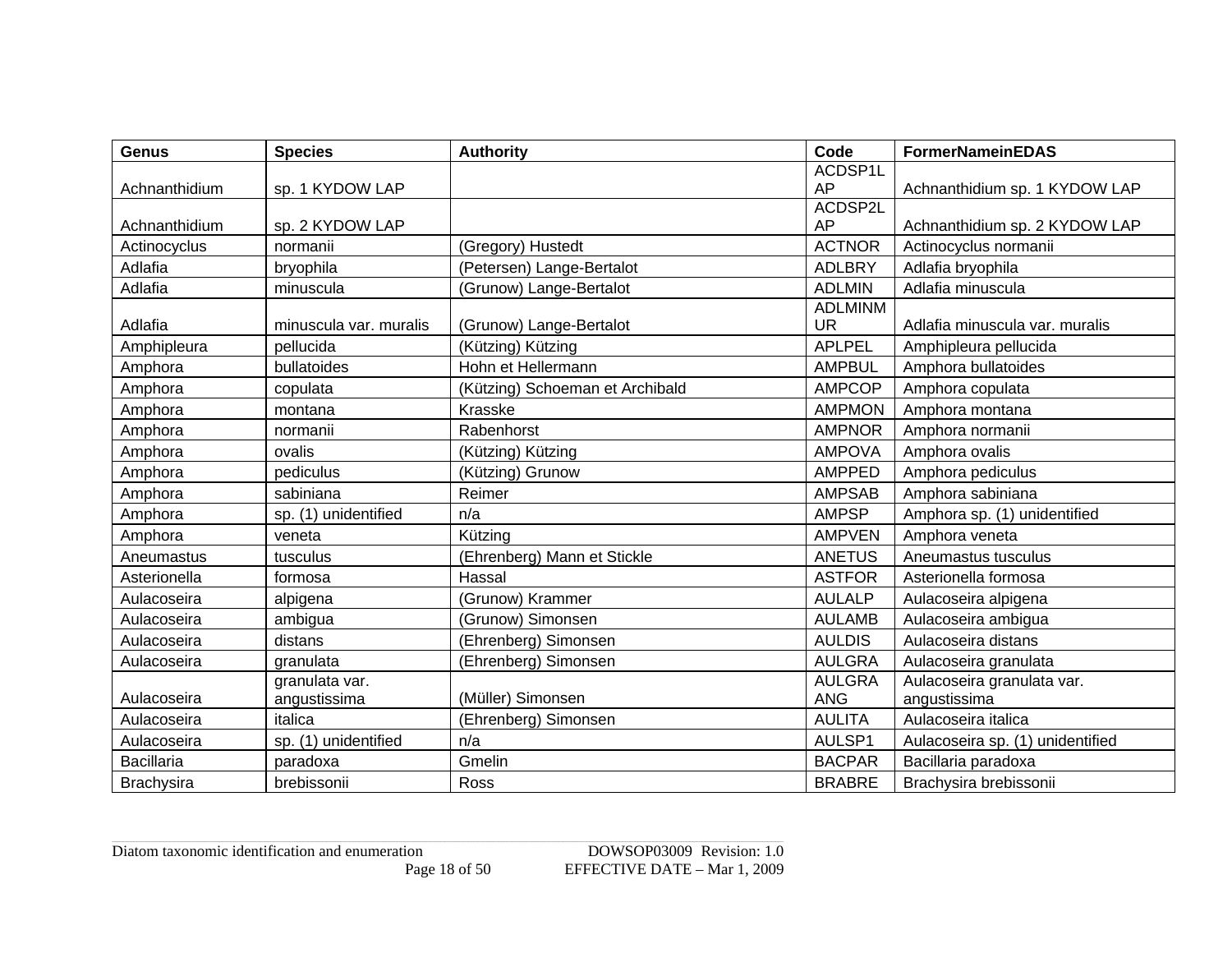| <b>Genus</b>      | <b>Species</b>            | <b>Authority</b>                      | Code                        | <b>FormerNameinEDAS</b>              |
|-------------------|---------------------------|---------------------------------------|-----------------------------|--------------------------------------|
| <b>Brachysira</b> | microcephala              | (Grunow) Compère                      | <b>BRAMIC</b>               | Brachysira microcephala              |
|                   |                           |                                       | <b>BRASER</b>               |                                      |
| <b>Brachysira</b> | serians var. acuta        | (Hustedt) Hamilton                    | <b>ACU</b>                  | Brachysira serians var. acuta        |
|                   |                           |                                       |                             | Brachysira vitrea + Brachysira       |
| <b>Brachysira</b> | vitrea                    | (Grunow) Ross                         | <b>BRAVIT</b>               | microcephala                         |
| Caloneis          | amphisbaena               | (Bory) Cleve                          | <b>CALAMP</b>               | Caloneis amphisbaena                 |
|                   |                           |                                       | <b>CALBACT</b>              |                                      |
| Caloneis          | bacillaris var. thermalis | (Grunow) Cleve                        | <b>HE</b>                   | Caloneis bacillaris var. thermalis   |
| Caloneis          | bacillum                  | (Grunow) Cleve                        | <b>CALBAC</b>               | Caloneis bacillum                    |
| Caloneis          | branderi                  | (Hustedt) Krammer                     | <b>CALBRA</b>               | Caloneis branderi                    |
| Caloneis          | budensis                  | (Grunow) Krammer                      | <b>CALBUD</b>               | Caloneis budensis                    |
| Caloneis          | hyalina                   | Hustedt                               | <b>CALHYA</b>               | Caloneis hyalina                     |
| Caloneis          | lewisii                   | Patrick                               | <b>CALLEW</b>               | Caloneis lewisii                     |
|                   |                           |                                       | <b>CALLEWI</b>              |                                      |
| Caloneis          | lewisii var. inflata      | (Schulz) Patrick                      | <b>NF</b>                   | Caloneis lewisii var. inflata        |
| Caloneis          | limosa                    | (Kützing) Patrick                     | <b>CALLIM</b>               | Caloneis limosa                      |
| Caloneis          | silicula                  | (Ehrenberg) Cleve                     | <b>CALSIL</b>               | Caloneis silicula                    |
| Caloneis          | sp. (1) unidentified      | n/a                                   | CALSP1                      | Caloneis sp. (1) unidentified        |
| Caloneis          | spp.                      | n/a                                   | <b>CALSPP</b>               | Caloneis spp.                        |
| Caloneis          | undulata                  | (Gregory) Krammer                     | <b>CALUND</b>               | Caloneis undulata                    |
|                   |                           |                                       | <b>CALVEN</b>               |                                      |
| Caloneis          | ventricosa var. alpina    | Patrick                               | <b>ALP</b>                  | Caloneis ventricosa var. alpina      |
|                   |                           |                                       | <b>CALVEN</b>               |                                      |
| Caloneis          | ventricosa var. minuta    | (Grunow) Mills                        | <b>MIN</b>                  | Caloneis ventricosa var. minuta      |
|                   | ventricosa var.           |                                       | <b>CALVEN</b>               |                                      |
| Caloneis          | subundulata               | (Grunow) Patrick                      | <b>SUB</b>                  | Caloneis ventricosa var. subundulata |
| Caloneis          | ventricosa var.           | (Grunow) Meister                      | <b>CALVENT</b><br><b>RU</b> | Caloneis ventricosa var. truncatula  |
|                   | truncatula                |                                       |                             |                                      |
| Campylodiscus     | hibernicus                | Ehrenberg                             | <b>CAMHIB</b>               | Campylodiscus hibernicus             |
| Capartogramma     | crucicula                 | (Grunow ex Cleve) Ross                | <b>CAPCRU</b>               | Capartogramma crucicula              |
| Cavinula          | cocconeiformis            | (Gregory ex Greville) Mann et Stickle | CAVCOC                      | Cavinula cocconeiformis              |
| Cavinula          | lacustris                 | (Gregory) Mann et Stickle             | <b>CAVLAC</b>               | Cavinula lacustris                   |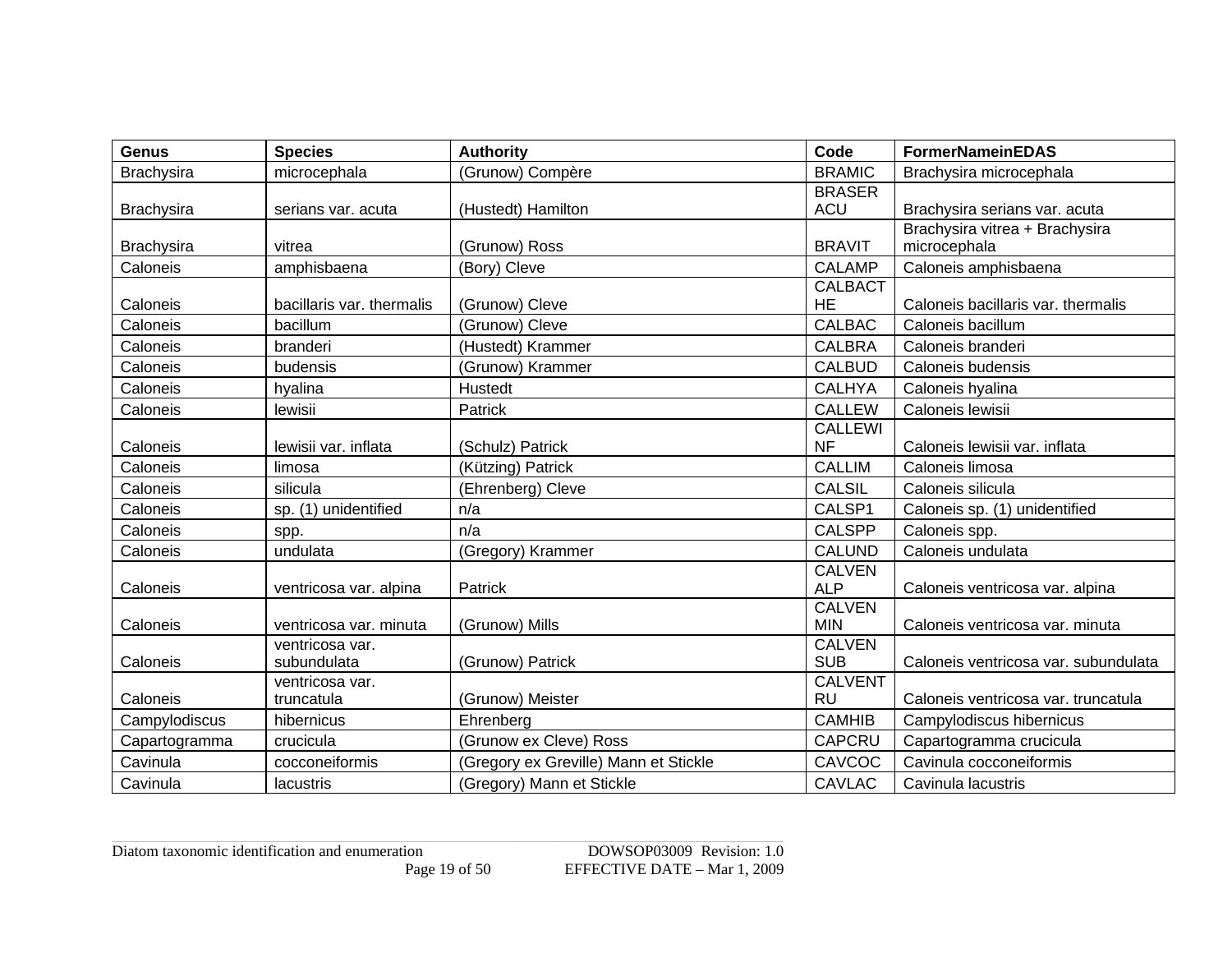| <b>Genus</b>     | <b>Species</b>           | <b>Authority</b>                                      | Code                        | <b>FormerNameinEDAS</b>            |
|------------------|--------------------------|-------------------------------------------------------|-----------------------------|------------------------------------|
| Cavinula         | lapidosa                 | (Krasske) Lange-Bertalot                              | <b>CAVLAP</b>               | Cavinula lapidosa                  |
| Cavinula         | scutelloides             | (Smith) Lange-Bertalot et Metzeltin                   | CAVSCU                      | Cavinula scutelloides              |
| Chamaepinnularia | evanida                  | (Hustedt) Lange-Bertalot                              | <b>CHMEVA</b>               | Chamaepinnularia evanida           |
| Chamaepinnularia | mediocris                | (Krasske) Lange-Bertalot                              | <b>CHMMED</b>               | Chamaepinnularia mediocris         |
| Chamaepinnularia | soehrensis               | (Krasske) Lange-Bertalot et Krammer                   | <b>CHMSOE</b>               | Chamaepinnularia soehrensis        |
|                  | soehrensis var.          |                                                       | <b>CHMSOE</b>               | Chamaepinnularia soehrensis var.   |
| Chamaepinnularia | hassiaca                 | (Krasske) Lange-Bertalot                              | <b>HAS</b>                  | hassiaca                           |
| Cocconeis        | pediculus                | Ehrenberg                                             | <b>COCPED</b>               | Cocconeis pediculus                |
| Cocconeis        | placentula               | Ehrenberg                                             | <b>COCPLA</b>               | Cocconeis placentula + varieties   |
| Cocconeis        | placentula var. euglypta | (Ehrenberg) Grunow                                    | <b>COCPLA</b><br><b>EUG</b> | Cocconeis placentula + varieties   |
| Cocconeis        | placentula var. lineata  | (Ehrenberg) Van Heurck                                | <b>COCPLA</b><br><b>LIN</b> | Cocconeis placentula + varieties   |
| Craticula        | accomoda                 | (Hustedt) Mann                                        | CRAACC                      | Craticula accomoda                 |
| Craticula        | citrus                   | (Krasske) Reichardt                                   | <b>CRACIT</b>               | Craticula citrus                   |
| Craticula        | cuspidata                | (Kützing) Mann                                        | <b>CRACUS</b>               | Craticula cuspidata                |
| Craticula        | halophila                | (Grunow) Mann                                         | CRAHAL                      | Craticula halophila                |
| Craticula        | halophiliodes            | (Hustedt) Lange-Bertalot                              | <b>CRAHLD</b>               | Craticula halophiliodes            |
| Craticula        | minusculoides            | (Hustedt) Lange-Bertalot                              | <b>CRAMIN</b>               | Craticula minusculoides            |
| Craticula        | molestiformis            | (Hustedt) Lange-Bertalot                              | CRAMOL                      | Craticula molestiformis            |
| Craticula        | submolesta               | (Hustedt) Lange-Bertalot                              | CRASML                      | Craticula submolesta               |
| Craticula        | vixvisibilis             | (Hustedt) Lange-Bertalot                              | <b>CRAVIX</b>               | Craticula vixvisibilis             |
| Ctenophora       | pulchella                | (Ralfs ex Kützing) Williams et Round                  | <b>CTEPUL</b>               | Ctenophora pulchella               |
| Ctenophora       | pulchella var. lacerata  | (Hustedt) Bukhtiyarova                                | <b>CTEPULL</b><br><b>AC</b> | Ctenophora pulchella var. lacerata |
| Cyclostephanos   | dubius                   | (Frick) Round                                         | <b>CYCDUB</b>               | Cyclostephanos dubius              |
| Cyclostephanos   | invisitatus              | (Hohn et Hellerman) Theriot, Stoermer et<br>Häkansson | <b>CSTINV</b>               | Cyclostephanos invisitatus         |
| Cyclostephanos   | tholiformis              | Stoermer, Häkansson et Theriot                        | <b>CSTTHO</b>               | Cyclostephanos tholiformis         |
| Cyclotella       | atomus                   | Hustedt                                               | <b>CYCATO</b>               | Cyclotella atomus                  |
| Cyclotella       | meneghiniana             | Kützing                                               | <b>CYCMEN</b>               | Cyclotella meneghiniana            |
| Cyclotella       | ocellata                 | Pantocsek                                             | <b>CYCOCE</b>               | Cyclotella ocellata                |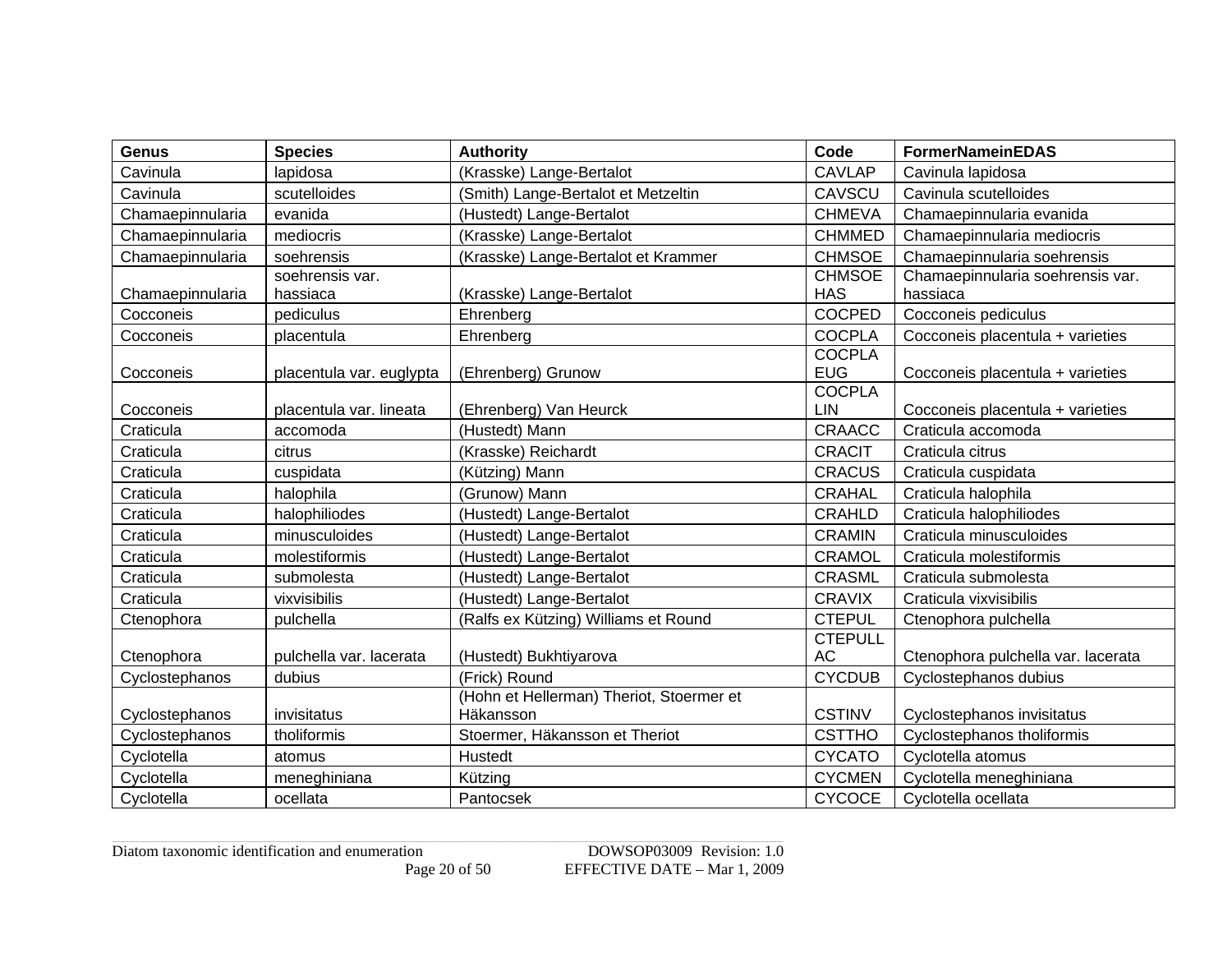| <b>Genus</b>  | <b>Species</b>           | <b>Authority</b>       | Code                 | <b>FormerNameinEDAS</b>               |
|---------------|--------------------------|------------------------|----------------------|---------------------------------------|
| Cyclotella    | sp. (1) unidentified     | n/a                    | CYCSP1               | Cyclotella sp. (1) unidentified       |
| Cyclotella    | spp.                     | n/a                    | <b>CYCSPP</b>        | Cyclotella spp.                       |
| Cyclotella    | striata                  | (Kützing) Grunow       | <b>CYCSTR</b>        | Cyclotella striata                    |
|               |                          |                        | <b>CYCSTR</b>        |                                       |
| Cyclotella    | striata var. ambigua     | (Grunow) Grunow        | AMB                  | Cyclotella striata var. ambigua       |
| Cylindrotheca | gracilis                 | (Brébisson) Grunow     | <b>CYLGRA</b>        | Cylindrotheca gracilis                |
| Cymatopleura  | elliptica                | (Brébisson) Smith      | <b>CYPELL</b>        | Cymatopleura elliptica                |
|               |                          |                        | <b>CYPELLH</b>       |                                       |
| Cymatopleura  | elliptica var. hibernica | (Smith) Van Heurck     | ΙB                   | Cymatopleura elliptica var. hibernica |
| Cymatopleura  | elliptica var. nobilis   | (Hantzsch) Hustedt     | <b>CYPELLN</b><br>OВ | Cymatopleura elliptica var. nobilis   |
| Cymatopleura  | solea                    | (Brébisson) Smith      | <b>CYPSOL</b>        | Cymatopleura solea                    |
|               |                          |                        | <b>CYPSOL</b>        |                                       |
| Cymatopleura  | solea var. apiculata     | (Smith) Ralfs          | <b>API</b>           | Cymatopleura solea var. apiculata     |
| Cymbella      | aequalis                 | Smith                  | <b>CYMAEQ</b>        | Cymbella aequalis                     |
| Cymbella      | affinis                  | Kützing                | <b>CYMAFF</b>        | Cymbella affinis                      |
| Cymbella      | amphicephala             | Nägeli ex Kützing      | <b>CYMAMP</b>        | Cymbella amphicephala                 |
| Cymbella      | amphioxys                | (Kützing) Cleve        | <b>CYMAMX</b>        | Cymbella amphioxys                    |
| Cymbella      | aspera                   | (Ehrenberg) Peragallo  | <b>CYMASP</b>        | Cymbella aspera                       |
| Cymbella      | cistula                  | (Ehrenberg) Kirchner   | <b>CYMCIS</b>        | Cymbella cistula                      |
| Cymbella      | cuspidata                | Kützing                | <b>CYMCUS</b>        | Cymbella cuspidata                    |
| Cymbella      | cymbiformis              | Agardh                 | <b>CYMCYM</b>        | Cymbella cymbiformis                  |
|               | cymbiformis var.         |                        | <b>CYMCYM</b>        | Cymbella cymbiformis var.             |
| Cymbella      | nonpunctata              | Fontell                | <b>NON</b>           | nonpunctata                           |
| Cymbella      | delicatula               | Kützing                | <b>CYMDEL</b>        | Cymbella delicatula                   |
| Cymbella      | ehrenbergii              | Kützing                | <b>CYMEHR</b>        | Cymbella ehrenbergii                  |
| Cymbella      | hauckii                  | Van Heurck             | <b>CYMHAU</b>        | Cymbella hauckii                      |
| Cymbella      | hustedtii                | Krasske                | <b>CYMHUS</b>        | Cymbella hustedtii                    |
| Cymbella      | hybrida                  | <b>Grunow ex Cleve</b> | <b>CYMHYB</b>        | Cymbella hybrida                      |
| Cymbella      | incerta                  | (Grunow) Cleve         | <b>CYMINC</b>        | Cymbella incerta                      |
| Cymbella      | laevis                   | Nägeli ex Kützing      | <b>CYMLAE</b>        | Cymbella laevis                       |
| Cymbella      | lanceolata               | (Agardh) Agardh        | <b>CYMLAN</b>        | Cymbella lanceolata                   |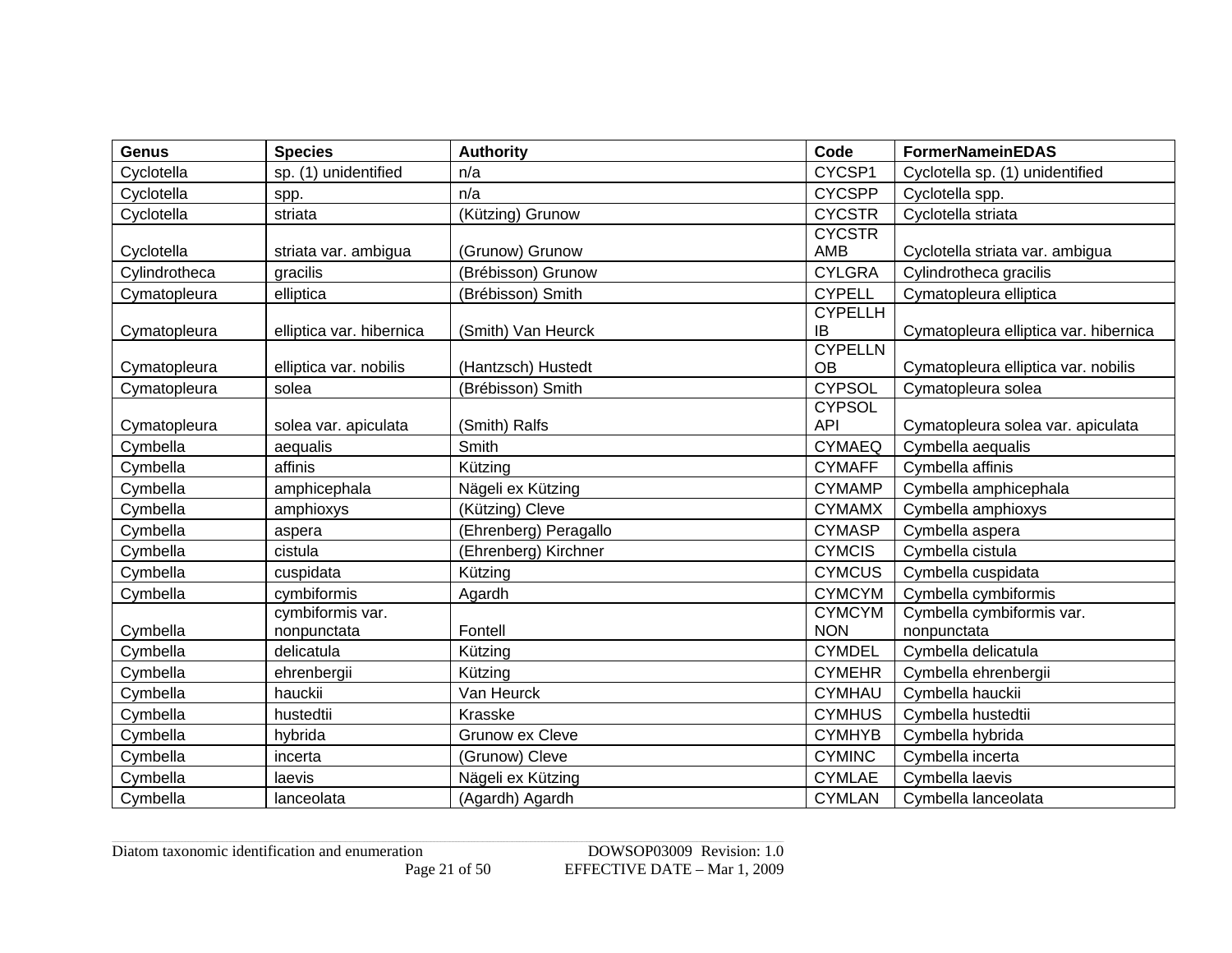| <b>Genus</b>     | <b>Species</b>       | <b>Authority</b>                        | Code          | <b>FormerNameinEDAS</b>             |
|------------------|----------------------|-----------------------------------------|---------------|-------------------------------------|
| Cymbella         | leptoceros           | (Ehrenberg) Kützing                     | <b>CYMLEP</b> | Cymbella leptoceros                 |
| Cymbella         | mesiana              | Cholnoky                                | <b>CYMMES</b> | Cymbella mesiana                    |
| Cymbella         | mexicana             | (Ehrenberg) Cleve                       | <b>CYMMEX</b> | Cymbella mexicana                   |
|                  | minuta var.          |                                         | <b>CYMMIN</b> |                                     |
| Cymbella         | pseudogracilis       | (Cholnoky) Reimer                       | <b>PSE</b>    | Cymbella minuta var. pseudogracilis |
| Cymbella         | naviculiformis       | Auerswald ex Héribaud                   | <b>CYMNAV</b> | Cymbella naviculiformis             |
| Cymbella         | pusilla              | Grunow                                  | <b>CYMPUS</b> | Cymbella pusilla                    |
| Cymbella         | simonsenii           | Krammer                                 | <b>CYMSIM</b> | Cymbella simonsenii                 |
| Cymbella         | sp. (1) unidentified | n/a                                     | CYMSP1        | Cymbella sp. (1) unidentified       |
| Cymbella         | spp.                 | n/a                                     | <b>CYMSPP</b> | Cymbella spp.                       |
| Cymbella         | subaequalis          | Grunow                                  | <b>CYMSUB</b> | Cymbella subaequalis                |
| Cymbella         | subcuspidata         | Krammer                                 | <b>CYMSBC</b> | Cymbella subcuspidata               |
| Cymbella         | tumida               | (Brébisson ex Kützing) Van Heurck       | <b>CYMTUM</b> | Cymbella tumida                     |
| Cymbella         | tumidula             | <b>Grunow ex Schmidt</b>                | <b>CYMTMD</b> | Cymbella tumidula                   |
| Cymbella         | turgidula            | Grunow                                  | <b>CYMTUR</b> | Cymbella turgidula                  |
| Decussata        | placenta             | (Ehrenberg) Lange-Bertalot et Metzeltin | <b>DECPLA</b> | Decussata placenta                  |
| Denticula        | elegans              | Kützing                                 | <b>DENELE</b> | Denticula elegans                   |
| Denticula        | kuetzingii           | Grunow                                  | <b>DENKUE</b> | Denticula kuetzingii                |
| Denticula        | spp.                 | n/a                                     | <b>DENSPP</b> | Denticula spp.                      |
| Denticula        | tenuis               | Kützing                                 | <b>DENTEN</b> | Denticula tenuis                    |
| Diadesmis        | confervacea          | Kützing                                 | <b>DDSCON</b> | Diadesmis confervacea               |
| Diadesmis        | contenta             | (Grunow ex Van Heurck) Mann             | <b>DDSCNT</b> | Diadesmis contenta                  |
| <b>Diadesmis</b> | peregrina            | W. Smith                                | <b>DDSPER</b> | Diadesmis peregrina                 |
| Diatoma          | hyemalis             | (Roth) Heiberg                          | <b>DIAHYE</b> | Diatoma hyemalis                    |
| Diatoma          | mesodon              | (Ehrenberg) Kützing                     | <b>DIAMES</b> | Diatoma mesodon                     |
| Diatoma          | moniliformis         | Kützing                                 | <b>DIAMON</b> | Diatoma moniliformis                |
| Diatoma          | tenuis               | Agardh                                  | <b>DIATEN</b> | Diatoma tenuis                      |
| Diatoma          | vulgaris             | Bory                                    | <b>DIAVUL</b> | Diatoma vulgaris                    |
| <b>Diploneis</b> | boldtiana            | Cleve                                   | <b>DIPBOL</b> | Diploneis boldtiana                 |
| <b>Diploneis</b> | elliptica            | (Kützing) Cleve                         | <b>DIPELL</b> | Diploneis elliptica                 |
| <b>Diploneis</b> | finnica              | (Ehrenberg) Cleve                       | <b>DIPFIN</b> | Diploneis finnica                   |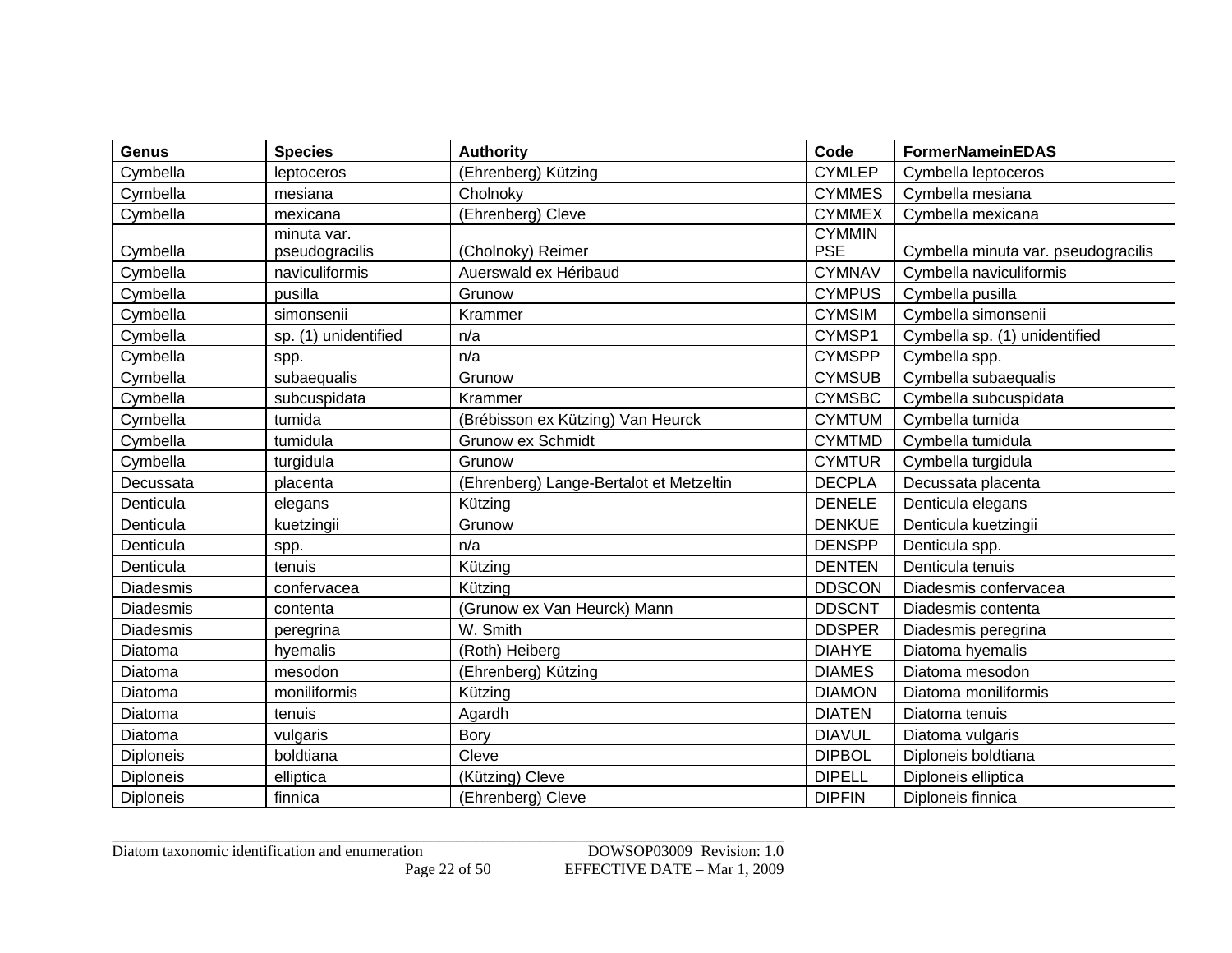| <b>Genus</b>     | <b>Species</b>        | <b>Authority</b>          | Code                        | <b>FormerNameinEDAS</b>         |
|------------------|-----------------------|---------------------------|-----------------------------|---------------------------------|
| <b>Diploneis</b> | marginestriata        | Hustedt                   | <b>DIPMAR</b>               | Diploneis marginestriata        |
| <b>Diploneis</b> | oblongella            | (Näegeli ex Kützing) Ross | <b>DIPOBL</b>               | Diploneis oblongella            |
| <b>Diploneis</b> | oculata               | (Brébisson) Cleve         | <b>DIPOCU</b>               | Diploneis oculata               |
| <b>Diploneis</b> | parma                 | Cleve                     | <b>DIPPAR</b>               | Diploneis parma                 |
| <b>Diploneis</b> | petersenii            | Hustedt                   | <b>DIPPET</b>               | Diploneis petersenii            |
| <b>Diploneis</b> | pseudovalis           | Hustedt                   | <b>DIPPSO</b>               | Diploneis pseudovalis           |
| <b>Diploneis</b> | puella                | (Schumann) Cleve          | <b>DIPPUE</b>               | Diploneis puella                |
|                  |                       |                           | <b>DIPSMIDI</b>             |                                 |
| <b>Diploneis</b> | smithii var. dilatata | (Peragallo) Boyer         |                             | Diploneis smithii var. dilatata |
|                  |                       |                           | <b>DIPSMIP</b><br><b>UM</b> |                                 |
| <b>Diploneis</b> | smithii var. pumila   | (Grunow) Hustedt<br>n/a   | DIPSP1                      | Diploneis smithii v. pumila     |
| <b>Diploneis</b> | sp. (1) unidentified  |                           |                             | Diploneis sp. (1) unidentified  |
| <b>Diploneis</b> | spp.                  | n/a                       | <b>DIPSPP</b>               | Diploneis spp.                  |
| <b>Diploneis</b> | subovalis             | Cleve                     | <b>DIPSUB</b>               | Diploneis subovalis             |
| Discostella      | pseudostelligera      | (Hustedt) Houk et Klee    | <b>DSCPST</b>               | Discostella pseudostelligera    |
| Discostella      | stelligera            | (Hustedt) Houk et Klee    | <b>DSCSTE</b>               | Discostella stelligera          |
| Encyonema        | auerswaldii           | Rabenhorst                | <b>ENCAUE</b>               | Encyonema auerswaldii           |
| Encyonema        | hebridicum            | <b>Grunow ex Cleve</b>    | <b>ENCHEB</b>               | Encyonema hebridicum            |
| Encyonema        | lunatum               | (Smith) Van Heurck        | <b>ENCLUN</b>               | Encyonema lunatum               |
| Encyonema        | minutum               | (Hilse) Mann              | <b>ENCMIN</b>               | Encyonema minutum               |
| Encyonema        | muelleri              | (Hustedt) Mann            | <b>ENCMUE</b>               | Encyonema muelleri              |
| Encyonema        | perpussilum           | (Cleve) Mann              | <b>ENCPER</b>               | Encyonema perpussilum           |
| Encyonema        | prostratum            | (Berkeley) Kützing        | <b>ENCPRO</b>               | Encyonema prostratum            |
| Encyonema        | reichardtii           | (Krammer) Mann            | <b>ENCREI</b>               | Encyonema reichardtii           |
| Encyonema        | silesiacum            | (Bleisch) Mann            | <b>ENCSIL</b>               | Encyonema silesiacum            |
| Encyonema        | triangulum            | (Ehrenberg) Kützing       | <b>ENCTRI</b>               | Encyonema triangulum            |
| Encyonopsis      | cesatii               | (Rabhenhorst) Krammer     | <b>ENPCES</b>               | Encyonopsis cesatii             |
| Encyonopsis      | falaisensis           | (Grunow) Krammer          | <b>ENPFAL</b>               | Encyonopsis falaisensis         |
| Encyonopsis      | krammeri              | Reichardt                 | <b>ENPKRA</b>               | Encyonopsis krammeri            |
| Encyonopsis      | microcephala          | (Grunow) Krammer          | <b>ENPMIC</b>               | Encyonopsis microcephala        |
| Encyonopsis      | minuta                | Krammer et Reichardt      | <b>ENPMIN</b>               | Encyonopsis minuta              |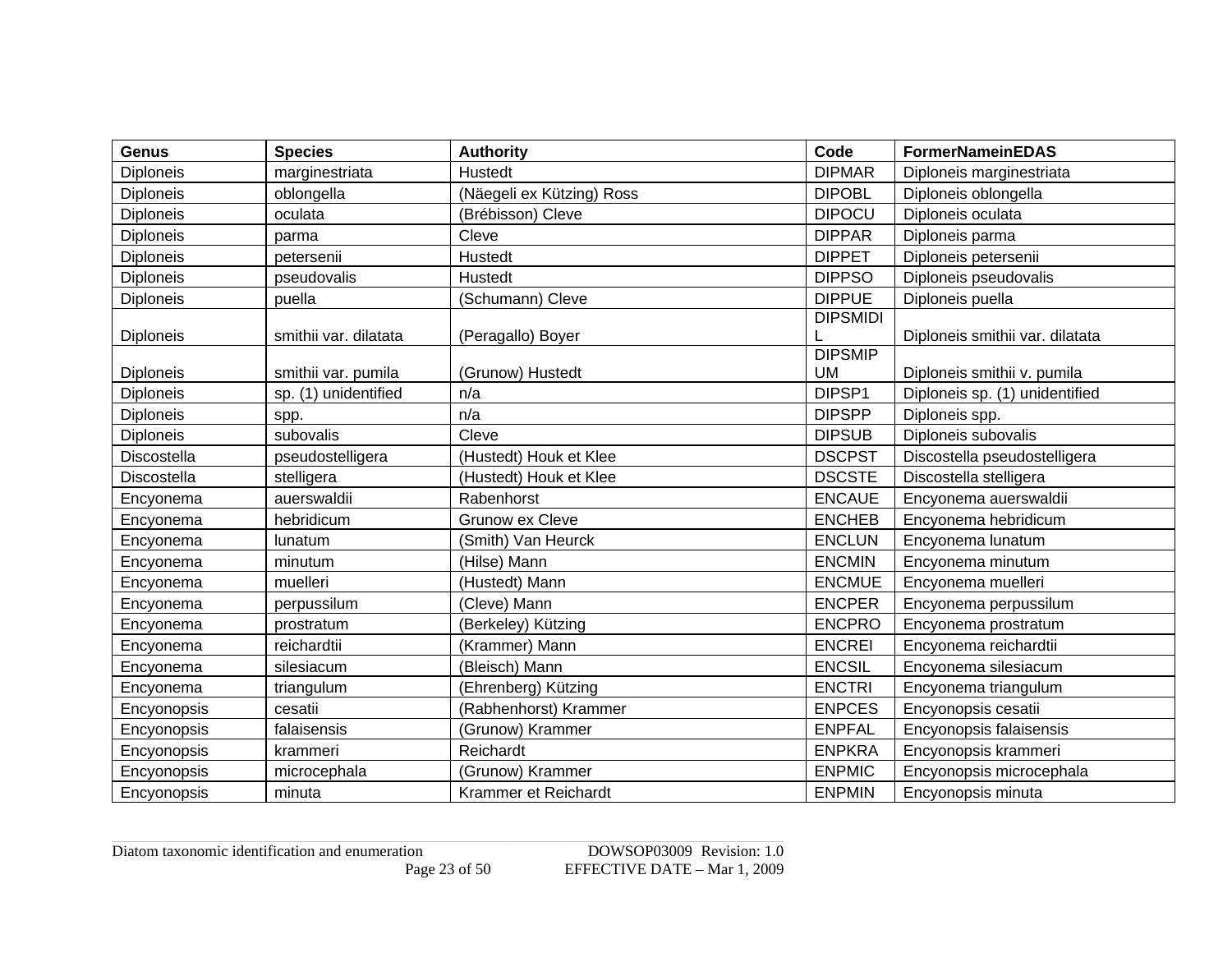| <b>Genus</b> | <b>Species</b>         | <b>Authority</b>                   | Code                             | <b>FormerNameinEDAS</b>          |
|--------------|------------------------|------------------------------------|----------------------------------|----------------------------------|
| Encyonopsis  | subminuta              | Krammer et Reichardt               | <b>ENPSUB</b>                    | Encyonopsis subminuta            |
| Entomoneis   | alata                  | (Ehrenberg) Ehrenberg              | <b>ENTALA</b>                    | Entomoneis alata                 |
| Entomoneis   | ornata                 | (Bailey) Reimer                    | <b>ENTORN</b>                    | Entomoneis ornata                |
| Entomoneis   | paludosa               | (Smith) Reimer                     | <b>ENTPAL</b>                    | Entomoneis paludosa              |
| Epithemia    | adnata                 | (Kützing) Brébisson                | <b>EPIADN</b>                    | Epithemia adnata                 |
| Epithemia    | adnata var. saxonica   | (Kützing) R.M. Patrick             | <b>EPIADNS</b><br>AX             | Epithemia adnata var. saxonica   |
| Epithemia    | argus                  | (Ehrenberg) Kützing                | <b>EPIARG</b>                    | Epithemia argus                  |
|              |                        |                                    | <b>EPIARGP</b>                   |                                  |
| Epithemia    | argus var. protracta   | Mayer                              | <b>RO</b>                        | Epithemia argus var. protracta   |
| Epithemia    | frickei                | Krammer                            | <b>EPIFRI</b>                    | Epithemia frickei                |
| Epithemia    | goeppertiana           | Hilse                              | <b>EPIGOE</b>                    | Epithemia goeppertiana           |
| Epithemia    | sorex                  | Kützing                            | <b>EPISOR</b>                    | Epithemia sorex                  |
| Epithemia    | sp. (1) unidentified   | n/a                                | EPISP1                           | Epithemia sp. (1) unidentified   |
| Epithemia    | spp.                   | n/a                                | <b>EPISPP</b>                    | Epithemia spp.                   |
| Epithemia    | turgida                | (Ehrenberg) Kützing                | <b>EPITUR</b>                    | Epithemia turgida                |
| Epithemia    | turgida var. granulata | (Ehrenberg) Hustedt                | <b>EPITURG</b><br><b>RA</b>      | Epithemia turgida var. granulata |
| Eucocconeis  | flexella               | (Kützing) Cleve                    | <b>EUCFLE</b>                    | Eucocconeis flexella             |
| Eucocconeis  | lapponica var. ninckei | (Guermeur et Manguin) M. B. Edlund | <b>EUCLAP</b><br><b>NIN</b>      | Eucocconeis lapponica v. ninckei |
| Eunotia      | arculus                | Lange-Bertalot et Nörpel           | <b>EUNARL</b>                    | Eunotia arculus                  |
| Eunotia      | arcus                  | Ehrenberg                          | <b>EUNARC</b>                    | Eunotia arcus                    |
| Eunotia      | arcus var. bidens      | Grunow                             | <b>EUNARC</b><br><b>BID</b>      | Eunotia arcus var. bidens        |
| Eunotia      | bilunaris              | Smith                              | <b>EUNBIL</b>                    | Eunotia bilunaris                |
| Eunotia      | elegans                | Östrup                             | <b>EUNELE</b>                    | Eunotia elegans                  |
| Eunotia      | exigua                 | (Brébisson ex Kützing) Rabenhorst  | <b>EUNEXI</b>                    | Eunotia exigua                   |
| Eunotia      | exigua var. tridentula | Östrup                             | <b>EUNEXIT</b><br>R <sub>l</sub> | Eunotia exigua var. tridentula   |
| Eunotia      | flexuosa               | Brébisson ex Kützing               | <b>EUNFLE</b>                    | Eunotia flexuosa                 |
| Eunotia      | formica                | Ehrenberg                          | <b>EUNFOR</b>                    | Eunotia formica                  |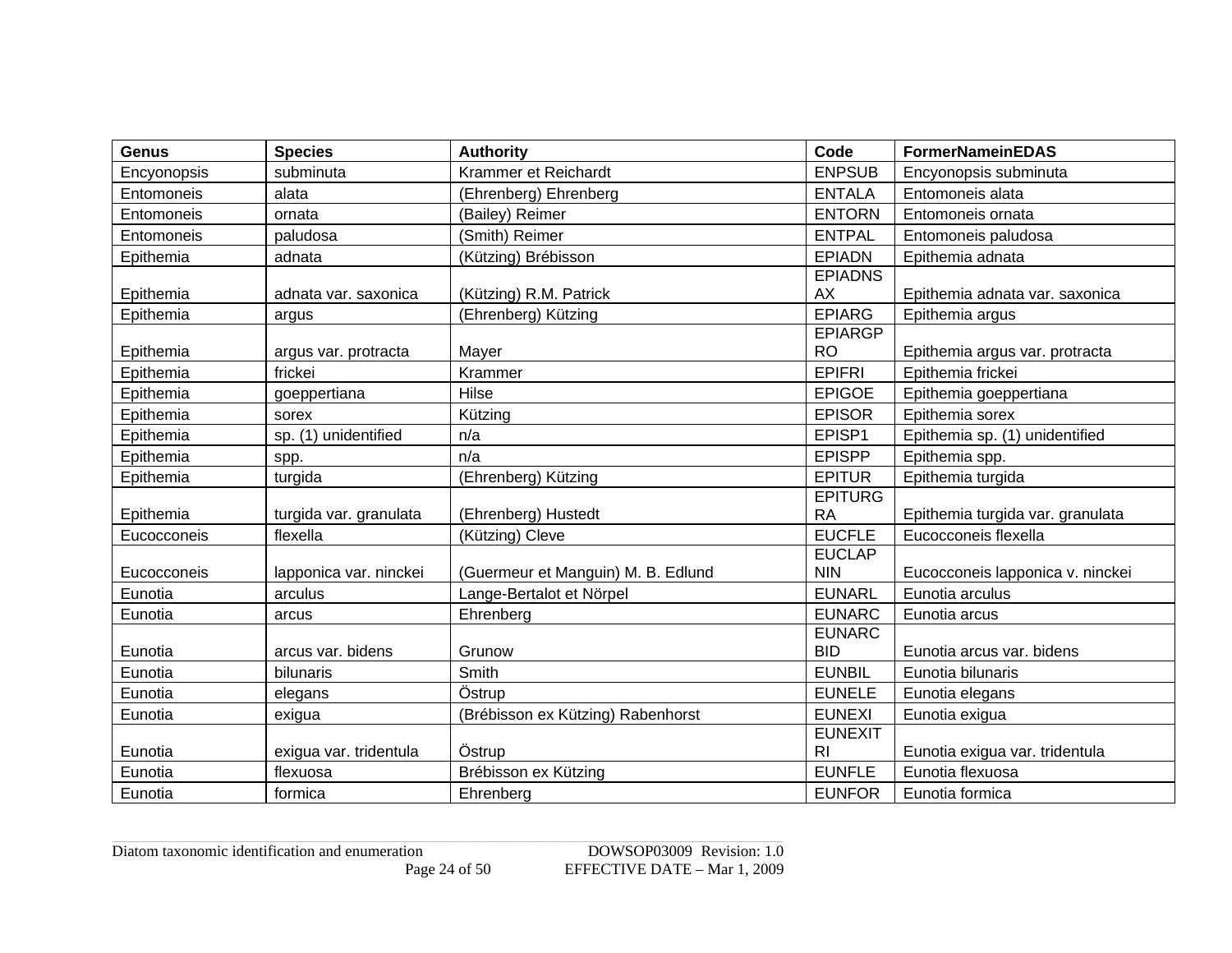| <b>Genus</b> | <b>Species</b>               | <b>Authority</b>                              | Code                        | <b>FormerNameinEDAS</b>           |
|--------------|------------------------------|-----------------------------------------------|-----------------------------|-----------------------------------|
| Eunotia      | glacialis                    | Meister                                       | <b>EUNGLA</b>               | Eunotia glacialis                 |
| Eunotia      | implicata                    | Nörpel, Lange-Bertalot et Alles               | <b>EUNIMP</b>               | Eunotia implicata                 |
| Eunotia      | incisa                       | Smith ex Gregory                              | <b>EUNINC</b>               | Eunotia incisa                    |
| Eunotia      | intermedia                   | (Krasske ex Hustedt) Nörpel et Lange-Bertalot | <b>EUNINT</b>               | Eunotia intermedia                |
| Eunotia      | maior                        | (Smith) Rabenhorst                            | <b>EUNMAI</b>               | Eunotia maior                     |
| Eunotia      | minor                        | (Kützing) Grunow                              | <b>EUNMIN</b>               | Eunotia minor                     |
| Eunotia      | muscicola var.<br>perminuta  | (Grunow) Patrick                              | <b>EUNPRM</b>               | Eunotia perminuta                 |
| Eunotia      | muscicola var.<br>tridentula | Nörpel et Lange-Bertalot                      | <b>EUNMUS</b><br><b>TRI</b> | Eunotia muscicola var. tridentula |
| Eunotia      | naegelii                     | Migula                                        | <b>EUNNAE</b>               | Eunotia naegelii                  |
| Eunotia      | paludosa var. trinacria      | (Krasske) Nörpel                              | <b>EUNPALT</b><br><b>RI</b> | Eunotia paludosa var. trinacria   |
| Eunotia      | pectinalis                   | (Müller) Rabenhorst                           | <b>EUNPEC</b>               | Eunotia pectinalis                |
| Eunotia      | pectinalis var. undulata     | (Ralfs) Rabenhorst                            | <b>EUNPEC</b><br><b>UND</b> | Eunotia pectinalis var. undulata  |
| Eunotia      | perpusilla                   | Grunow                                        | <b>EUNPER</b>               | Eunotia perpusilla                |
| Eunotia      | praerupta                    | Ehrenberg                                     | <b>EUNPRA</b>               | Eunotia praerupta                 |
| Eunotia      | rhomboidea                   | Hustedt                                       | <b>EUNRHO</b>               | Eunotia rhomboidea                |
| Eunotia      | septentrionalis              | Östrup                                        | <b>EUNSEP</b>               | Eunotia septentrionalis           |
| Eunotia      | serra var. diadema           | (Ehrenberg) Patrick                           | <b>EUNSER</b><br><b>DIA</b> | Eunotia serra var. diadema        |
| Eunotia      | serra var. tetraodon         | Nörpel                                        | <b>EUNSER</b><br><b>TET</b> | Eunotia serra var. tetraodon      |
| Eunotia      | sp. (1) unidentified         | n/a                                           | EUNSP1                      | Eunotia sp. (1) unidentified      |
| Eunotia      | sp. (2) unidentified         | n/a                                           | EUNSP2                      | Eunotia sp. (2) unidentified      |
| Eunotia      | spp.                         | n/a                                           | <b>EUNSPP</b>               | Eunotia spp.                      |
| Eunotia      | subarcuatoides               | Alles, Nörpel et Lange-Bertalot               | <b>EUNSUB</b>               | Eunotia subarcuatoides            |
| Eunotia      | sudetica                     | Müller                                        | <b>EUNSUD</b>               | Eunotia sudetica                  |
| Eunotia      | tenella                      | (Grunow) Cleve                                | <b>EUNTEN</b>               | Eunotia tenella                   |
| Eunotia      | triodon                      | Ehrenberg                                     | <b>EUNTRI</b>               | Eunotia triodon                   |
| Eunotia      | valida                       | Hustedt                                       | <b>EUNVAL</b>               | Eunotia valida                    |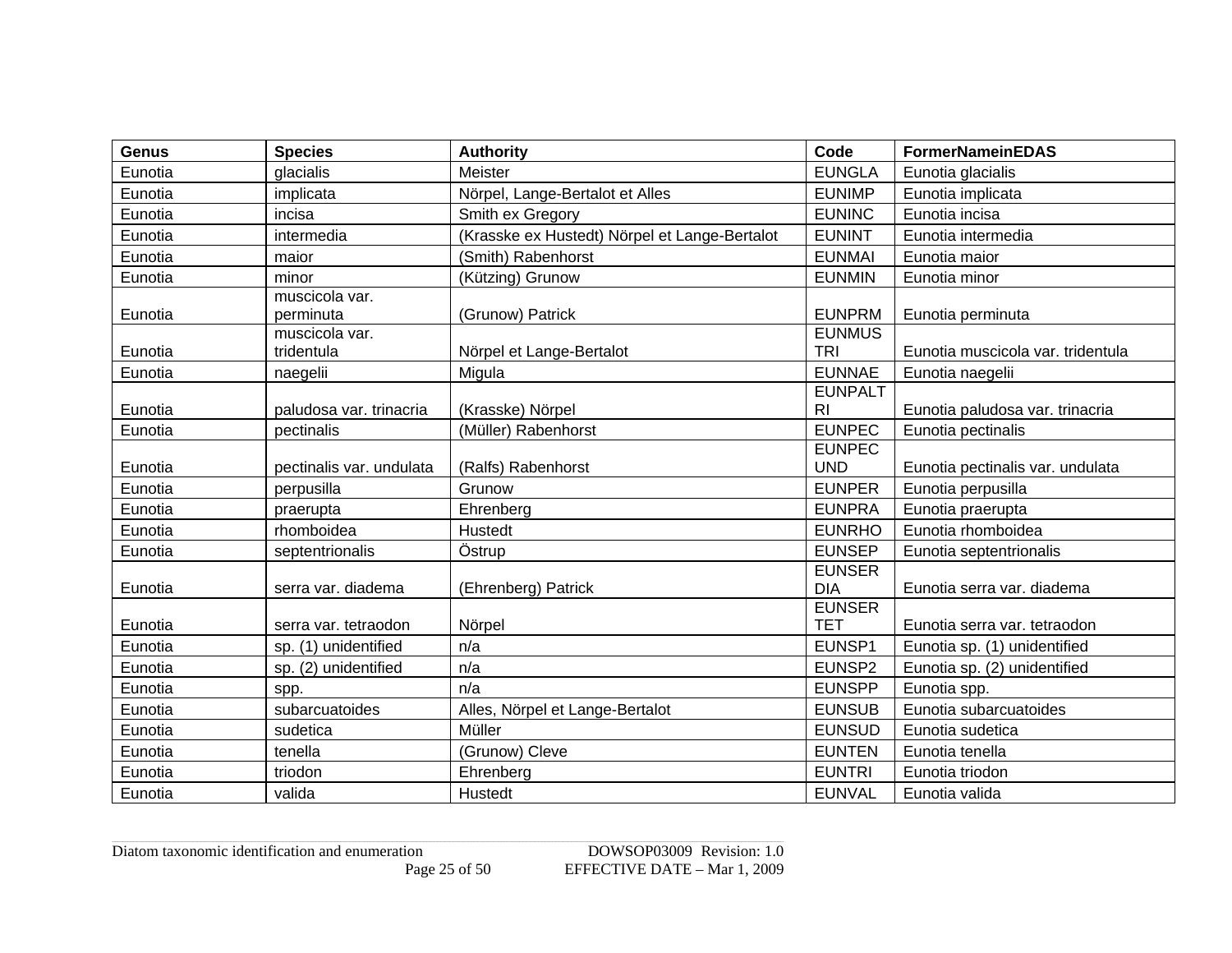| Genus          | <b>Species</b>                          | <b>Authority</b>                         | Code                        | <b>FormerNameinEDAS</b>               |
|----------------|-----------------------------------------|------------------------------------------|-----------------------------|---------------------------------------|
| Eunotia        | vanheurckii                             | Patrick                                  | <b>EUNVAN</b>               | Eunotia vanheurckii                   |
| Fallacia       | auriculata                              | (Hustedt) Mann                           | <b>FALAUR</b>               | Fallacia auriculata                   |
| Fallacia       | insociabilis                            | (Krasske) Stickle et Mann                | <b>FALINS</b>               | Fallacia insociabilis                 |
| Fallacia       | lenzii                                  | (Hustedt) Lange-Bertalot                 | <b>FALLEN</b>               | Fallacia lenzii                       |
| Fallacia       | monoculata                              | (Hustedt) Mann                           | <b>FALMON</b>               | Fallacia monoculata                   |
| Fallacia       | omissa                                  | (Hustedt) Mann                           | <b>FALOMI</b>               | Fallacia omissa                       |
| Fallacia       | pygmaea                                 | (Kützing) Stickle et Mann                | <b>FALPYG</b>               | Fallacia pygmaea                      |
| Fallacia       | subhamulata                             | (Grunow) Mann                            | <b>FALSUB</b>               | Fallacia subhamulata                  |
| Fallacia       | tenera                                  | (Hustedt) Mann                           | <b>FALTEN</b>               | Fallacia tenera                       |
| Fistulifera    | pelliculosa                             | (Brébisson ex Kützing) Lange-Bertalot    | <b>FISPEL</b>               | Fistulifera pelliculosa               |
| Fistulifera    | saprophila                              | (Lange-Bertalot et Bonik) Lange-Bertalot | <b>FISSAP</b>               | Fistulifera saprophila                |
| Fragilaria     | amphicephala                            | (Kützing) Lange-Bertalot                 | <b>FRAAMP</b>               | Fragilaria amphicephala               |
| Fragilaria     | capucina                                | Desmazières                              | <b>FRACAP</b>               | Fragilaria capucina                   |
|                | capucina var.                           |                                          | <b>FRACAP</b>               |                                       |
| Fragilaria     | fragilarioides                          | (Grunow) Ludwig et Flores                | <b>FRA</b>                  | Fragilaria capucina v. fragilarioides |
|                |                                         |                                          | <b>FRACAP</b>               |                                       |
| Fragilaria     | capucina var. gracilis<br>capucina var. | (Östrup) Hustedt                         | <b>GRA</b><br><b>FRACAP</b> | Fragilaria capucina var. gracilis     |
| Fragilaria     | mesolepta                               | Rabenhorst                               | <b>MES</b>                  | Fragilaria capucina var. mesolepta    |
|                |                                         |                                          | <b>FRACAP</b>               |                                       |
| Fragilaria     | capucina var. perminuta                 | (Grunow) Lange-Bertalot                  | <b>PER</b>                  | Fragilaria capucina var. perminuta    |
| Fragilaria     | crotonensis                             | Kitton                                   | <b>FRACRO</b>               | Fragilaria crotonensis                |
| Fragilaria     | famelica                                | (Kützing) Lange-Bertalot                 | <b>FRAFAM</b>               | Fragilaria famelica                   |
| Fragilaria     | radians                                 | (Kützing) Petersen                       | <b>FRARAD</b>               | Fragilaria radians                    |
| Fragilaria     | sepes                                   | Ehrenberg                                | <b>FRASEP</b>               | Fragilaria sepes                      |
| Fragilaria     | sp. (1) unidentified                    | n/a                                      | FRASP1                      | Fragilaria sp. (1) unidentified       |
| Fragilaria     | spp.                                    | n/a                                      | <b>FRASPP</b>               | Fragilaria spp.                       |
| Fragilaria     | vaucheriae                              | (Kützing) Petersen                       | <b>FRAVAU</b>               | Fragilaria vaucheriae                 |
| Fragilariforma | virescens                               | (Ralfs) Williams et Round                | <b>FRAVIR</b>               | Fragilariforma virescens              |
| Frustulia      | amphipleuroides                         | (Grunow) Cleve-Euler                     | <b>FRUAMP</b>               | Frustulia amphipleuroides             |
| Frustulia      | asymmetrica                             | (Cleve) Hustedt                          | <b>FRUASS</b>               | Frustulia asymmetrica                 |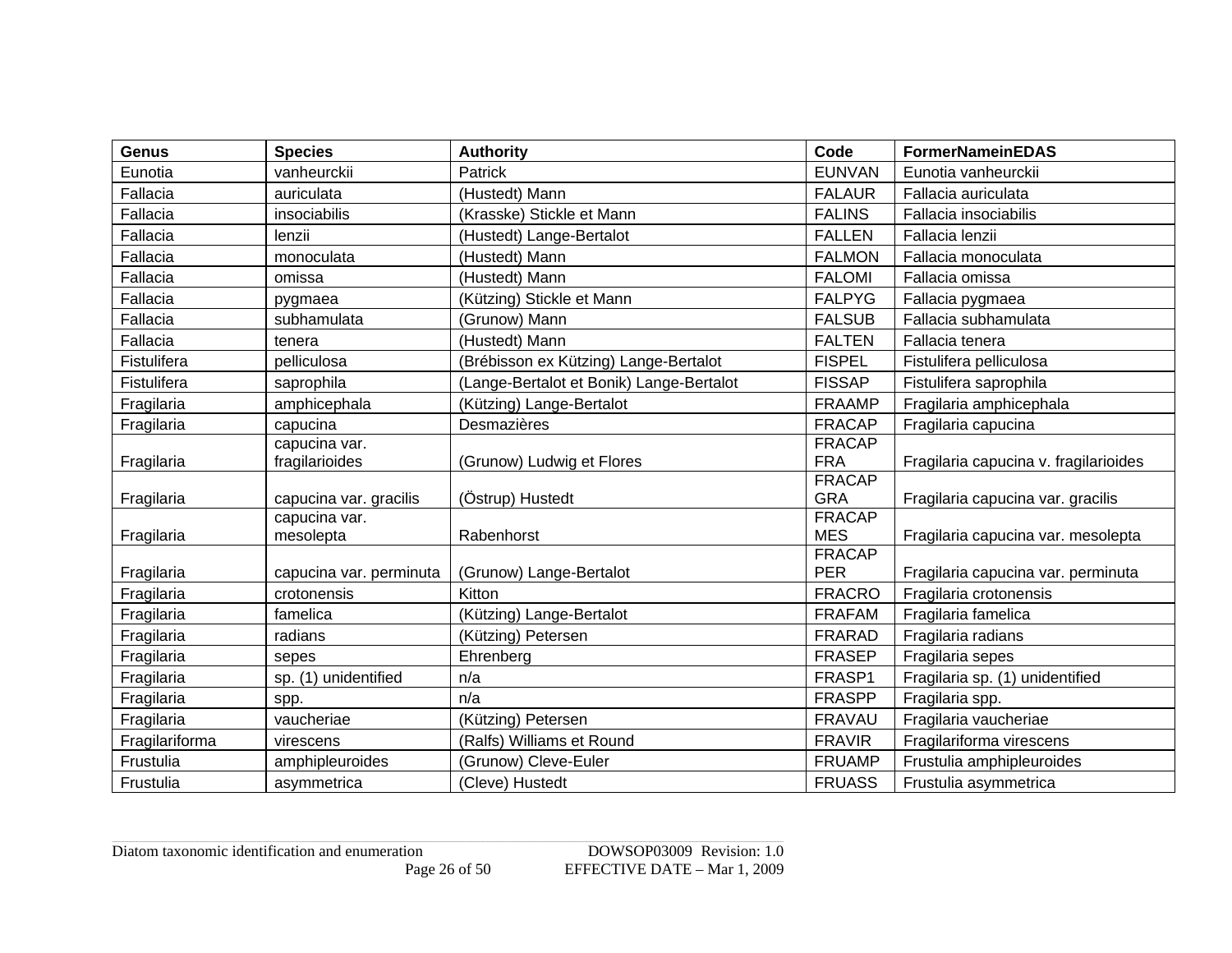| <b>Genus</b>             | <b>Species</b>                    | <b>Authority</b>                      | Code                        | <b>FormerNameinEDAS</b>                                 |
|--------------------------|-----------------------------------|---------------------------------------|-----------------------------|---------------------------------------------------------|
| Frustulia                | crassinervia                      | (Brebisson) Lange-Bertalot et Krammer | <b>FRUCRA</b>               | Frustulia crassinervia                                  |
| Frustulia                | krammeri                          | Lange-Bertalot et Metzeltin           | <b>FRUKRA</b>               | Frustulia krammeri                                      |
|                          | rhomboides var.                   |                                       | <b>FRURHO</b>               |                                                         |
| Frustulia                | capitata                          | (Mayer) Patrick                       | CAP                         | Frustulia rhomboides var. capitata                      |
| Frustulia                | saxonica                          | Rabenhorst                            | <b>FRUSAX</b>               | Frustulia saxonica                                      |
| Frustulia                | vulgaris                          | (Thwaites) deToni                     | <b>FRUVUL</b>               | Frustulia vulgaris                                      |
| Frustulia                | weinholdii                        | Hustedt                               | <b>FRUWEI</b>               | Frustulia weinholdii                                    |
| Geissleria               | acceptata                         | (Hustedt) Lange-Bertalot et Metzeltin | <b>GEIACC</b>               | Geissleria acceptata                                    |
| Geissleria               | aikenensis                        | (Patrick) Torgan et Olivera           | <b>GEIAIK</b>               | Geissleria aikenensis                                   |
| Geissleria               | decussis                          | (Hustedt) Lange-Bertalot et Metzeltin | <b>GEIDEC</b>               | Geissleria decussis                                     |
| Geissleria               | ignota                            | (Krasske) Lange-Bertalot et Metzeltin | <b>GEIIGN</b>               | Geissleria ignota                                       |
| Geissleria               | kriegeri                          | (Krasske) Lange-Bertalot              | <b>GEIKRI</b>               | Geissleria kriegeri                                     |
| Geissleria               | paludosa                          | (Hustedt) Lange-Bertalot et Metzeltin | <b>GEIPAL</b>               | Geissleria paludosa                                     |
| Geissleria               | schoenfeldii                      | (Hustedt) Lange-Bertalot et Metzeltin | <b>GEISCH</b>               | Geissleria schoenfeldii                                 |
| Gomphoneis               | herculeana                        | (Ehrenberg) Cleve                     | <b>GMSHER</b>               | Gomphoneis herculeana                                   |
|                          |                                   |                                       | <b>GMSHER</b>               |                                                         |
| Gomphoneis               | herculeana var. robusta           | (Grunow) Cleve                        | <b>ROB</b>                  | Gomphoneis herculeana var. robusta                      |
| Gomphoneis               | minuta                            | Kociolek et Stoermer                  | <b>GMSMIN</b>               | Gomphoneis minuta                                       |
| Gomphonema               | acuminatum                        | Ehrenberg                             | <b>GOMACU</b>               | Gomphonema acuminatum                                   |
|                          | acuminatum var.                   |                                       | <b>GOMACU</b>               | Gomphonema acuminatum var.                              |
| Gomphonema               | elongatum                         | Smith                                 | <b>ELO</b>                  | elongatum                                               |
|                          |                                   | Grunow                                | <b>GOMACU</b><br><b>PUS</b> | Gomphonema acuminatum var.<br>pusilla                   |
| Gomphonema<br>Gomphonema | acuminatum var. pusilla<br>affine | Kützing                               | <b>GOMAFF</b>               | Gomphonema affine                                       |
|                          |                                   |                                       |                             |                                                         |
| Gomphonema               | americobtusatum                   | Reichardt et Lange-Bertalot           | <b>GOMAME</b>               | Gomphonema americobtusatum<br>Gomphonema angustatum + G |
| Gomphonema               | angustatum                        | (Kützing) Rabenhorst                  | <b>GOMANG</b>               | micropus + G innocens                                   |
| Gomphonema               | apuncto                           | Wallace                               | <b>GOMAPU</b>               | Gomphonema apuncto                                      |
| Gomphonema               | augur                             | Ehrenberg                             | <b>GOMAUG</b>               | Gomphonema augur                                        |
|                          | cf. micropus KYDOW                |                                       | <b>GOMMIC</b>               | Gomphonema cf. micropus KYDOW                           |
| Gomphonema               | LAP                               |                                       | LAP                         | <b>LAP</b>                                              |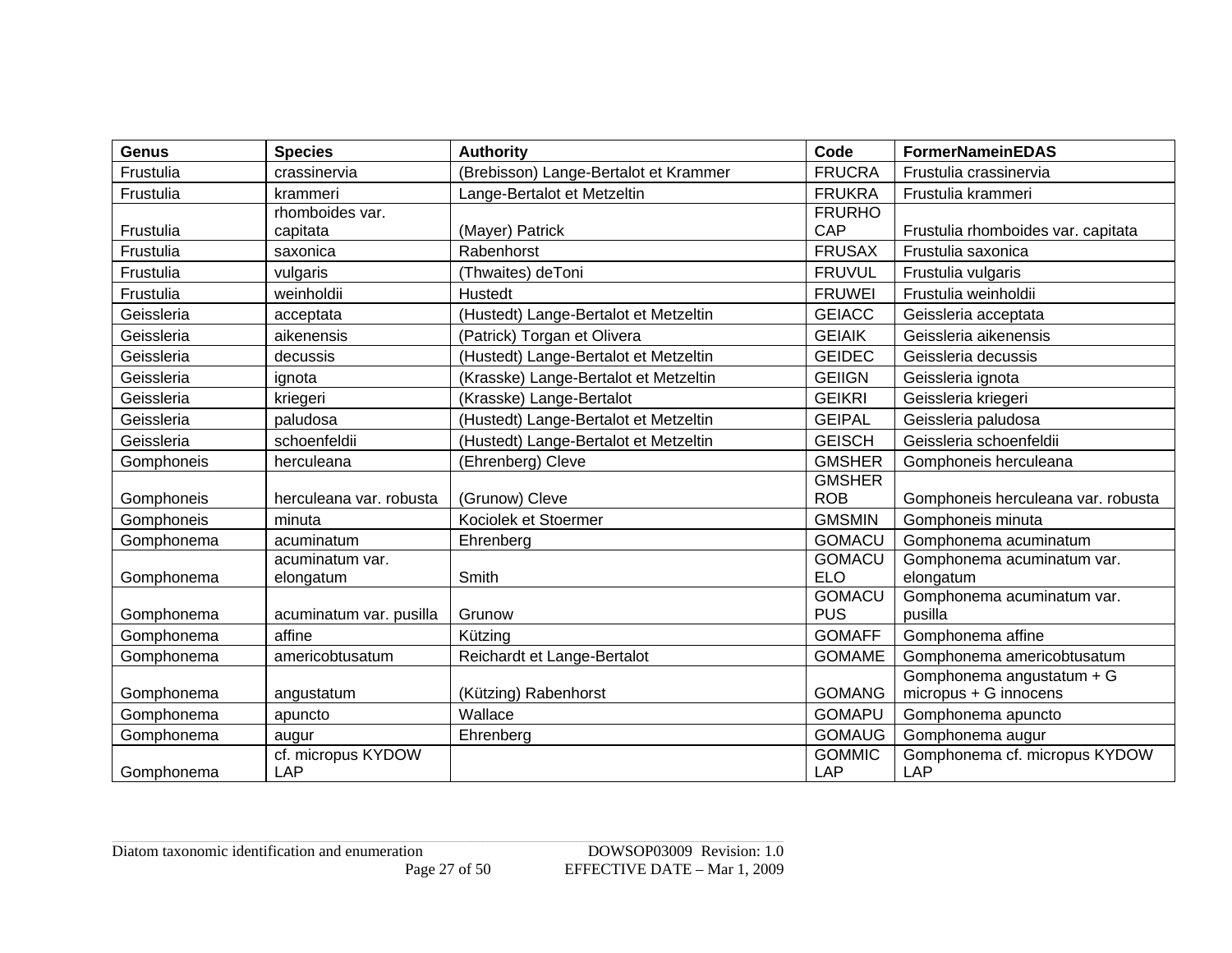| <b>Genus</b> | <b>Species</b>       | <b>Authority</b>                                | Code          | <b>FormerNameinEDAS</b>       |
|--------------|----------------------|-------------------------------------------------|---------------|-------------------------------|
|              | cf. subclavatum      |                                                 | <b>GOMSUB</b> | Gomphonema cf. subclavatum    |
| Gomphonema   | <b>KYDOW</b>         | n/a                                             | <b>CF</b>     | <b>KYDOW</b>                  |
|              | cf. subclavatum var. |                                                 | <b>GOMSUB</b> | Gomphonema cf. subclavatum v. |
| Gomphonema   | mexicanum KYDOW      | n/a                                             | <b>MCF</b>    | mexicanum KYDOW               |
| Gomphonema   | christenseni         | Lowe et Kociolek                                | <b>GOMCHR</b> | Gomphonema christenseni       |
| Gomphonema   | dichotomum           | Kützing                                         | <b>GOMDIC</b> | Gomphonema dichotomum         |
| Gomphonema   | drutelingense        | Reichardt                                       | <b>GOMDRU</b> | Gomphonema drutelingense      |
| Gomphonema   | entolejum            | Östrup                                          | <b>GOMENT</b> | Gomphonema entolejum          |
| Gomphonema   | gibba                | Wallace                                         | <b>GOMGIB</b> | Gomphonema gibba              |
| Gomphonema   | gracile              | Ehrenberg emend Van Heurck                      | <b>GOMGRA</b> | Gomphonema gracile            |
| Gomphonema   | innocens             | Reichardt                                       | <b>GOMINN</b> | Gomphonema innocens           |
| Gomphonema   | intricatum           | Kützing                                         | <b>GOMINT</b> | Gomphonema intricatum         |
|              | intricatum var.      |                                                 | <b>GOMINT</b> | Gomphonema intricatum var.    |
| Gomphonema   | pulvinatum           | (A.Braun) Grunow                                | <b>PUL</b>    | pulvinatum                    |
| Gomphonema   | kobayasii            | Kociolek et Kingston                            | <b>GOMKOB</b> | Gomphonema kobayasii          |
| Gomphonema   | lagenula             | Kützing                                         | <b>GOMLAG</b> | Gomphonema lagenula           |
| Gomphonema   | longilineare         | Reichardt                                       | <b>GOMLON</b> | Gomphonema longilineare       |
| Gomphonema   | manubrium            | Fricke                                          | <b>GOMMAN</b> | Gomphonema manubrium          |
| Gomphonema   | mehleri              | Camburn                                         | <b>GOMMEH</b> | Gomphonema mehleri            |
| Gomphonema   | mexicanum            | Grunow ex Van Heurck                            | <b>GOMMEX</b> | Gomphonema mexicanum KYDOW    |
| Gomphonema   | micropus             | Kützing                                         | <b>GOMMIC</b> | Gomphonema micropus           |
| Gomphonema   | minutum              | (Agardh) Agardh                                 | <b>GOMMIN</b> | Gomphonema minutum            |
| Gomphonema   | olivaceoides         | Hustedt                                         | <b>GOMOLD</b> | Gomphonema olivaceoides       |
|              | olivaceoides var.    |                                                 | <b>GOMOLI</b> | Gomphonema olivaceoides v.    |
| Gomphonema   | denestriata          | Foged                                           | <b>DEN</b>    | denestriata                   |
|              | olivaceoides var.    |                                                 | <b>GOMOLI</b> | Gomphonema olivaceoides v.    |
| Gomphonema   | hutchinsoniana       | Patrick                                         | <b>HUT</b>    | hutchinsoniana                |
| Gomphonema   | olivaceum            | (Lyngbye) Kützing                               | <b>GOMOLI</b> | Gomphonema olivaceum          |
| Gomphonema   | pala                 | Reichardt                                       | <b>GOMPAL</b> | Gomphonema pala               |
|              |                      | (Lange-Bertalot et Reichardt) Lange-Bertalot et |               |                               |
| Gomphonema   | parvulius            | Reichardt                                       | <b>GOMPVL</b> | Gomphonema parvulius          |
| Gomphonema   | parvulum             | (Kützing) Kützing                               | <b>GOMPAR</b> | Gomphonema parvulum + complex |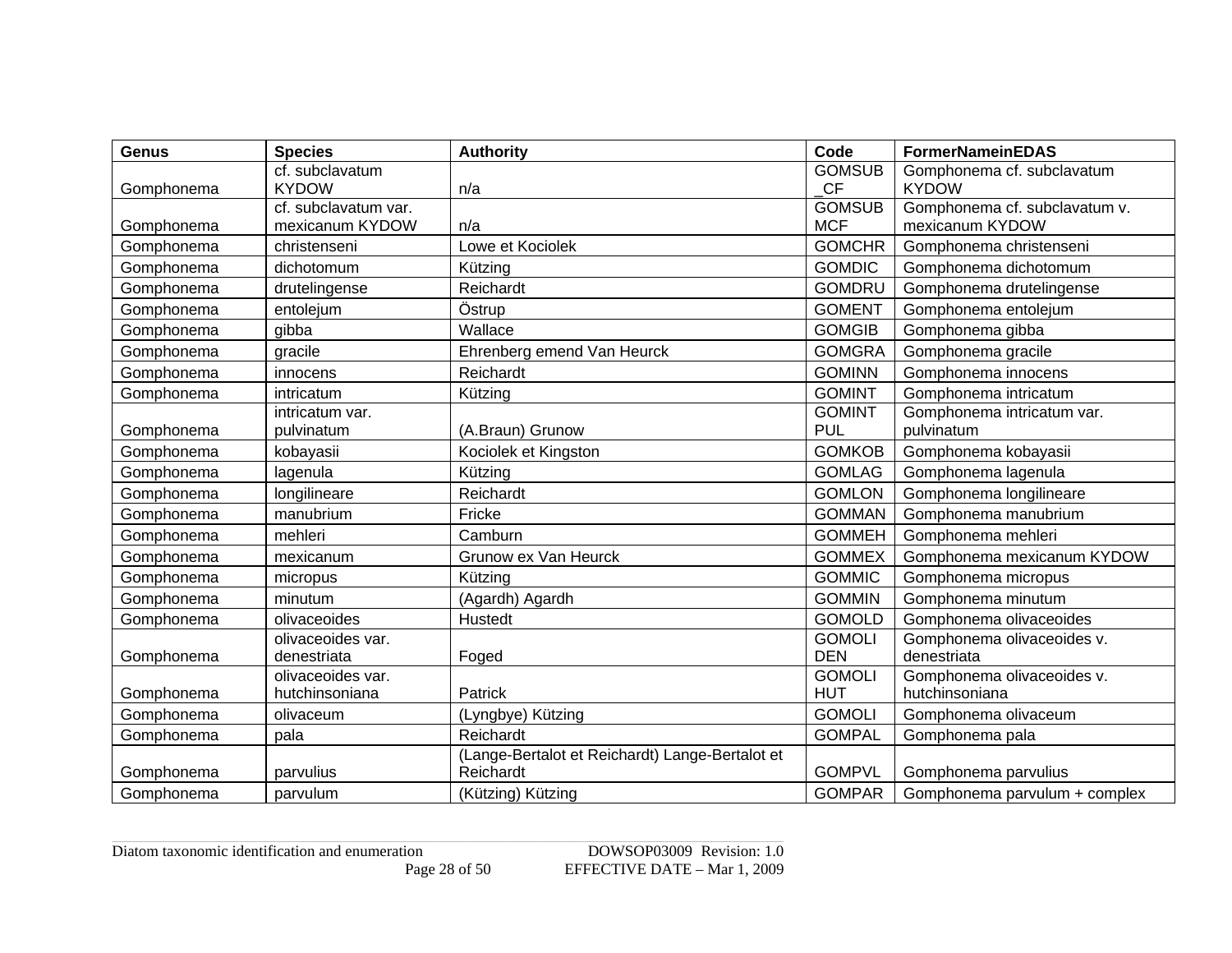| <b>Genus</b>  | <b>Species</b>          | <b>Authority</b>                             | Code          | <b>FormerNameinEDAS</b>          |
|---------------|-------------------------|----------------------------------------------|---------------|----------------------------------|
|               | parvulum fo.            |                                              | <b>GOMPAR</b> | Gomphonema parvulum fo.          |
| Gomphonema    | saprophilum             | Lange-Bertalot et Reichardt                  | <b>SAP</b>    | saprophilum                      |
| Gomphonema    | patrickii               | Kociolek et Stoermer                         | <b>GOMPAT</b> | Gomphonema patrickii             |
| Gomphonema    | productum               | (Grunow) Lange-Bertalot et Reichardt         | <b>GOMPRO</b> | Gomphonema productum             |
|               |                         |                                              |               | Gomphonema pumilum + varieties + |
| Gomphonema    | pumilum                 | (Grunow) Reichardt et Lange-Bertalot         | <b>GOMPUM</b> | G kobayasii                      |
| Gomphonema    | reimeri                 | Kociolek et Kingston                         | <b>GOMREI</b> | Gomphonema reimeri               |
| Gomphonema    | rhombicum               | Fricke                                       | <b>GOMRHO</b> | Gomphonema rhombicum             |
| Gomphonema    | sarcophagus             | Gregory                                      | <b>GOMSAR</b> | Gomphonema sarcophagus           |
| Gomphonema    | sp. (1) unidentified    | n/a                                          | GOMSP1        | Gomphonema sp. (1) unidentified  |
| Gomphonema    | sp. (2) unidentified    | n/a                                          | GOMSP2        | Gomphonema sp. (2) unidentified  |
|               |                         |                                              | GOMSP1        |                                  |
| Gomphonema    | sp. 1 KYDOW LAP         | n/a                                          | <b>LAP</b>    | Gomphonema sp. 1 KYDOW LAP       |
| Gomphonema    | sphaerophorum           | Ehrenberg                                    | <b>GOMSPH</b> | Gomphonema sphaerophorum         |
| Gomphonema    | spp.                    | n/a                                          | <b>GOMSPP</b> | Gomphonema spp.                  |
| Gomphonema    | tergestinum             | (Grunow) Fricke                              | <b>GOMTER</b> | Gomphonema tergestinum           |
| Gomphonema    | truncatum               | Ehrenberg                                    | <b>GOMTRU</b> | Gomphonema truncatum             |
|               | truncatum var.          |                                              | <b>GOMTRU</b> | Gomphonema truncatum var.        |
| Gomphonema    | capitatum               | (Ehrenberg) Patrick                          | CAP           | capitatum                        |
|               |                         |                                              | <b>GOMTRU</b> | Gomphonema truncatum var.        |
| Gomphonema    | truncatum var. turgidum | (Ehrenberg) Patrick                          | <b>TUR</b>    | turgidum                         |
| Gomphonema    | turris                  | Ehrenberg                                    | <b>GOMTUR</b> | Gomphonema turris                |
| Gomphonema    | utae                    | Lange-Bertalot et Reichardt                  | <b>GOMUTA</b> | Gomphonema utae                  |
| Gomphosphenia | lingulatiformis         | (Lange-Bertalot et Reichardt) Lange-Bertalot | <b>GMALIN</b> | Gomphosphenia lingulatiformis    |
| Gyrosigma     | acuminatum              | (Kützing) Rabenhorst                         | <b>GYRACU</b> | Gyrosigma acuminatum             |
| Gyrosigma     | attenuatum              | (Kützing) Rabenhorst                         | <b>GYRATT</b> | Gyrosigma attenuatum             |
| Gyrosigma     | distortum               | (Smith) Griffith et Henfrey                  | <b>GYRDIS</b> | Gyrosigma distortum              |
| Gyrosigma     | exilis                  | (Grunow) Reimer                              | <b>GYREXI</b> | Gyrosigma exilis                 |
| Gyrosigma     | eximium                 | (Thwaites) Boyer                             | <b>GYREXM</b> | Gyrosigma eximium                |
| Gyrosigma     | nodiferum               | (Grunow) Reimer                              | <b>GYRNOD</b> | Gyrosigma nodiferum              |
| Gyrosigma     | obscurum                | (Smith) Griffith et Henfrey                  | <b>GYROBS</b> | Gyrosigma obscurum               |
| Gyrosigma     | obtusatum               | (Sullivant et Wormley) Boyer                 | <b>GYROBT</b> | Gyrosigma obtusatum              |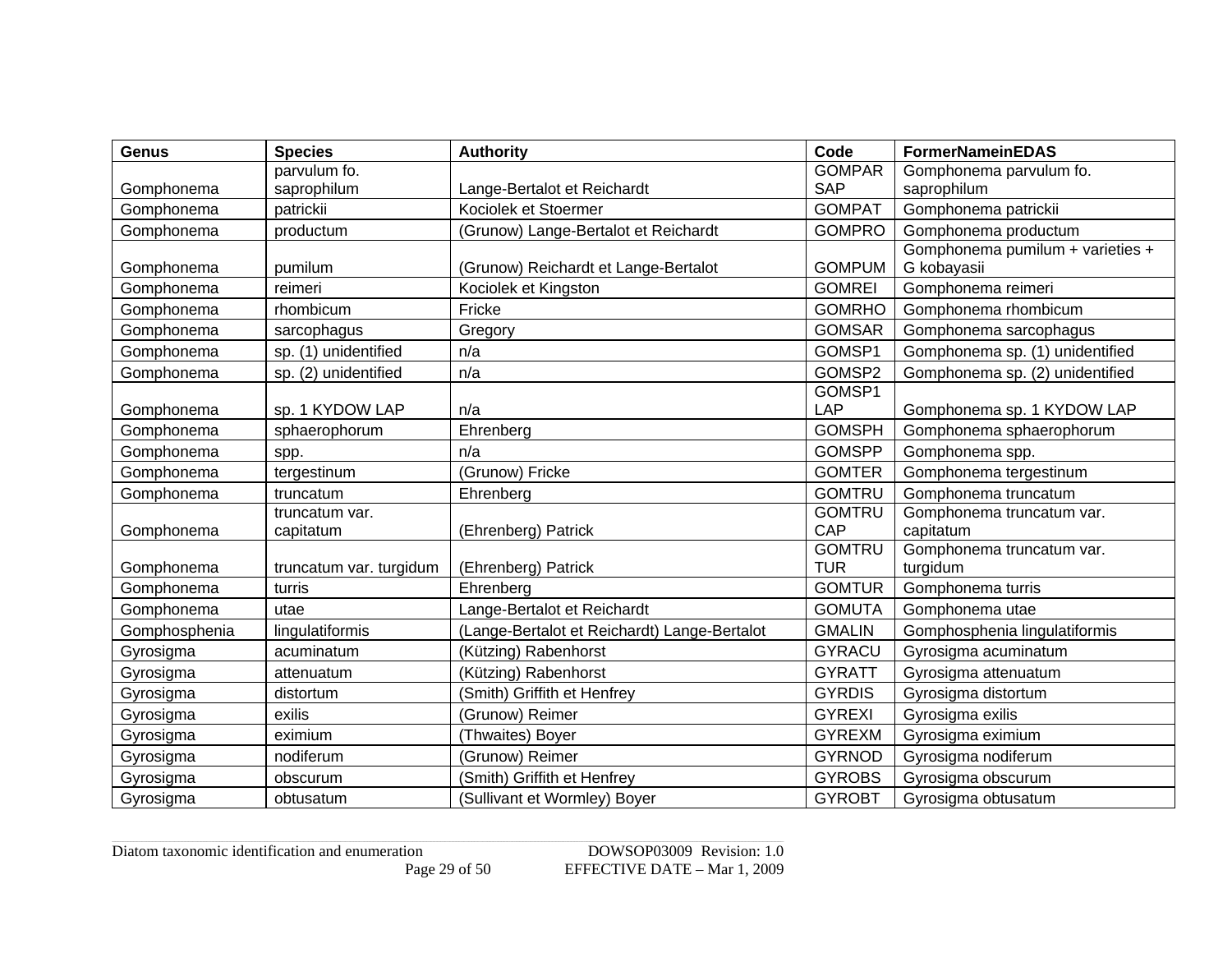| <b>Genus</b> | <b>Species</b>         | <b>Authority</b>                                      | Code                        | <b>FormerNameinEDAS</b>          |
|--------------|------------------------|-------------------------------------------------------|-----------------------------|----------------------------------|
| Gyrosigma    | reimeri                | Sterrenburg                                           | <b>GYRREI</b>               | Gyrosigma reimeri                |
| Gyrosigma    | scalproides            | (Rabenhorst) Cleve                                    | <b>GYRSCA</b>               | Gyrosigma scalproides            |
| Gyrosigma    | sciotense              | (Sullivan et Wormley) Cleve                           | <b>GYRSCI</b>               | Gyrosigma sciotense              |
| Gyrosigma    | sp. (1) unidentified   | n/a                                                   | GYRSP1                      | Gyrosigma sp. (1) unidentified   |
| Gyrosigma    | spencerii              | (Smith) Griffith et Henfrey                           | <b>GYRSPE</b>               | Gyrosigma spencerii              |
| Gyrosigma    | spencerii var. curvula | (Grunow) Reimer                                       | <b>GYRSPE</b><br><b>CUR</b> | Gyrosigma spencerii var. curvula |
| Gyrosigma    | spp.                   | n/a                                                   | <b>GYRSPP</b>               | Gyrosigma spp.                   |
| Gyrosigma    | wormleyi               | (Sullivan) Boyer                                      | <b>GYRWOR</b>               | Gyrosigma wormleyi               |
| Hantzschia   | amphioxys              | (Ehrenberg) Grunow                                    | <b>HANAMP</b>               | Hantzschia amphioxys             |
| Hantzschia   | elongata               | (Hantzsch) Grunow                                     | <b>HANELO</b>               | Hantzschia elongata              |
| Hippodonta   | capitata               | (Ehrenberg) Lange-Bertalot, Metzeltin et<br>Witkowski | <b>HIPCAP</b>               | Hippodonta capitata              |
| Hippodonta   | hungarica              | (Grunow) Lange-Bertalot, Metzeltin et Witkowski       | <b>HIPHUN</b>               | Hippodonta hungarica             |
| Hippodonta   | luneburgensis          | (Grunow) Lange-Bertalot, Metzeltin et Witkowski       | <b>HIPLUN</b>               | Hippodonta luneburgensis         |
| Karayevia    | clevei                 | (Grunow) Bukhtiyarova                                 | <b>KARCLE</b>               | Karayevia clevei                 |
| Karayevia    | clevei var. rostrata   | (Hustedt) Bukhtiyarova                                | <b>KARCLE</b><br><b>ROS</b> | Karayevia clevei var. rostrata   |
| Karayevia    | ploenensis             | (Hustedt) Bukhtiyarova                                | <b>KARPLO</b>               | Karayevia ploenensis             |
| Kobayasiella | subtilissima           | (Cleve) Lange-Bertalot                                | <b>KOBSUB</b>               | Kobayasiella subtilissima        |
| Lemnicola    | hungarica              | (Grunow) Round et Basson                              | <b>LEMHUN</b>               | Lemnicola hungarica              |
| Luticola     | binodis                | (Hustedt) M.B. Edlund                                 | <b>LUTBIN</b>               | Luticola binodis                 |
| Luticola     | goeppertiana           | (Bleisch) Mann                                        | <b>LUTGOE</b>               | Luticola goeppertiana            |
| Luticola     | mutica                 | (Kützing) Mann                                        | <b>LUTMUT</b>               | Luticola mutica                  |
| Luticola     | muticopsis             | (Van Heurck) Mann                                     | <b>LUTMTC</b>               | Luticola muticopsis              |
| Luticola     | nivalis                | (Ehrenberg) Mann                                      | <b>LUTNIV</b>               | Luticola nivalis                 |
| Luticola     | cohnii                 | (Hilse) Mann                                          | <b>LUTCOH</b>               | Luticola cohnii                  |
| Luticola     | saxophila              | W. Bock ex Hustedt) D.G. Mann                         | <b>LUTSAX</b>               | Luticola saxophila               |
| Luticola     | stigma                 | (Patrick) Johansen                                    | <b>LUTSTI</b>               | Luticola stigma                  |
| Luticola     | undulata               | (Hilse) Mann                                          | <b>LUTUND</b>               | Luticola undulata                |
| Luticola     | ventricosa             | (Kützing) Mann                                        | <b>LUTVEN</b>               | Luticola ventricosa              |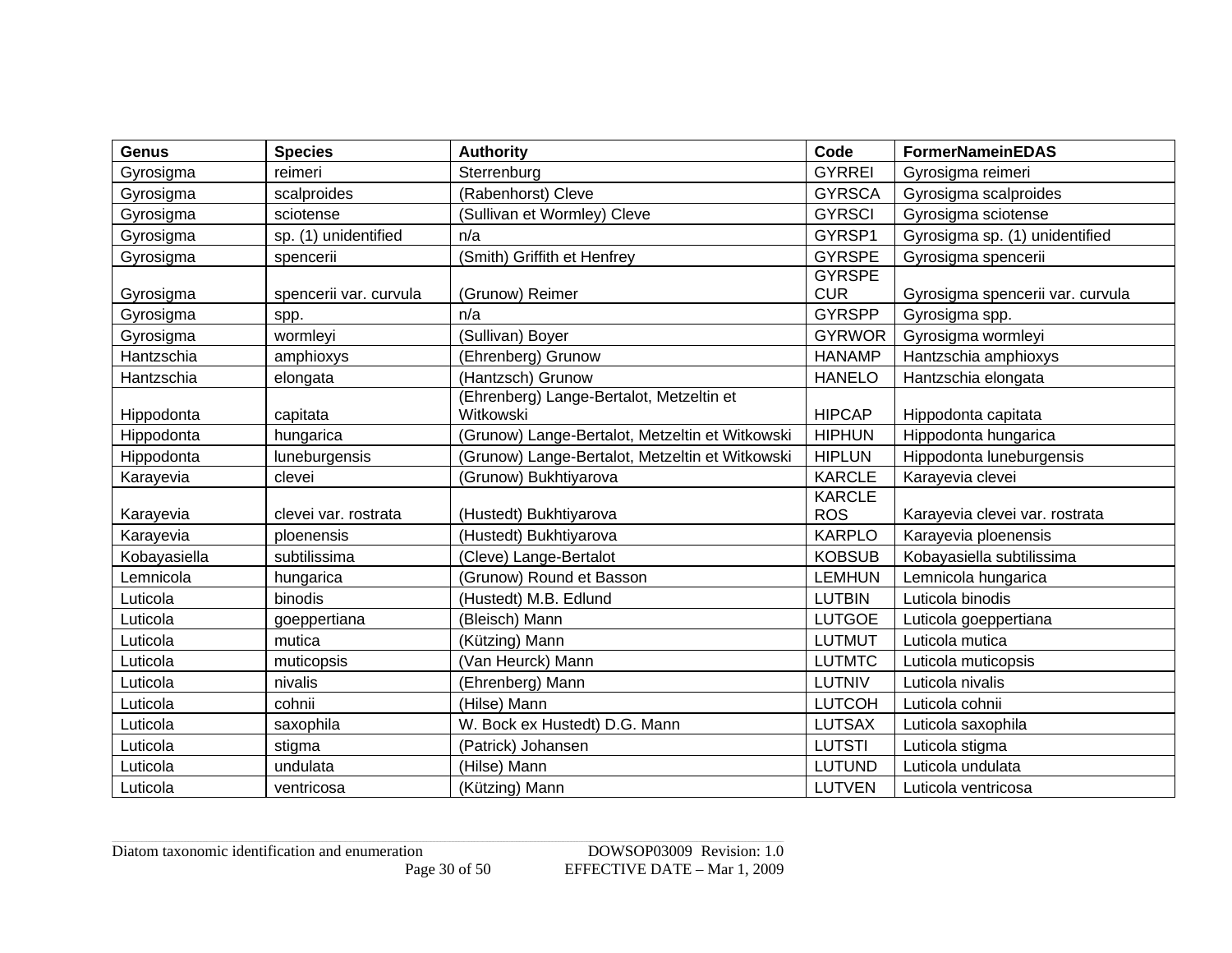| <b>Genus</b>  | <b>Species</b>            | <b>Authority</b>                            | Code                        | <b>FormerNameinEDAS</b>               |
|---------------|---------------------------|---------------------------------------------|-----------------------------|---------------------------------------|
| Mastogloia    | smithii                   | <b>Thwaites</b>                             | <b>MASSMI</b>               | Mastogloia smithii                    |
| Mayamaea      | agrestis                  | (Hustedt) Lange-Bertalot                    | <b>MAYAGR</b>               | Mayamaea agrestis                     |
| Mayamaea      | atomus                    | (Kützing) Lange-Bertalot                    | <b>MAYATO</b>               | Mayamaea atomus + Fisultifera spp.    |
|               |                           |                                             | <b>MAYATO</b>               |                                       |
| Mayamaea      | atomus var. permitis      | (Hustedt) Lange-Bertalot                    | <b>PER</b>                  | Mayamaea atomus var. permitis         |
| Melosira      | varians                   | Agardh                                      | <b>MELVAR</b>               | Melosira varians                      |
| Meridion      | circulare                 | (Greville) Agardh                           | <b>MERCIR</b>               | Meridion circulare                    |
|               |                           |                                             | <b>MERCIR</b>               |                                       |
| Meridion      | circulare var. constricta | (Ralfs) Van Heurck                          | CON                         | Meridion circulare var. constricta    |
| Microcostatus | krasskei                  | (Hustedt) Johansen et Sray                  | <b>MICCRA</b>               | Microcostatus krasskei                |
| Microcostatus | maceria                   | (Schimanski) Lange-Bertalot                 | <b>MICMAC</b>               | Microcostatus maceria                 |
| Navicula      | absoluta                  | <b>Hustedt</b>                              | <b>NAVABS</b>               | Navicula absoluta                     |
| Navicula      | amphiceropsis             | Lange-Bertalot et Rumrich                   | <b>NAVAMP</b>               | Navicula amphiceropsis                |
| Navicula      | angusta                   | Grunow                                      | <b>NAVANG</b>               | Navicula angusta                      |
| Navicula      | antonii                   | Lange-Bertalot                              | <b>NAVANT</b>               | Navicula antonii                      |
| Navicula      | arctotenelloides          | Lange-Bertalot et Metzeltin                 | <b>NAVARC</b>               | Navicula arctotenelloides             |
| Navicula      | arvensis                  | Hustedt                                     | <b>NAVARV</b>               | Navicula arvensis + other small forms |
| Navicula      | bacilloides               | <b>Hustedt</b>                              | <b>NAVBCD</b>               | Navicula bacilloides                  |
| Navicula      | bicephala                 | Hustedt                                     | <b>NAVBIC</b>               | Navicula bicephala                    |
| Navicula      | canalis                   | Patrick                                     | <b>NAVCAN</b>               | Navicula canalis                      |
| Navicula      | capitatoradiata           | Germain                                     | <b>NAVCPR</b>               | Navicula capitatoradiata              |
| Navicula      | cari                      | Ehrenberg                                   | <b>NAVCARI</b>              | Navicula cari                         |
| Navicula      | caterva                   | Hohn et Hellermann                          | <b>NAVCAT</b>               | Navicula caterva                      |
| Navicula      | cincta                    | (Ehrenberg) Ralfs                           | <b>NAVCIN</b>               | Navicula cincta                       |
|               |                           |                                             | <b>NAVCINR</b>              |                                       |
| Navicula      | cincta var. rostrata      | Reimer                                      | <b>OS</b>                   | Navicula cincta v. rostrata           |
|               | constans var.             |                                             | <b>NAVCON</b>               |                                       |
| Navicula      | symmetrica                | Hustedt                                     | <b>SYM</b>                  | Navicula constans var. symmetrica     |
| Navicula      | contenta var. biceps      | (Arnott) Van Heurck                         | <b>NAVCON</b><br><b>BIC</b> | Navicula contenta var. biceps         |
| Navicula      | cryptocephala             | Kützing                                     | <b>NAVCRY</b>               | Navicula cryptocephala                |
| Navicula      | cryptotenella             | Lange-Bertalot ex Krammer et Lange-Bertalot | <b>NAVCRT</b>               | Navicula cryptotenella                |
|               |                           |                                             |                             |                                       |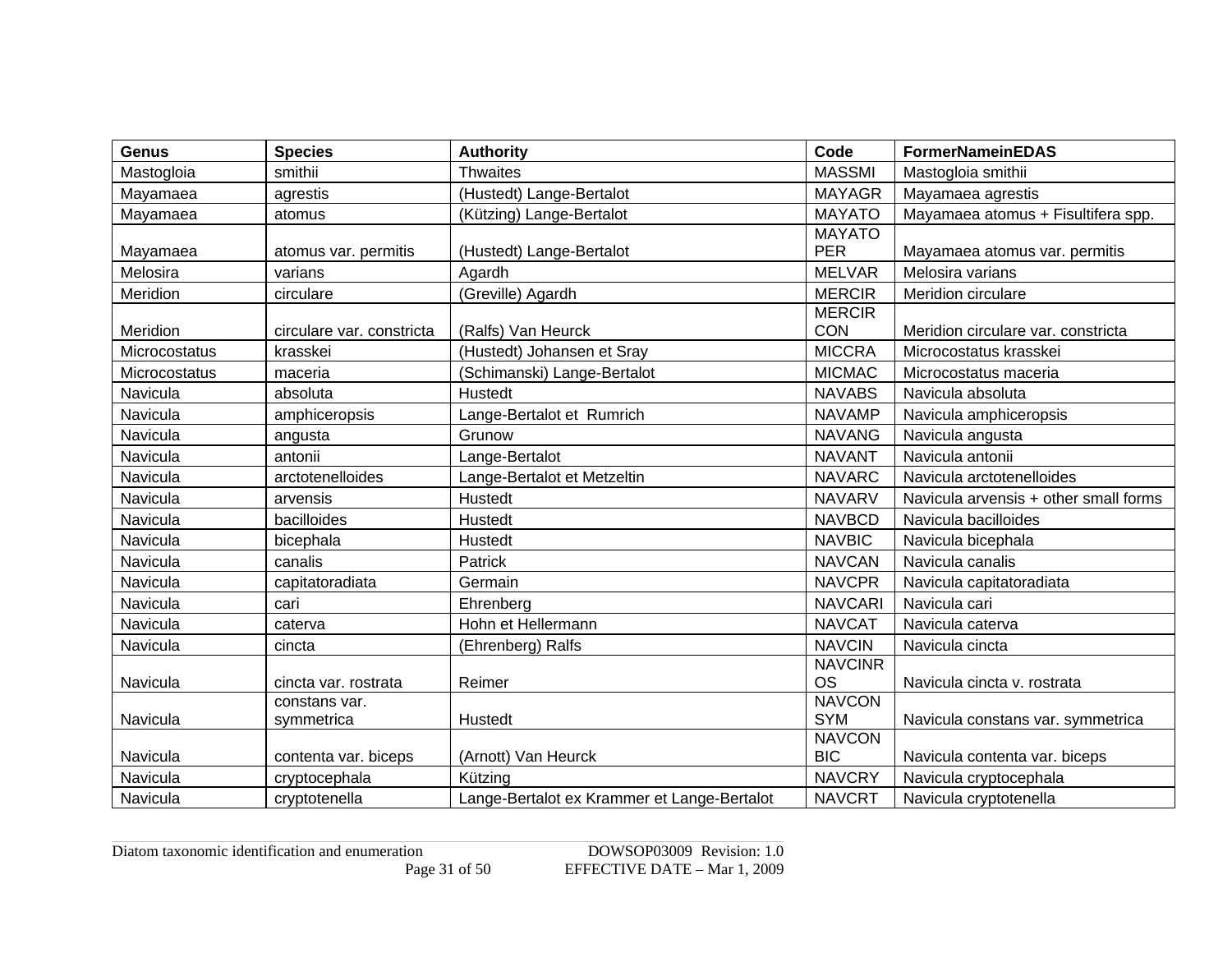| <b>Genus</b> | <b>Species</b>           | <b>Authority</b>   | Code                 | <b>FormerNameinEDAS</b>            |
|--------------|--------------------------|--------------------|----------------------|------------------------------------|
| Navicula     | dibola                   | Hohn               | <b>NAVDIB</b>        | Navicula dibola                    |
| Navicula     | difficillima             | <b>Hustedt</b>     | <b>NAVDIF</b>        | Navicula difficillima              |
| Navicula     | difficillimoides         | Hustedt            | <b>NAVDFM</b>        | Navicula difficillimoides          |
|              |                          |                    | <b>NAVELG</b>        |                                    |
| Navicula     | elginensis var. rostrata | (Mayer) Patrick    | <b>ROS</b>           | Navicula elginensis var. rostrata  |
| Navicula     | erifuga                  | Lange-Bertalot     | <b>NAVERI</b>        | Navicula erifuga                   |
|              |                          |                    | <b>NAVEXIC</b>       |                                    |
| Navicula     | exigua var. capitata     | Patrick            | AP                   | Navicula exigua var. capitata      |
| Navicula     | exigua var. signata      | Hustedt            | <b>NAVEXISI</b><br>G | Navicula exigua var. signata       |
| Navicula     | festiva                  | Krasske            | <b>NAVFES</b>        | Navicula festiva                   |
| Navicula     | fracta                   | Hustedt            | <b>NAVFRA</b>        | Navicula fracta                    |
| Navicula     | germainii                | Wallace            | <b>NAVGER</b>        | Navicula germainii                 |
| Navicula     |                          | <b>Hustedt</b>     | <b>NAVGIB</b>        |                                    |
|              | gibbosa                  |                    |                      | Navicula gibbosa                   |
| Navicula     | gottlandica              | Lange-Bertalot     | <b>NAVGOT</b>        | Navicula trivialis                 |
| Navicula     | gregaria                 | Donkin             | <b>NAVGRE</b>        | Navicula gregaria                  |
| Navicula     | gysingensis              | Foged              | <b>NAVGYS</b>        | Navicula gysingensis               |
| Navicula     | hambergii                | <b>Hustedt</b>     | <b>NAVHAM</b>        | Navicula hambergii                 |
| Navicula     | hasta                    | Pantocsek          | <b>NAVHAS</b>        | Navicula hasta                     |
| Navicula     | helensis                 | Schulz             | <b>NAVHEL</b>        | Navicula helensis                  |
| Navicula     | ingenua                  | Hustedt            | <b>NAVING</b>        | Navicula ingenua                   |
| Navicula     | integra                  | (Smith) Ralfs      | <b>NAVINT</b>        | Navicula integra                   |
| Navicula     | kotschyi                 | Grunow             | <b>NAVKOT</b>        | Navicula kotschyi                  |
|              |                          |                    |                      | Navicula lanceolata + N avenacea + |
| Navicula     | lanceolata               | (Agardh) Ehrenberg | <b>NAVLAN</b>        | N trivialis                        |
| Navicula     | lateropunctata           | Wallace            | <b>NAVLAP</b>        | Navicula lateropunctata            |
| Navicula     | laterorostrata           | Hustedt            | <b>NAVLAT</b>        | Navicula laterorostrata            |
| Navicula     | leistikowii              | Lange-Bertalot     | <b>NAVLEI</b>        | Navicula leistikowii               |
| Navicula     | libonensis               | Schoeman           | <b>NAVLIB</b>        | Navicula libonensis                |
| Navicula     | lundii                   | Reichardt          | <b>NAVLND</b>        | Navicula lundii                    |
|              |                          |                    |                      | Navicula antonii + Navicula        |
| Navicula     | menisculus               | Schumann           | <b>NAVMEN</b>        | menisculus                         |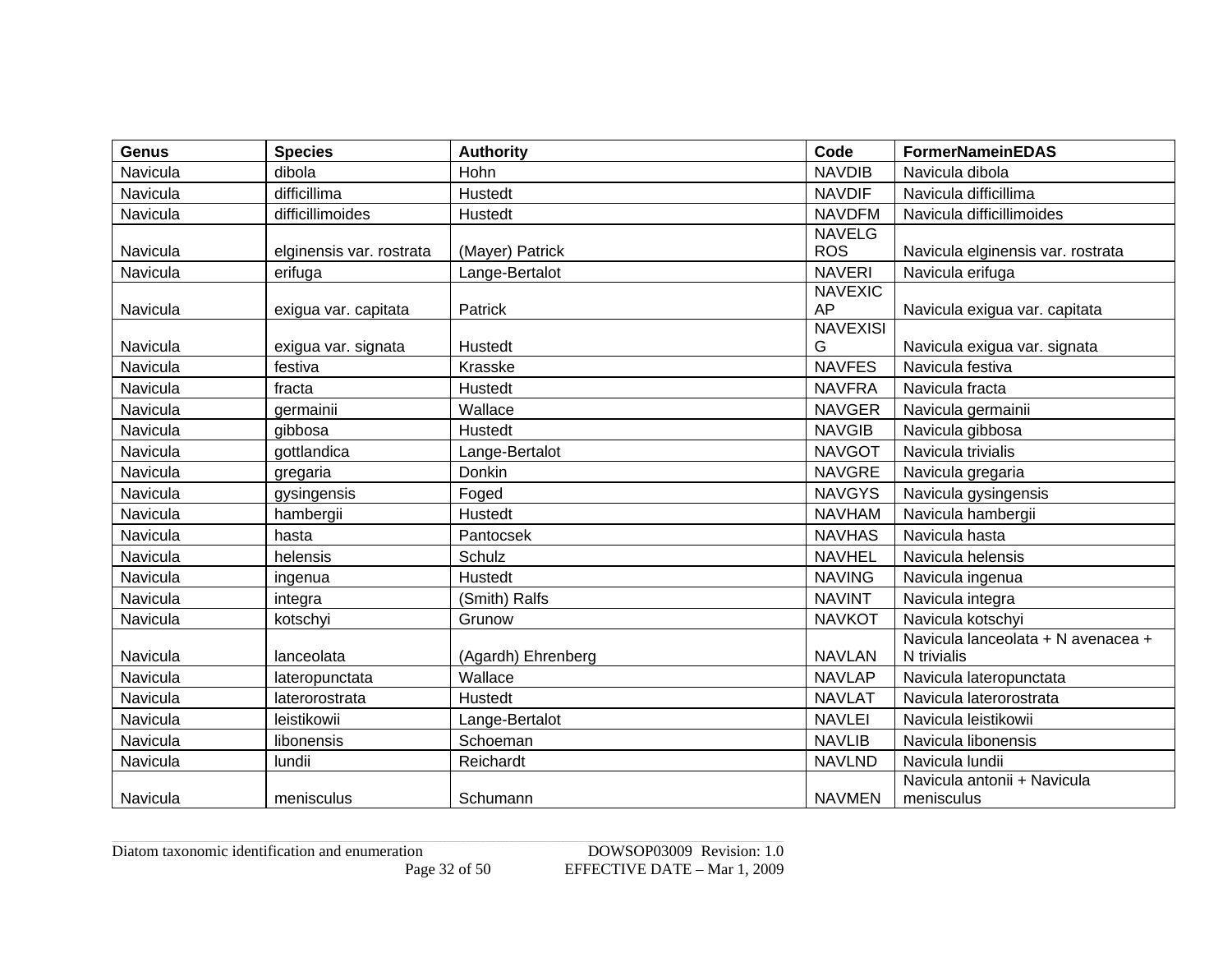| <b>Genus</b> | <b>Species</b>                           | <b>Authority</b>   | Code                        | <b>FormerNameinEDAS</b>           |
|--------------|------------------------------------------|--------------------|-----------------------------|-----------------------------------|
|              |                                          |                    | <b>NAVMEN</b>               |                                   |
| Navicula     | menisculus var. obtusa                   | Hustedt            | <b>OBT</b>                  | Navicula menisculus v. obtusa     |
| Navicula     | microcari                                | Lange-Bertalot     | <b>NAVMCC</b>               | Navicula mirocari                 |
| Navicula     | minima                                   | Grunow             | <b>NAVMIN</b>               | Navicula minima                   |
| Navicula     | notha                                    | Wallace            | <b>NAVNOT</b>               | Navicula notha                    |
| Navicula     | parablis                                 | Hohn et Hellermann | <b>NAVPAR</b>               | Navicula parablis                 |
| Navicula     | perminuta                                | Grunow             | <b>NAVPRM</b>               | Navicula perminuta                |
| Navicula     | perpusilla                               | Grunow             | <b>NAVPER</b>               | Navicula perpusilla               |
| Navicula     | phyllepta                                | Kützing            | <b>NAVPHY</b>               | Navicula phyllepta                |
| Navicula     | pseudoarvensis                           | Hustedt            | <b>NAVPDA</b>               | Navicula pseudoarvensis           |
| Navicula     | pseudolanceolata                         | Lange-Bertalot     | <b>NAVPSE</b>               | Navicula pseudolanceolata         |
| Navicula     | pseudoreinhardtii                        | Patrick            | <b>NAVPSR</b>               | Navicula pseudoreinhardtii        |
| Navicula     | pseudotenelloides                        | Krasske            | <b>NAVPTE</b>               | Navicula pseudotenelloides        |
| Navicula     | pseudoventralis                          | Hustedt            | <b>NAVPVN</b>               | Navicula pseudoventralis          |
| Navicula     | radiosa                                  | Kützing            | <b>NAVRAD</b>               | Navicula radiosa                  |
| Navicula     | radiosafallax                            | Lange-Bertalot     | <b>NAVRAX</b>               | Navicula radiosafallax            |
| Navicula     | recens                                   | Lange-Bertalot     | <b>NAVREC</b>               | Navicula recens                   |
| Navicula     | reichardtiana                            | Lange-Bertalot     | <b>NAVREI</b>               | Navicula reichardtiana            |
| Navicula     | rhynchocephala                           | Kützing            | <b>NAVRHY</b>               | Navicula rhynchocephala           |
| Navicula     | rostellata                               | Kützing            | <b>NAVROS</b>               | Navicula rostellata               |
| Navicula     | salinarum                                | Grunow             | <b>NAVSAL</b>               | Navicula salinarum                |
| Navicula     | sanctaecrucis                            | Östrup             | <b>NAVSAN</b>               | Navicula sanctaecrucis            |
| Navicula     | schadei                                  | Krasske            | <b>NAVSCD</b>               | Navicula schadei                  |
| Navicula     | schmassmannii                            | Hustedt            | <b>NAVSCH</b>               | Navicula schmassmannii            |
|              | schroeteri var.                          |                    | <b>NAVSCH</b>               |                                   |
| Navicula     | escambia                                 | Patrick            | <b>ESC</b>                  | Navicula schroeteri var. escambia |
|              |                                          |                    | <b>NAVSEC</b>               |                                   |
| Navicula     | secreta var. apiculata<br>seminulum var. | Patrick            | <b>API</b><br><b>NAVSEM</b> | Navicula secreta var. apiculata   |
| Navicula     | hustedtii                                | Patrick            | <b>HUS</b>                  | Navicula seminulum var. hustedtii |
| Navicula     | sp. (1) unidentified                     | n/a                | NAVSP1                      | Navicula sp. (1) unidentified     |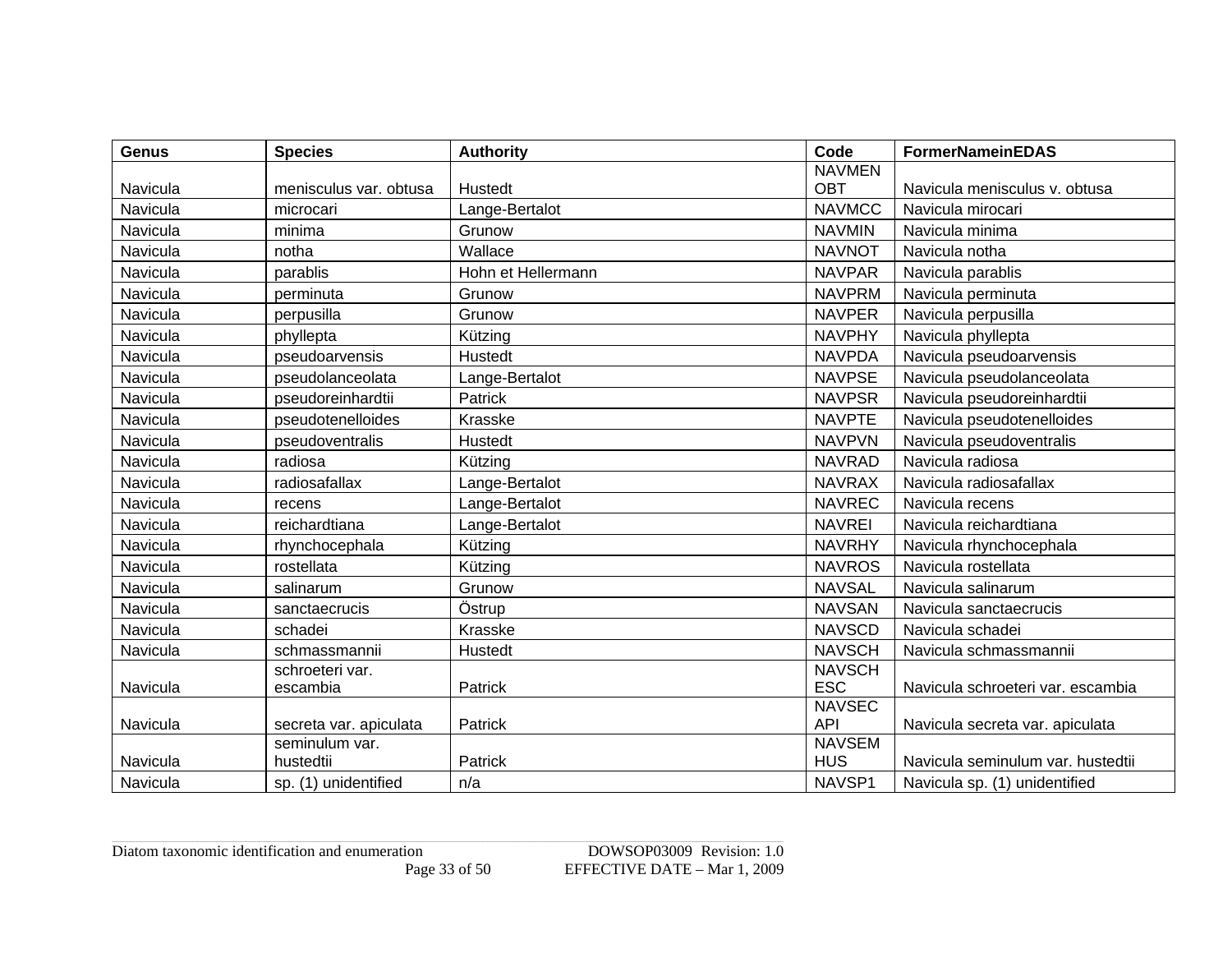| <b>Genus</b> | <b>Species</b>               | <b>Authority</b>                                         | Code                        | <b>FormerNameinEDAS</b>                                         |
|--------------|------------------------------|----------------------------------------------------------|-----------------------------|-----------------------------------------------------------------|
| Navicula     | sp. (2) unidentified         | n/a                                                      | NAVSP2                      | Navicula sp. (2) unidentified                                   |
| Navicula     | sp. (3) unidentified         | n/a                                                      | NAVSP3                      | Navicula sp. (3) unidentified                                   |
| Navicula     | sp. (4) unidentified         | n/a                                                      | NAVSP4                      | Navicula sp. (4) unidentified                                   |
|              |                              |                                                          | NAVSP1L                     |                                                                 |
| Navicula     | sp. 1 KYDOW LAP              | n/a                                                      | AP                          | Navicula sp. 1 KYDOW LAP                                        |
| Navicula     | spp.                         | n/a                                                      | <b>NAVSPP</b>               | Navicula spp.                                                   |
| Navicula     | stroemii                     | <b>Hustedt</b>                                           | <b>NAVSTR</b>               | Navicula stroemii                                               |
| Navicula     | subatomoides                 | Hustedt                                                  | <b>NAVSBA</b>               | Navicula subatomoides                                           |
| Navicula     | subminuscula                 | Manguin                                                  | <b>NAVSUB</b>               | Navicula subminuscula                                           |
| Navicula     | subrotundata                 | Hustedt                                                  | <b>NAVSBR</b>               | Navicula subrotundata                                           |
| Navicula     | symmetrica                   | Patrick                                                  | <b>NAVSYM</b>               | Navicula symmetrica                                             |
| Navicula     | tantula                      | Hustedt                                                  | <b>NAVTAN</b>               | Navicula tantula                                                |
| Navicula     | tenelloides                  | Hustedt                                                  | <b>NAVTEN</b>               | Navicula tenelloides + related forms                            |
| Navicula     | tridentula                   | Krasske                                                  | <b>NAVTRD</b>               | Navicula tridentula                                             |
| Navicula     | tripunctata                  | (Müller) Bory                                            | <b>NAVTRI</b>               | Navicula tripunctata                                            |
| Navicula     | trivialis                    | Lange-Bertalot                                           | <b>NAVTRV</b>               | Navicula trivialis                                              |
|              | trivialis var.               |                                                          | <b>NAVTRV</b>               |                                                                 |
| Navicula     | oligotraphenta               | Lange-Bertalot et Hofmann                                | OLI                         | Navicula trivialis v. oligotraphenta                            |
| Navicula     | upsaliensis                  | (Grunow) Peragallo                                       | <b>NAVUPS</b>               | Navicula upsaliensis                                            |
| Navicula     | venerablis                   | Hohn et Hellerman                                        | <b>NAVVNB</b>               | Navicula venerablis                                             |
| Navicula     | veneta                       | Kützing                                                  | <b>NAVVEN</b>               | Navicula veneta                                                 |
| Navicula     | ventralis                    | Krasske                                                  | <b>NAVVNT</b>               | Navicula ventralis                                              |
| Navicula     |                              | (Lange-Bertalot et Sabater) Lange-Bertalot et<br>Sabater | <b>NAVVIL</b>               |                                                                 |
| Navicula     | vilaplanii<br>viridula       |                                                          | <b>NAVVIR</b>               | Navicula vilaplanii                                             |
| Navicula     |                              | (Kützing) Kützing emend. Van Heurck                      |                             | Navicula viridula (+ similar forms?)<br>Navicula viridulacalcis |
|              | viridulacalcis               | (Hustedt) Lange-Bertalot                                 | <b>NAVVDC</b>               |                                                                 |
| Neidium      | affine                       | (Ehrenberg) Pfitzer                                      | <b>NEIAFF</b>               | Neidium affine                                                  |
| Neidium      | affine var.<br>amphirhynchus | (Ehrenberg) Cleve                                        | <b>NEIAFFA</b><br><b>MP</b> | Neidium affine var. amphirhynchus                               |
|              |                              |                                                          | <b>NEIAFFL</b>              |                                                                 |
| Neidium      | affine var. longiceps        | (Gregory) Cleve                                          | ON                          | Neidium affine var. longiceps                                   |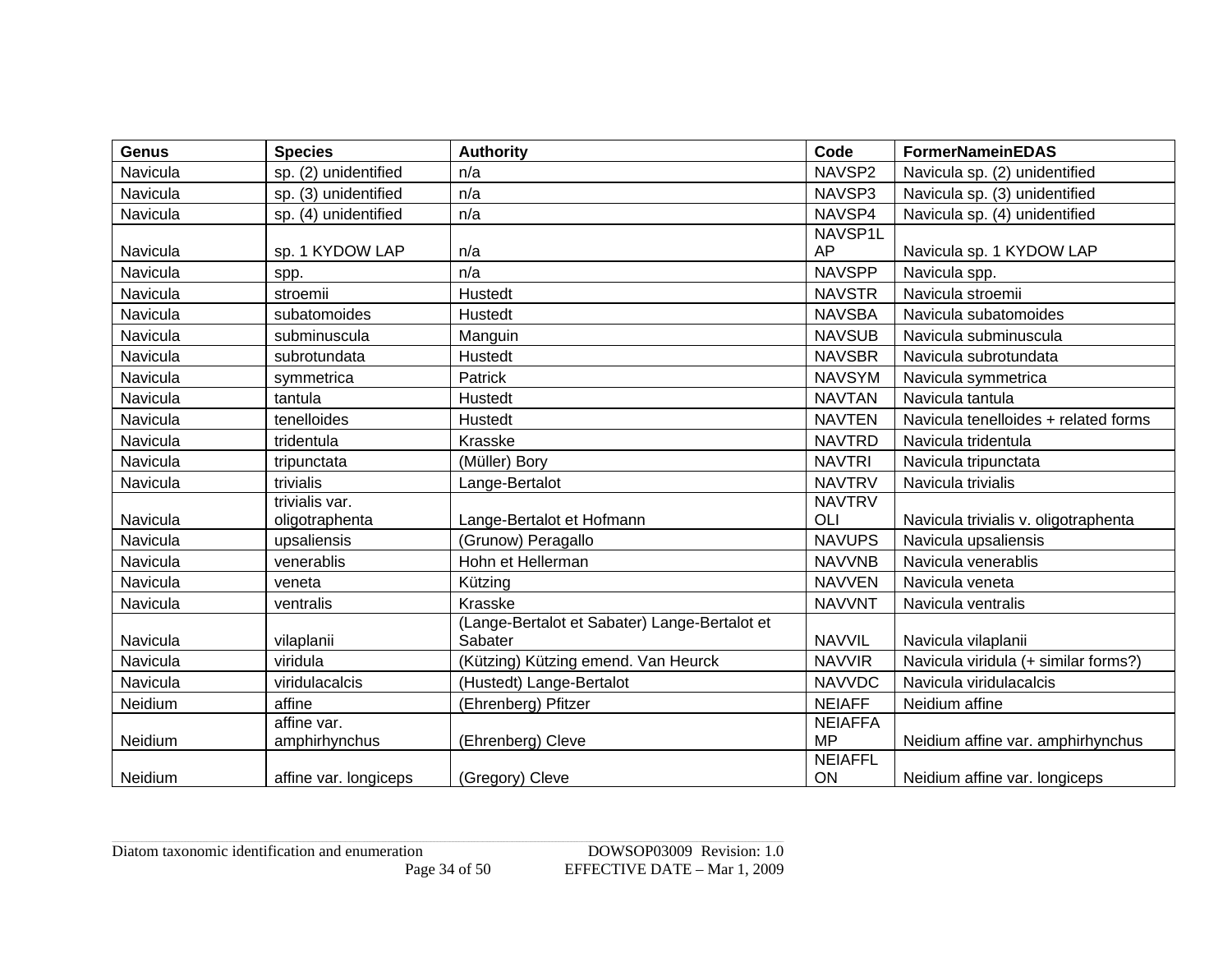| <b>Genus</b> | <b>Species</b>            | <b>Authority</b>            | Code            | <b>FormerNameinEDAS</b>             |
|--------------|---------------------------|-----------------------------|-----------------|-------------------------------------|
|              |                           |                             | <b>NEIAFFU</b>  |                                     |
| Neidium      | affine var. undulatum     | (Grunow) Cleve              | <b>ND</b>       | Neidium affine var. undulatum       |
| Neidium      | alpinum                   | Hustedt                     | <b>NEIALP</b>   | Neidium alpinum                     |
| Neidium      | amphigomphus              | (Ehrenberg) Pfitzer         | <b>NEIAGM</b>   | Neidium amphigomphus                |
| Neidium      | ampliatum                 | (Ehrenberg) Krammer         | <b>NEIAMP</b>   | Neidium ampliatum                   |
| Neidium      | apiculatum                | Reimer                      | <b>NEIAPI</b>   | Neidium apiculatum                  |
| Neidium      | binodeformis              | Krammer                     | <b>NEIBFR</b>   | Neidium binodeformis                |
| Neidium      | bisulcatum                | (Lagerstedt) Cleve          | <b>NEIBIS</b>   | Neidium bisulcatum                  |
|              | bisulcatum var.           |                             | <b>NEIBISBA</b> |                                     |
| Neidium      | baicalense                | (Skvortzow et Meyer) Reimer |                 | Neidium bisulcatum var. baicalense  |
| Neidium      | densestriatum             | (Östrup) Krammer            | <b>NEIDEN</b>   | Neidium densestriatum               |
| Neidium      | dubium                    | (Ehrenberg) Cleve           | <b>NEIDUB</b>   | Neidium dubium                      |
|              |                           |                             | <b>NEIDUBC</b>  |                                     |
| Neidium      | dubium fo. constrictum    | Hustedt                     | ON              | Neidium dubium f. constrictum       |
| Neidium      | hercynicum                | Mayer                       | <b>NEIHRC</b>   | Neidium hercynicum                  |
|              | hercynicum var.           |                             | <b>NEIHRCS</b>  | Neidium hercynicum var.             |
| Neidium      | subrostratum              | Wallace                     | <b>UB</b>       | subrostratum                        |
| Neidium      | iridis                    | (Ehrenberg) Cleve           | <b>NEIRI</b>    | Neidium iridis                      |
| Neidium      | javanicum                 | Hustedt                     | <b>NEIJAV</b>   | Neidium javanicum                   |
| Neidium      | productum                 | (Smith) Cleve               | <b>NEIPRO</b>   | Neidium productum                   |
| Neidium      | sp. (1) unidentified      | n/a                         | NEISP1          | Neidium sp. (1) unidentified        |
| Neidium      | spp.                      | n/a                         | <b>NEISPP</b>   | Neidium spp.                        |
| Nitzschia    | abridia                   | Camburn                     | <b>NITABR</b>   | Nitzschia abridia                   |
| Nitzschia    | acicularioides            | Hustedt                     | <b>NITACD</b>   | Nitzschia acicularioides            |
| Nitzschia    | acicularis                | (Kützing) Smith             | <b>NITACI</b>   | Nitzschia acicularis                |
| Nitzschia    | acidoclinata              | Lange-Bertalot              | <b>NITACL</b>   | Nitzschia acidoclinata              |
| Nitzschia    | acula                     | (Kützing) Hantzsch          | <b>NITACU</b>   | Nitzschia acula                     |
| Nitzschia    | adapta                    | Hustedt                     | <b>NITADA</b>   | Nitzschia adapta                    |
| Nitzschia    | agnita                    | Hustedt                     | <b>NITAGN</b>   | Nitzschia agnita                    |
| Nitzschia    | amphibia                  | Grunow                      | <b>NITAMP</b>   | Nitzschia amphibia                  |
|              |                           |                             | <b>NITAMPF</b>  |                                     |
| Nitzschia    | amphibia fo. frauenfeldii | (Grunow) Lange-Bertalot     | <b>RA</b>       | Nitzschia amphibia fo. frauenfeldii |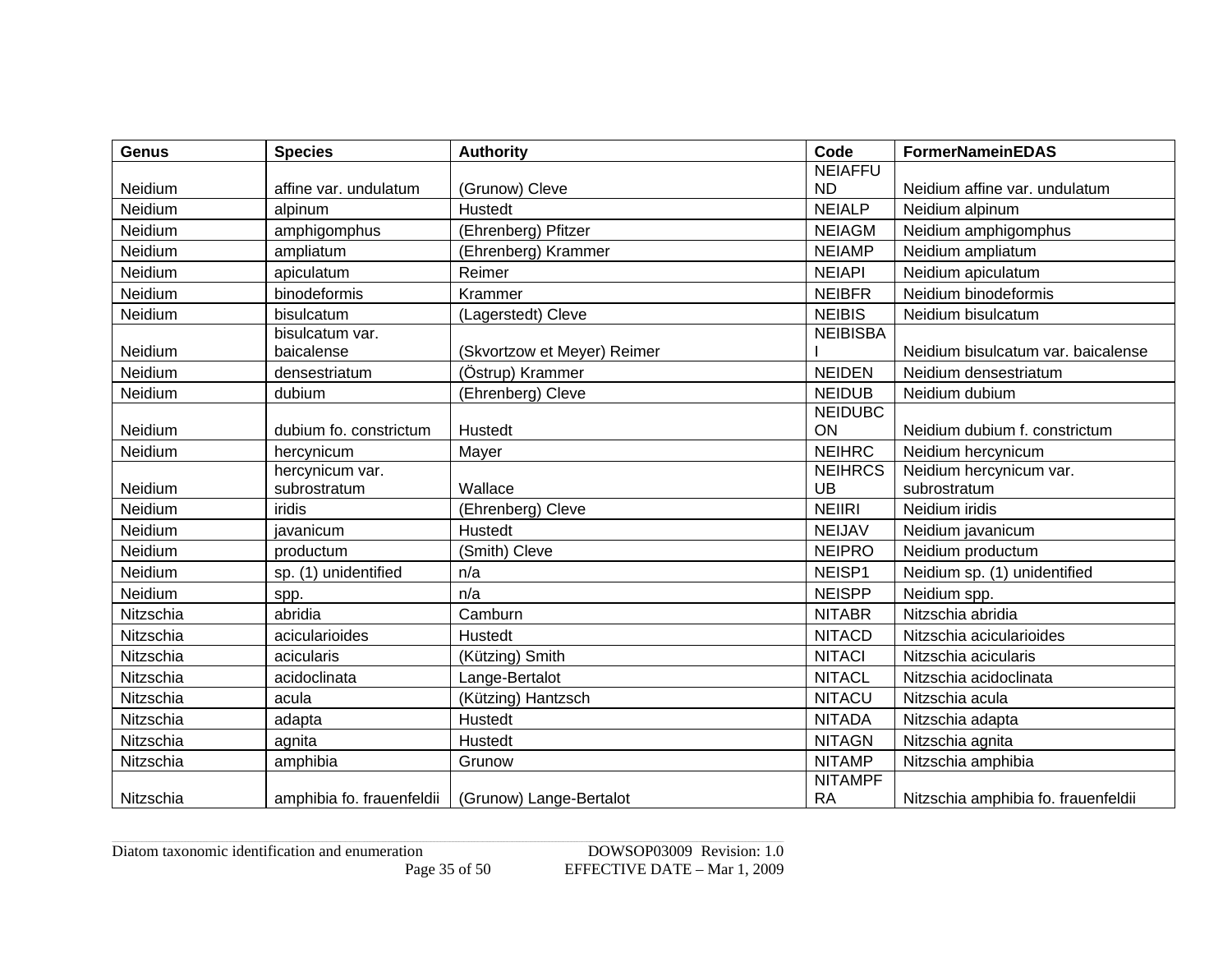| <b>Genus</b> | <b>Species</b>           | <b>Authority</b>                            | Code                 | <b>FormerNameinEDAS</b>                                |
|--------------|--------------------------|---------------------------------------------|----------------------|--------------------------------------------------------|
| Nitzschia    | amphibioides             | Hustedt                                     | <b>NITAPD</b>        | Nitzschia amphibioides                                 |
| Nitzschia    | angustata                | (Smith) Grunow                              | <b>NITANG</b>        | Nitzschia angustata                                    |
|              |                          |                                             | <b>NITANGA</b>       |                                                        |
| Nitzschia    | angustata var. acuta     | Grunow                                      | <b>CU</b>            | Nitzschia angustata var. acuta                         |
| Nitzschia    | angustatula              | Lange-Bertalot                              | <b>NITANL</b>        | Nitzschia angustatula                                  |
| Nitzschia    | archibaldii              | Lange-Bertalot                              | <b>NITARC</b>        | Nitzschia archibaldii                                  |
| Nitzschia    | aurariae                 | Cholnoky                                    | <b>NITAUR</b>        | Nitzschia aurariae                                     |
| Nitzschia    | biacrula                 | Hohn et Hellermann                          | <b>NITBIA</b>        | Nitzschia biacrula                                     |
| Nitzschia    | bita                     | Hohn et Hellermann                          | <b>NITBIT</b>        | Nitzschia bita                                         |
| Nitzschia    | bremensis                | Hustedt                                     | <b>NITBRM</b>        | Nitzschia bremensis                                    |
| Nitzschia    | brevissima               | Grunow ex Van Heurck                        | <b>NITBRE</b>        | Nitzschia brevissima                                   |
| Nitzschia    | capitellata              | Hustedt                                     | <b>NITCAP</b>        | Nitzschia capitellata                                  |
| Nitzschia    | clausii                  | Hantzsch                                    | <b>NITCLA</b>        | Nitzschia clausii                                      |
| Nitzschia    | communis                 | Rabenhorst                                  | <b>NITCOM</b>        | Nitzschia communis                                     |
|              |                          |                                             | <b>NITCOM</b>        |                                                        |
| Nitzschia    | communis var. hyalina    | Lund                                        | <b>HYA</b>           | Nitzschia communis v. hyalina                          |
|              | compressa var.           |                                             | <b>NITCOMB</b>       |                                                        |
| Nitzschia    | balatonis                | (Grunow) Lange-Bertalot                     | <b>AL</b>            | Nitzschia compressa var. balatonis                     |
| Nitzschia    |                          |                                             | <b>NITCOMV</b><br>EX |                                                        |
| Nitzschia    | compressa var. vexans    | (Grunow) Lange-Bertalot<br>(Kützing) Grunow | <b>NITDIS</b>        | Nitzschia compressa var. vexans<br>Nitzschia dissipata |
|              | dissipata                |                                             | <b>NITDISM</b>       |                                                        |
| Nitzschia    | dissipata var. media     | (Hantzsch) Grunow                           | <b>ED</b>            | Nitzschia dissipata var. media                         |
|              |                          |                                             | <b>NITDISU</b>       |                                                        |
| Nitzschia    | dissipata var. undulata  | Sovereign                                   | <b>ND</b>            | Nitzschia dissipata v. undulata                        |
| Nitzschia    | draveillensis            | Coste et Ricard                             | <b>NITDRA</b>        | Nitzschia draveillensis                                |
| Nitzschia    | dubia                    | Smith                                       | <b>NITDUB</b>        | Nitzschia dubia                                        |
| Nitzschia    | elegantula               | Grunow                                      | <b>NITELE</b>        | Nitzschia elegantula                                   |
| Nitzschia    | filiformis               | (Smith) Van Heurck                          | <b>NITFIL</b>        | Nitzschia filiformis                                   |
|              |                          |                                             | <b>NITFILCO</b>      |                                                        |
| Nitzschia    | filiformis var. conferta | (Reichardt) Lange-Bertalot                  | N                    | Nitzschia filiformis v. conferta                       |
| Nitzschia    | flexa                    | Schumann                                    | <b>NITFLE</b>        | Nitzschia flexa                                        |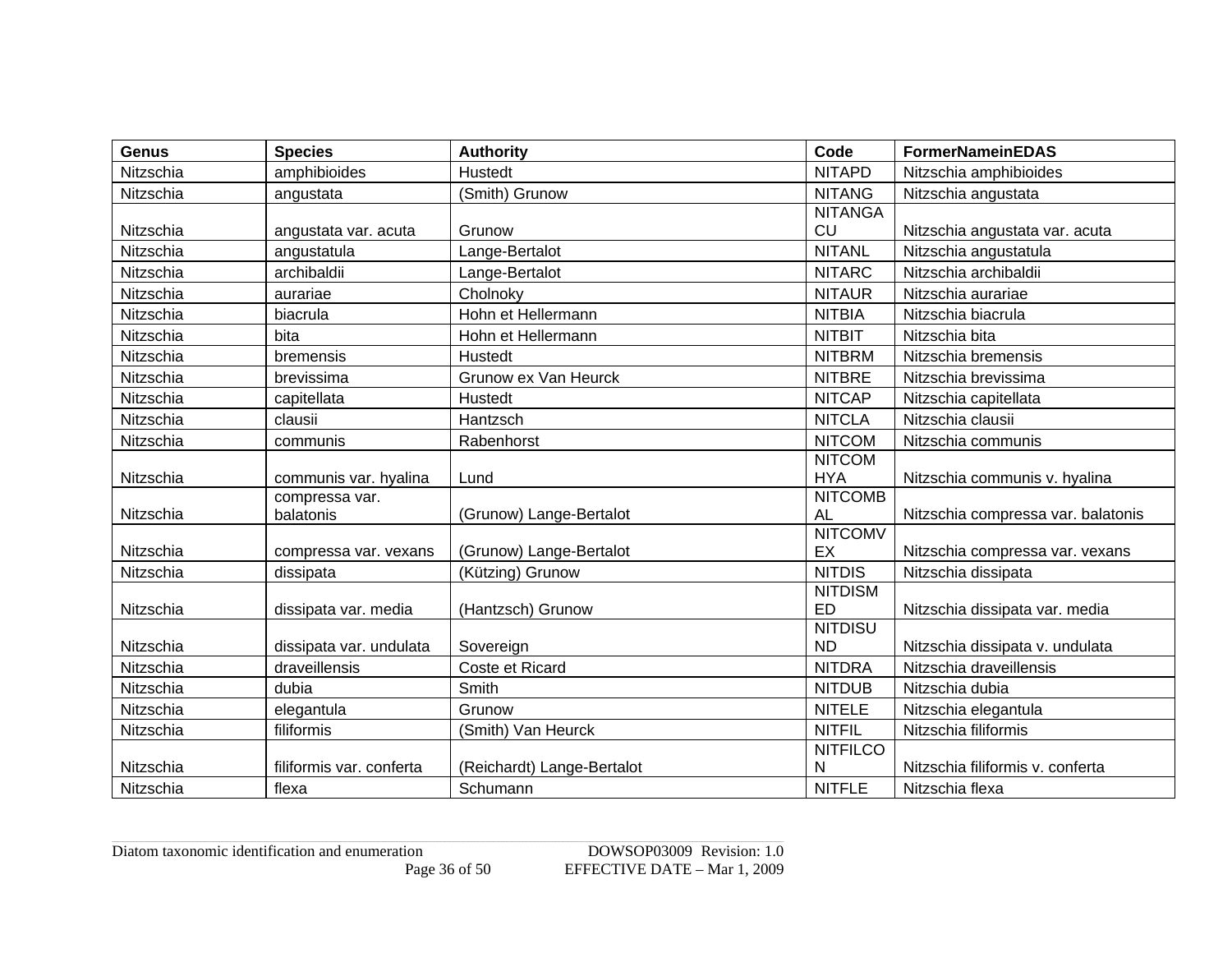| <b>Genus</b> | <b>Species</b>           | <b>Authority</b>                      | Code                 | <b>FormerNameinEDAS</b>             |
|--------------|--------------------------|---------------------------------------|----------------------|-------------------------------------|
|              |                          |                                       |                      | Nitzschia fonticola + related       |
| Nitzschia    | fonticola                | Grunow                                | <b>NITFON</b>        | <b>Nitzschias</b>                   |
|              |                          |                                       | <b>NITFONP</b>       |                                     |
| Nitzschia    | fonticola var. pelagica  | Hustedt                               | <b>EL</b>            | Nitzschia fonticola var. pelagica   |
|              |                          |                                       |                      | Nitzschia frustulum + related       |
| Nitzschia    | frustulum                | (Kützing) Grunow                      | <b>NITFRU</b>        | <b>Nitzschias</b>                   |
| Nitzschia    | gandersheimiensis        | Krasske                               | <b>NITGAN</b>        | Nitzschia gandersheimiensis         |
| Nitzschia    | gracilis                 | Hantzsch ex Rabenhorst                | <b>NITGRA</b>        | Nitzschia gracilis                  |
|              |                          |                                       | <b>NITGRAM</b><br>IN |                                     |
| Nitzschia    | gracilis var. minor      | Skabitschevsky ex Proschkina-Lavrenko |                      | Nitzschia gracilis v. minor         |
| Nitzschia    | gracilliformis           | Lange-Bertalot et Simonsen            | <b>NITGFS</b>        | Nitzschia gracilliformis            |
| Nitzschia    | hantzschiana             | Rabenhorst                            | <b>NITHAN</b>        | Nitzschia hantzschiana              |
| Nitzschia    | heufleriana              | Grunow                                | <b>NITHEU</b>        | Nitzschia heufleriana               |
| Nitzschia    | homburgienis             | Lange-Bertalot                        | <b>NITHOM</b>        | Nitzschia homburgienis              |
| Nitzschia    | inconspicua              | Grunow                                | <b>NITINC</b>        | Nitzschia inconspicua               |
| Nitzschia    | intermedia               | Hantzsch ex Cleve et Grunow           | <b>NITINT</b>        | Nitzschia intermedia                |
| Nitzschia    | lacuum                   | Lange-Bertalot                        | <b>NITLCU</b>        | Nitzschia lacuum                    |
| Nitzschia    | liebethruthii            | Rabenhorst                            | <b>NITLIE</b>        | Nitzschia liebethruthii             |
| Nitzschia    | linearis                 | (Agardh ex Smith) Smith               | <b>NITLIN</b>        | Nitzschia linearis                  |
|              |                          |                                       | <b>NITLINTE</b>      |                                     |
| Nitzschia    | linearis var. tenuis     | (Smith) Grunow ex Cleve et Grunow     | N                    | Nitzschia linearis var. tenuis      |
| Nitzschia    | lorenziana               | Grunow                                | <b>NITLOR</b>        | Nitzschia lorenziana                |
|              |                          |                                       | <b>NITLORS</b>       |                                     |
| Nitzschia    | lorenziana var. subtilis | Grunow ex Cleve et Grunow             | UB                   | Nitzschia lorenziana var. subtilis  |
| Nitzschia    | microcephala             | Grunow                                | <b>NITMIC</b>        | Nitzschia microcephala              |
| Nitzschia    | nana                     | Grunow ex Van Heurck                  | <b>NITNAN</b>        | Nitzschia nana                      |
|              | Nitzschia sp. 1 KYDOW    |                                       | NITSP1L              |                                     |
| Nitzschia    | LAP                      |                                       | AP                   | Nitzschia sp. 1 KYDOW LAP           |
| Nitzschia    | obtusa                   | Smith                                 | <b>NITOBT</b>        | Nitzschia obtusa                    |
|              | obtusa var.              |                                       | <b>NITOBTS</b>       |                                     |
| Nitzschia    | scalpelliformis          | Grunow ex Cleve et Möller             | CA                   | Nitzschia obtusa v. scalpelliformis |
|              |                          |                                       | <b>NITOBTK</b>       |                                     |
| Nitzschia    | obtusa var.kurziana      | Rabenhorst                            | <b>UR</b>            | Nitzschia obtusa v.kurziana         |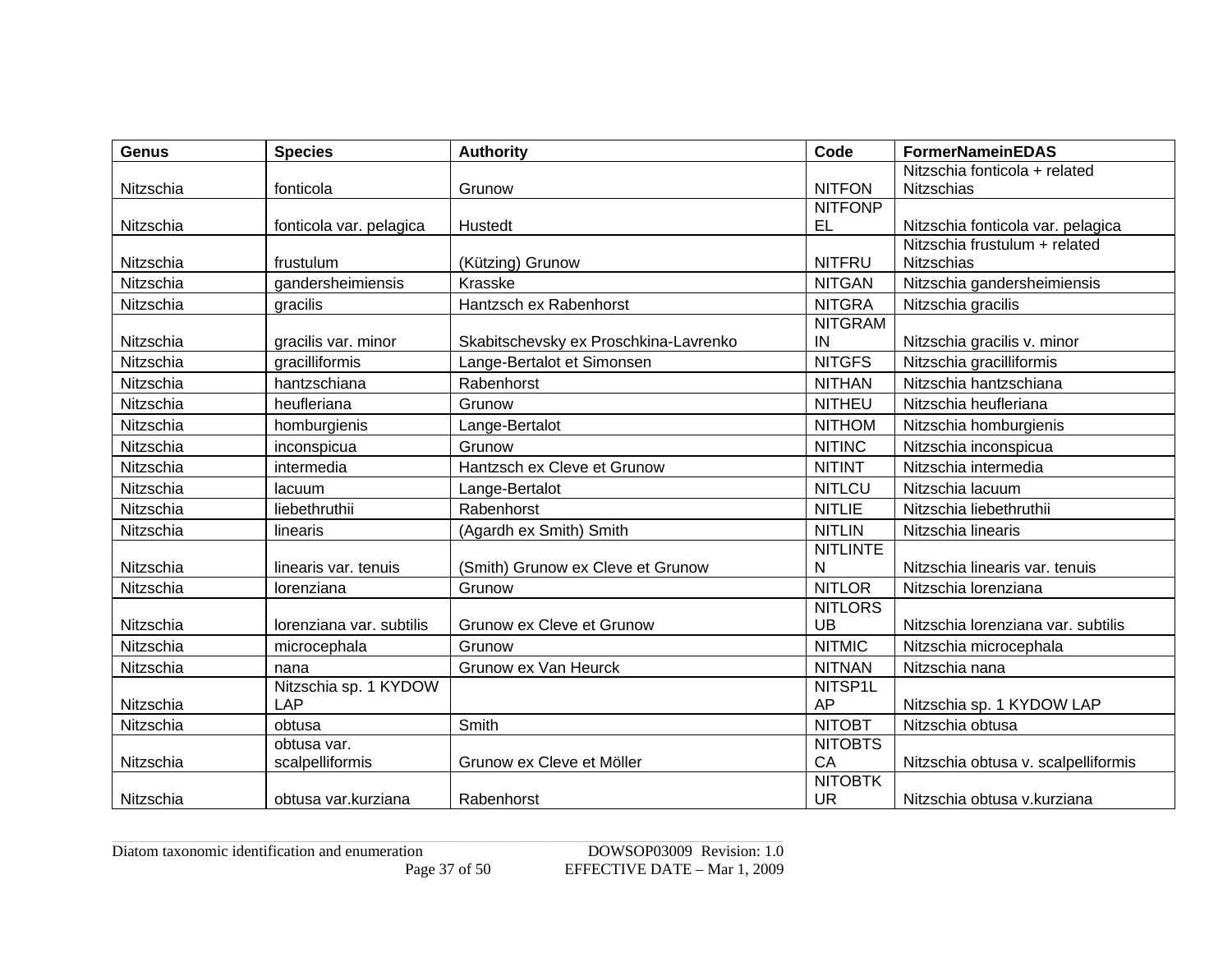| <b>Genus</b> | <b>Species</b>          | <b>Authority</b>        | Code            | <b>FormerNameinEDAS</b>           |
|--------------|-------------------------|-------------------------|-----------------|-----------------------------------|
| Nitzschia    | palea                   | (Kützing) Smith         | <b>NITPAL</b>   | Nitzschia palea                   |
| Nitzschia    | palea var. debilis      | (Kützing) Grunow        | <b>NITPDE</b>   | Nitzschia palea var. debilis      |
| Nitzschia    | palea var. tenuirostris | Grunow                  | <b>NITPTE</b>   | Nitzschia palea var. tenuirostris |
| Nitzschia    | paleacea                | Grunow ex Van Heurck    | <b>NITPLC</b>   | Nitzschia paleacea                |
| Nitzschia    | parvula                 | Smith                   | <b>NITPAR</b>   | Nitzschia parvula                 |
| Nitzschia    | perminuta               | (Grunow) Peragallo      | <b>NITPER</b>   | Nitzschia perminuta               |
| Nitzschia    | pumila                  | Hustedt                 | <b>NITPUM</b>   | Nitzschia pumila                  |
| Nitzschia    | pusilla                 | Grunow                  | <b>NITPUS</b>   | Nitzschia pusilla                 |
| Nitzschia    | radicula                | Hustedt                 | <b>NITRAD</b>   | Nitzschia radicula                |
| Nitzschia    | rautenbachiae           | Cholnoky                | <b>NITRAU</b>   | Nitzschia rautenbachiae           |
| Nitzschia    | recta                   | Hantzsch ex Rabenhorst  | <b>NITREC</b>   | Nitzschia recta                   |
| Nitzschia    | reversa                 | Smith                   | <b>NITREV</b>   | Nitzschia reversa                 |
| Nitzschia    | romana                  | Grunow                  | <b>NITROM</b>   | Nitzschia romana                  |
| Nitzschia    | rostellata              | Hustedt                 | <b>NITROS</b>   | Nitzschia rostellata              |
| Nitzschia    | sigma                   | (Kützing) Smith         | <b>NITSIG</b>   | Nitzschia sigma                   |
| Nitzschia    | sigmoidea               | (Nitzsch) Ehrenberg     | <b>NITSGO</b>   | Nitzschia sigmoidea               |
| Nitzschia    | siliqua                 | Archibald               | <b>NITSIL</b>   | Nitzschia siliqua                 |
|              |                         |                         | <b>NITSIND</b>  |                                   |
| Nitzschia    | sinuata var. delognei   | (Grunow) Lange-Bertalot | EL              | Nitzschia sinuata v. delognei     |
|              |                         |                         | <b>NITSINTA</b> |                                   |
| Nitzschia    | sinuata var. tabellaria | (Grunow) Grunow         | Β               | Nitzschia sinuata var. tabellaria |
| Nitzschia    | sociabilis              | Hustedt                 | <b>NITSOC</b>   | Nitzschia sociabilis              |
| Nitzschia    | solita                  | Hustedt                 | <b>NITSOL</b>   | Nitzschia solita                  |
| Nitzschia    | sp.                     | n/a                     | <b>NITSP</b>    | Nitzschia spp.                    |
| Nitzschia    | sp. (1) unidentified    | n/a                     | NITSP1          | Nitzschia sp. (1) unidentified    |
| Nitzschia    | sp. (2) unidentified    | n/a                     | NITSP2          | Nitzschia sp. (2) unidentified    |
| Nitzschia    | sp. (3) unidentified    | n/a                     | NITSP3          | Nitzschia sp. (3) unidentified    |
| Nitzschia    | sp. (4) unidentified    | n/a                     | NITSP4          | Nitzschia sp. (4) unidentified    |
| Nitzschia    | spp.                    | n/a                     | <b>NITSPP</b>   | Nitzschia spp.                    |
| Nitzschia    | stricta                 | n/a                     | <b>NITSTR</b>   | Nitzschia stricta                 |
| Nitzschia    | subacicularis           | Hustedt                 | <b>NITSBA</b>   | Nitzschia subacicularis           |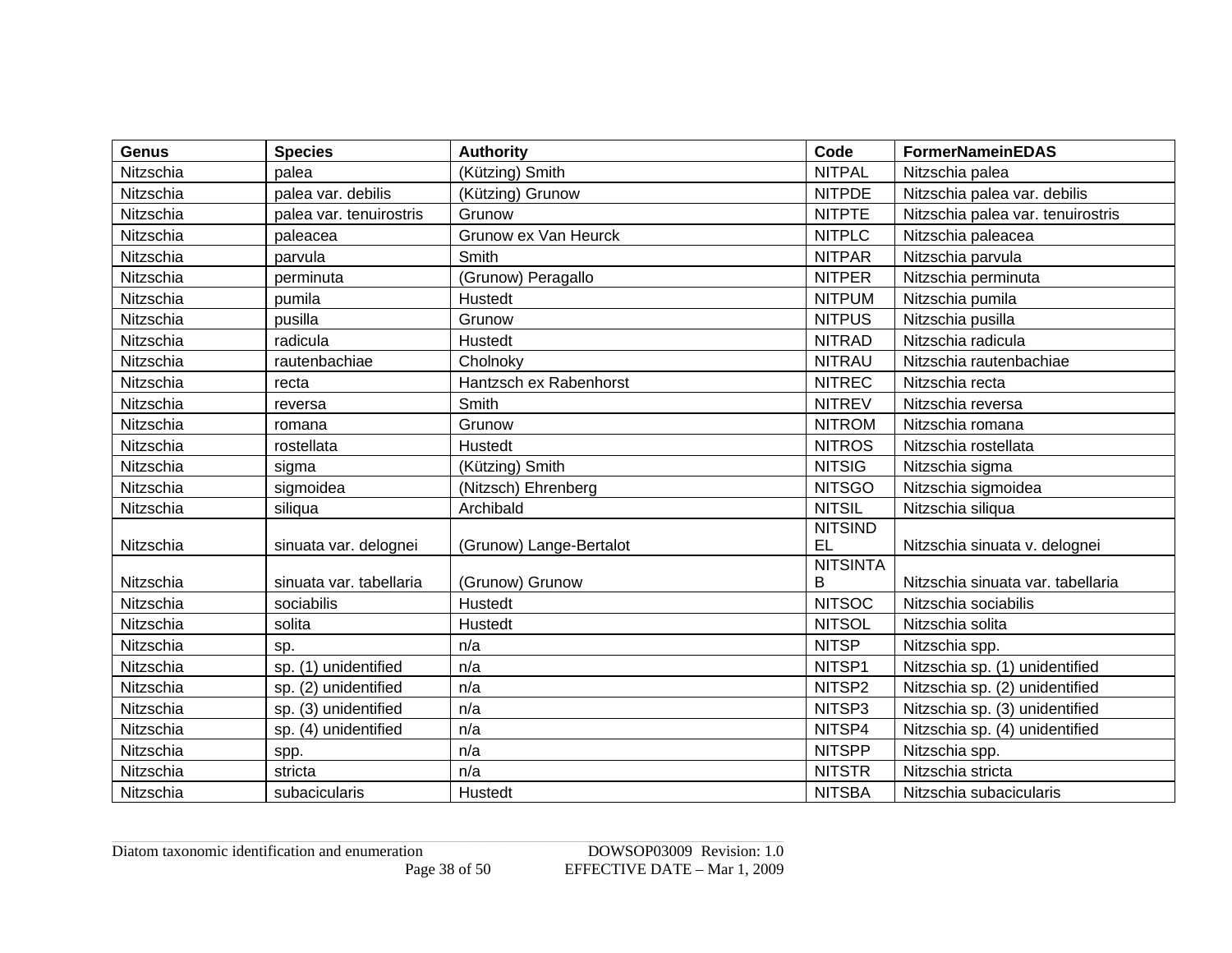| <b>Genus</b> | <b>Species</b>                              | <b>Authority</b>                                | Code                        | <b>FormerNameinEDAS</b>                |
|--------------|---------------------------------------------|-------------------------------------------------|-----------------------------|----------------------------------------|
| Nitzschia    | sublinearis                                 | Hustedt                                         | <b>NITSBL</b>               | Nitzschia sublinearis                  |
| Nitzschia    | subtilis                                    | Hustedt                                         | <b>NITSBT</b>               | Nitzschia subtilis                     |
| Nitzschia    | supralitorea                                | Lange-Bertalot                                  | <b>NITSUP</b>               | Nitzschia supralitorea                 |
| Nitzschia    | terrestris                                  | (Petersen) Hustedt                              | <b>NITTER</b>               | Nitzschia terrestris                   |
| Nitzschia    | thermalis                                   | Kützing                                         | <b>NITTHE</b>               | Nitzschia thermalis                    |
| Nitzschia    | tropica                                     | Hustedt                                         | <b>NITTRO</b>               | Nitzschia tropica                      |
| Nitzschia    | tubicola                                    | <b>Hustedt</b>                                  | <b>NITTUB</b>               | Nitzschia tubicola                     |
| Nitzschia    | umbonata                                    | Lange-Bertalot                                  | <b>NITUMB</b>               | Nitzschia umbonata                     |
| Nitzschia    | valdestriata                                | Aleem et Hustedt                                | <b>NITVAL</b>               | Nitzschia valdestriata                 |
| Nitzschia    | vermicularis                                | (Kützing) Hantzsch ex Rabenhorst                | <b>NITVER</b>               | Nitzschia vermicularis                 |
| Nitzschia    | vitrea                                      | Norman                                          | <b>NITVIT</b>               | Nitzschia vitrea                       |
|              |                                             |                                                 | <b>NODIATO</b>              |                                        |
| <b>NO</b>    | <b>DIATOMS</b>                              | n/a                                             | м                           | <b>NO DIATOMS</b>                      |
| Nupela       | lapidosa                                    | (Krasske) Lange-Bertalot                        | <b>NUPLAP</b>               | Nupela lapidosa                        |
| Nupela       | sp. (1) unidentified                        | n/a                                             | NUPSP1                      | Nupela sp. (1) unidentified            |
| Orthoseira   | roseana                                     | (Rabhenhorst) O'Meara                           | <b>ORTROS</b>               | Orthoseira roseana                     |
| Parlibellus  | protracta                                   | (Grunow) Witkowski, Lange-Bertalot et Metzeltin | <b>PARPRO</b>               | Parlibellus protracta                  |
| Pinnularia   | abaujensis                                  | (Pantocsek) Ross                                | <b>PINABA</b>               | Pinnularia abaujensis                  |
|              |                                             |                                                 | <b>PINABALI</b>             |                                        |
| Pinnularia   | abaujensis var. linearis                    | (Hustedt) Patrick                               | $\mathsf{N}$                | Pinnularia abaujensis var. linearis    |
|              |                                             |                                                 | <b>PINABAR</b><br><b>OS</b> |                                        |
| Pinnularia   | abaujensis var. rostrata<br>abaujensis var. | (Patrick) Patrick                               | <b>PINABAS</b>              | Pinnularia abaujensis var. rostrata    |
| Pinnularia   | subundulata                                 | (Mayer ex Hustedt) Patrick                      | <b>UB</b>                   | Pinnularia abaujensis v. subundulata   |
| Pinnularia   | acoricola                                   | <b>Hustedt</b>                                  | <b>PINACO</b>               | Pinnularia acoricola                   |
| Pinnularia   | acrosphaeria                                | (Brébisson) Smith                               | <b>PINACR</b>               | Pinnularia acrosphaeria                |
|              | acrosphaeria var.                           |                                                 | <b>PINACRT</b>              |                                        |
| Pinnularia   | turgidula                                   | Grunow ex Cleve                                 | <b>UR</b>                   | Pinnularia acrosphaeria var. turgidula |
| Pinnularia   | appendiculata                               | (Agardh) Cleve                                  | <b>PINAPP</b>               | Pinnularia appendiculata               |
| Pinnularia   | biceps                                      | Gregory                                         | <b>PINBIC</b>               | Pinnularia biceps                      |
| Pinnularia   | borealis                                    | Ehrenberg                                       | <b>PINBOR</b>               | Pinnularia borealis                    |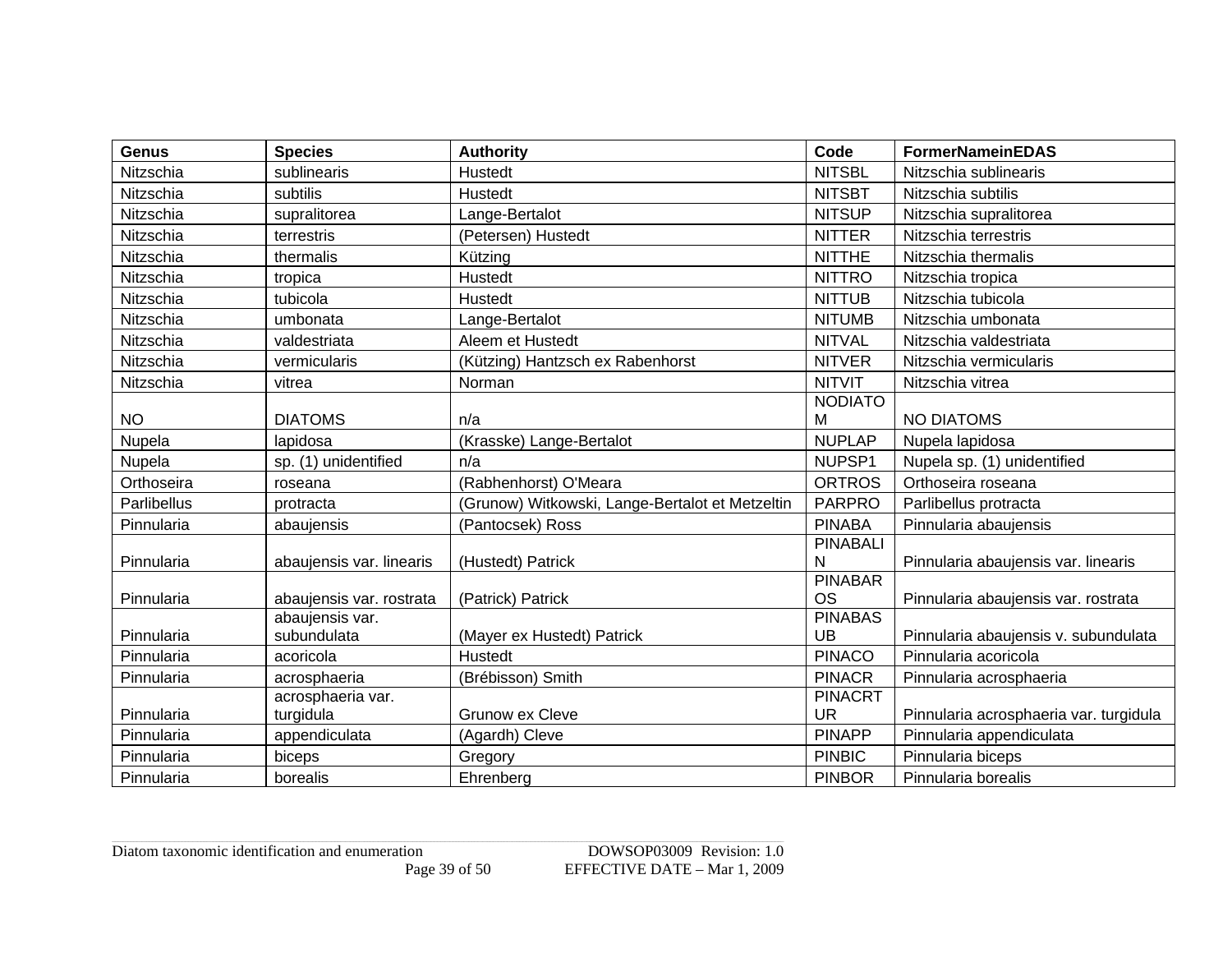| <b>Genus</b> | <b>Species</b>       | <b>Authority</b>      | Code           | <b>FormerNameinEDAS</b>                |
|--------------|----------------------|-----------------------|----------------|----------------------------------------|
|              | borealis var.        |                       | <b>PINBORR</b> |                                        |
| Pinnularia   | rectangularis        | Carlson               | EC             | Pinnularia borealis var. rectangularis |
| Pinnularia   | braunii              | (Grunow) Cleve        | <b>PINBRA</b>  | Pinnularia braunii                     |
|              | braunii var.         |                       | <b>PINBRAA</b> |                                        |
| Pinnularia   | amphicephala         | (Mayer) Hustedt       | <b>MP</b>      | Pinnularia braunii var. amphicephala   |
| Pinnularia   | brebissonii          | (Kützing) Rabenhorst  | <b>PINBRE</b>  | Pinnularia brebissonii                 |
| Pinnularia   | divergens            | Smith                 | <b>PINDIV</b>  | Pinnularia divergens                   |
| Pinnularia   | divergentissima      | (Grunow) Cleve        | PINDVT         | Pinnularia divergentissima             |
| Pinnularia   | formica              | (Ehrenberg) Patrick   | <b>PINFOR</b>  | Pinnularia formica                     |
| Pinnularia   | intermedia           | (Lagerstedt) Cleve    | <b>PININT</b>  | Pinnularia intermedia                  |
| Pinnularia   | legumen              | (Ehrenberg) Ehrenberg | <b>PINLEG</b>  | Pinnularia legumen                     |
| Pinnularia   | lundii               | Hustedt               | <b>PINLUN</b>  | Pinnularia lundii                      |
| Pinnularia   | maior                | (Kützing) Rabenhorst  | <b>PINMAI</b>  | Pinnularia maior                       |
| Pinnularia   | mesogongyla          | Ehrenberg             | <b>PINMSG</b>  | Pinnularia mesogongyla                 |
| Pinnularia   | mesolepta            | (Ehrenberg) Smith     | <b>PINMSL</b>  | Pinnularia mesolepta                   |
| Pinnularia   | microstauron         | (Ehrenberg) Cleve     | <b>PINMIC</b>  | Pinnularia microstauron                |
| Pinnularia   | nodosa               | (Ehrenberg) Smith     | <b>PINNOD</b>  | Pinnularia nodosa                      |
| Pinnularia   | obscura              | Krasske               | <b>PINOBS</b>  | Pinnularia obscura                     |
| Pinnularia   | sp. (1) unidentified | n/a                   | PINSP1         | Pinnularia sp. (1) unidentified        |
| Pinnularia   | spp.                 | n/a                   | <b>PINSPP</b>  | Pinnularia spp.                        |
| Pinnularia   | stomatophora         | (Grunow) Cleve        | <b>PINSTO</b>  | Pinnularia stomatophora                |
| Pinnularia   | subcapitata          | Gregory               | <b>PINSUB</b>  | Pinnularia subcapitata                 |
|              | subcapitata var.     |                       | <b>PINSUBP</b> | Pinnularia subcapitata var.            |
| Pinnularia   | paucistriata         | (Grunow) Cleve        | <b>AU</b>      | paucistriata                           |
| Pinnularia   | termitina            | (Ehrenberg) Patrick   | <b>PINTER</b>  | Pinnularia termitina                   |
| Pinnularia   | viridis              | (Nitzsch) Ehrenberg   | <b>PINVIR</b>  | Pinnularia viridis                     |
|              |                      |                       | PINVIRMI       |                                        |
| Pinnularia   | viridis var. minor   | Cleve                 | N              | Pinnularia viridis var. minor          |
| Placoneis    | clementis            | (Grunow) Cox          | <b>PLCCLE</b>  | Placoneis clementis                    |
| Placoneis    | clementoides         | (Hustedt) Cox         | <b>PLCCLM</b>  | Placoneis clementoides                 |
| Placoneis    | elginensis           | (Gregory) Cox         | <b>PLCELG</b>  | Placoneis elginensis                   |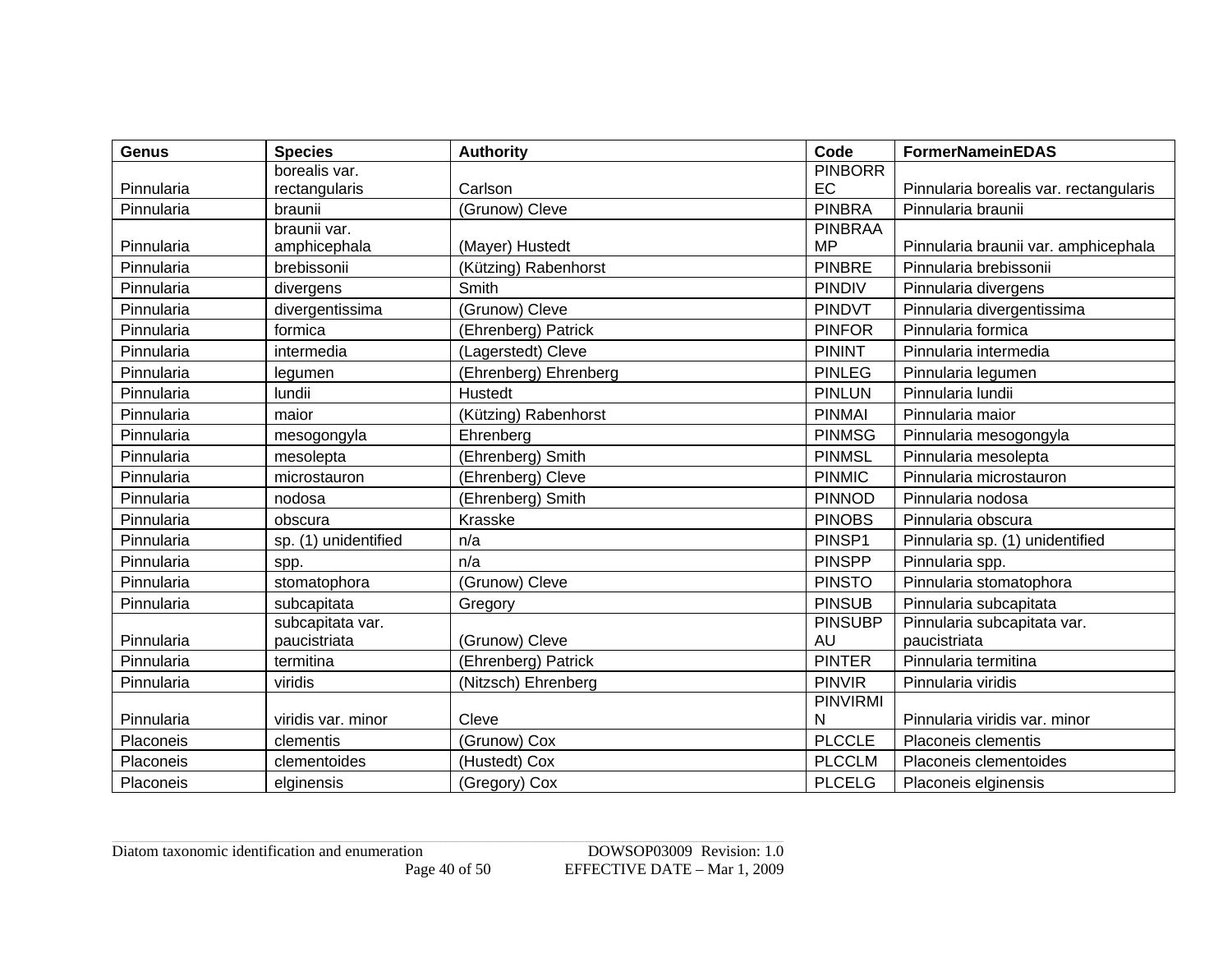| <b>Genus</b>  | <b>Species</b>                  | <b>Authority</b>                                                       | Code                        | <b>FormerNameinEDAS</b>                    |
|---------------|---------------------------------|------------------------------------------------------------------------|-----------------------------|--------------------------------------------|
| Placoneis     | exigua                          | (Gregory) Mereschkowsky                                                | <b>PLCEXI</b>               | Placoneis exigua                           |
| Placoneis     | gastrum                         | (Ehrenberg) Mereschkowsky                                              | <b>PLCGAS</b>               | Placoneis gastrum                          |
| Placoneis     | neglecta                        | (Krasske) Lowe                                                         | <b>PLCNEG</b>               | Placoneis neglecta                         |
| Placoneis     | placentula                      | (Ehrenberg) Hienzerling                                                | <b>PLCPLA</b>               | Placoneis placentula                       |
| Placoneis     | pseudoanglica                   | (Lange-Bertalot) Cox                                                   | <b>PLCPAN</b>               | Placoneis pseudoanglica                    |
| Plagiotropis  | lepidoptera                     | (Gregory) Kuntze                                                       | <b>PLGLEP</b>               | Plagiotropis lepidoptera                   |
| Plagiotropis  | lepidoptera var.<br>proboscidea | (Cleve) Reimer                                                         | <b>PLGLEPP</b><br><b>RO</b> | Plagiotropis lepidoptera v.<br>proboscidea |
| Planothidium  | apiculatum                      | (Patrick) Lange-Bertalot                                               | <b>PLAAPI</b>               | Planothidium apiculatum                    |
| Planothidium  | biporomum                       | (Hohn et Hellerman) Lange-Bertalot                                     | <b>PLABIP</b>               | Planothidium biporomum                     |
| Planothidium  | daui                            | (Foged) Lange-Bertalot                                                 | PLADAU                      | Planothidium daui                          |
| Planothidium  | delicatulum                     | (Hohn et Hellerman) Lange-Bertalot                                     | <b>PLADEL</b>               | Planothidium delicatulum                   |
| Planothidium  | dubium                          | (Grunow) Round et Bukhtiyarova                                         | <b>PLADUB</b>               | Planothidium dubium                        |
| Planothidium  | frequentissimum                 | (Lange-Bertalot) Lange-Bertalot                                        | <b>PLAFRE</b>               | Planothidium frequentissimum               |
| Planothidium  | hauckianum                      | (Grunow) Round et Bukhtiyarova                                         | PLAHAU                      | Planothidium hauckianum                    |
| Planothidium  | haynaldii                       | (Schaarschmidt) Lange-Bertalot                                         | <b>PLAHAY</b>               | Planothidium haynaldii                     |
|               |                                 | (Brébisson ex Kützing) F.E. Round et L.                                |                             |                                            |
| Planothidium  | lanceolatum                     | Bukhtiyarova                                                           | <b>PLALAN</b>               | Planothidium lanceolatum                   |
| Planothidium  | robustum                        | (Hustedt) Lange-Bertalot                                               | <b>PLAROB</b>               | Planothidium robustum                      |
| Planothidium  | rostratum                       | (Östrup) Lange-Bertalot                                                | <b>PLAROS</b>               | Planothidium rostratum                     |
| Planothidium  | stewartii                       | (Patrick) Lange-Bertalot                                               | <b>PLASTE</b>               | Planothidium stewartii                     |
| Platessa      | conspicua                       | (Mayer) Lange-Bertalot                                                 | <b>PLTCON</b>               | Platessa conspicua                         |
| Platessa      | hustedtii                       | (Krasske) Lange-Bertalot                                               | <b>PLTHUS</b>               | Platessa hustedtii                         |
| Pleurosigma   | delicatulum                     | Smith                                                                  | <b>PLSDEL</b>               | Pleurosigma delicatulum                    |
| Pleurosira    | laevis                          | (Ehrenberg) Compère                                                    | <b>PLELAE</b>               | Pleurosira laevis                          |
| Psammothidium | altaicum                        | Bukhtiyarova                                                           | <b>PSAALT</b>               | Psammothidium altaicum                     |
| Psammothidium | bioretii                        | (Germain) Bukhtiyarova et Round                                        | <b>PSABIO</b>               | Psammothidium bioretii                     |
| Psammothidium | chlidanos                       | (Hohn et Hellerman) Lange-Bertalot                                     | <b>PSACHL</b>               | Psammothidium chlidanos                    |
| Psammothidium | grischunum fo.<br>daonensis     | (Lange-Bertalot ex Lange-Bertalot et Krammer)<br>Bukhtiyarova et Round | <b>PSAGRID</b><br>AO        | Psammothidium grischunum fo.<br>daonensis  |
| Psammothidium | helveticum                      | (Hustedt) Bukhtiyarova et Round                                        | <b>PSAHEL</b>               | Psammothidium helveticum                   |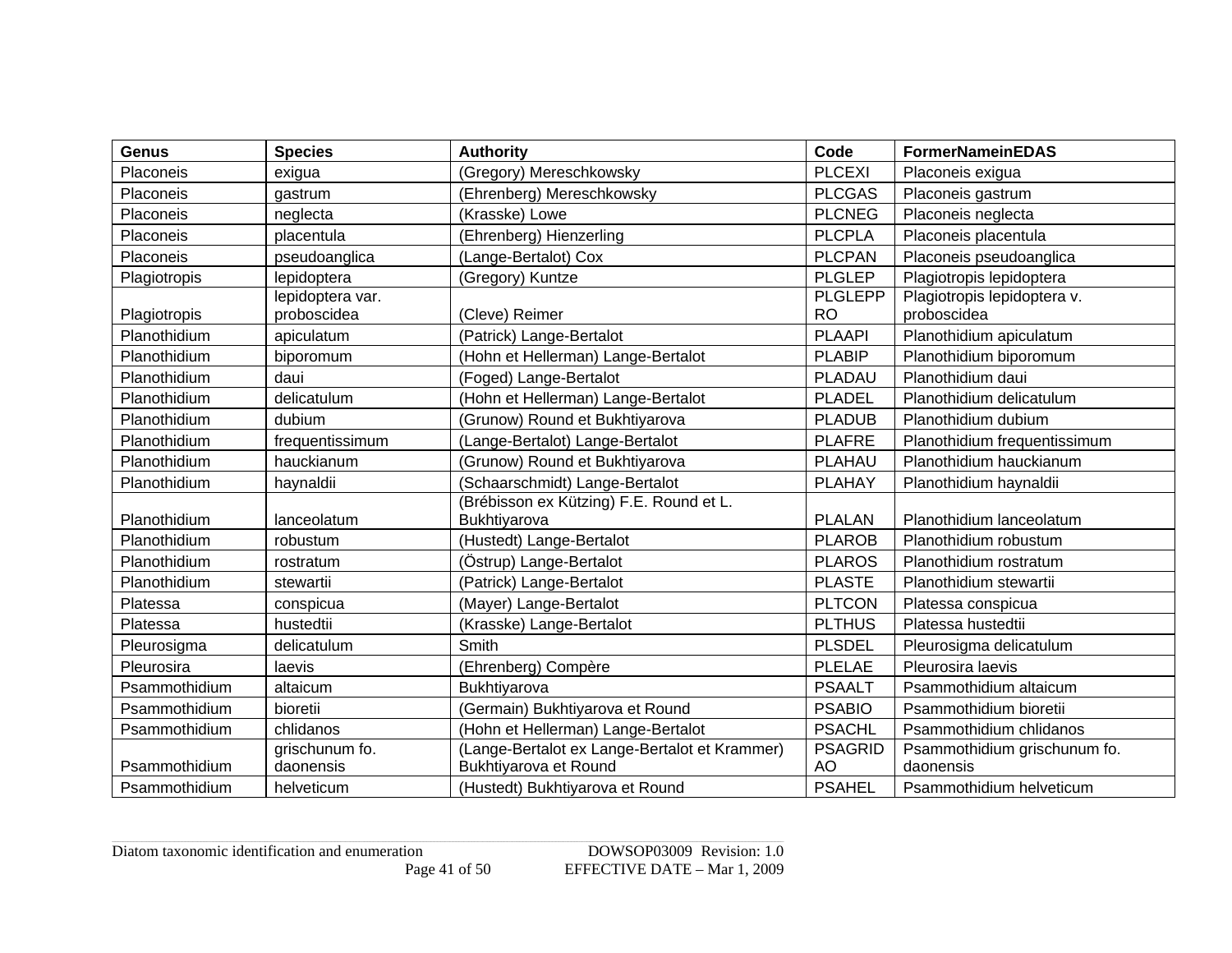| <b>Genus</b>     | <b>Species</b>        | <b>Authority</b>                        | Code           | <b>FormerNameinEDAS</b>               |
|------------------|-----------------------|-----------------------------------------|----------------|---------------------------------------|
| Psammothidium    | lauenburgianum        | (Hustedt) Bukhtiyarova et Round         | <b>PSALAU</b>  | Psammothidium lauenburgianum          |
| Psammothidium    | marginulatum          | (Grunow) Bukhtiyarova et Round          | <b>PSAMAR</b>  | Psammothidium marginulatum            |
| Psammothidium    | scoticum              | (Flower et Jones) Bukhtiyarova et Round | <b>PSASCO</b>  | Psammothidium scoticum                |
| Psammothidium    | subatomoides          | (Hustedt) Bukhtiyarova et Round         | <b>PSASUB</b>  | Psammothidium subatomoides            |
| Pseudostaurosira | brevistriata          | (Grunow) Williams et Round              | <b>PSEBRE</b>  | Pseudostaurosira brevistriata         |
| Pseudostaurosira | parasitica            | (Smith) Morales                         | <b>PSSPAR</b>  | Pseudostaurosira parasitica           |
|                  | parasitica var.       |                                         | <b>PSSPAR</b>  | Pseudostaurosira parasitica v.        |
| Pseudostaurosira | subconstricta         | (Grunow) Morales                        | <b>SUB</b>     | subconstricta                         |
| Pseudostaurosira | trainorii             | <b>Morales</b>                          | <b>PSETRA</b>  | Pseudostaurosira trainorii            |
| Puncticulata     | bodanica              | (Grunow in Schneider) Häkansson         | <b>PUNBOD</b>  | Puncticulata bodanica                 |
| Puncticulata     | radiosa               | (Lemmermann) Häkansson                  | <b>PUNRAD</b>  | Puncticulata radiosa                  |
| Reimeria         | sinuata               | (Gregory) Kociolek et Stoermer          | <b>REISIN</b>  | Reimeria sinuata                      |
| Rhoicosphenia    | abbreviata            | (Agardh) Lange-Bertalot                 | <b>RHCABB</b>  | Rhoicosphenia abbreviata              |
| Rhopalodia       | brebissonii           | Krammer                                 | <b>RHOBRE</b>  | Rhopalodia brebissonii                |
| Rhopalodia       | gibba                 | (Ehrenberg) Müller                      | <b>RHOGIB</b>  | Rhopalodia gibba                      |
|                  |                       |                                         | <b>RHOGIBV</b> |                                       |
| Rhopalodia       | gibba var. ventricosa | (Kützing) Peragallo et Peragallo        | EN             | Rhopalodia gibba var. ventricosa      |
|                  | gibberula var.        |                                         | <b>RHOGIBV</b> |                                       |
| Rhopalodia       | vanheurckii           | Müller                                  | AN             | Rhopalodia gibberula var. vanheurckii |
| Rhopalodia       | musculus              | (Kützing) Müller                        | <b>RHOMUS</b>  | Rhopalodia musculus                   |
| Rhopalodia       | sp. (1) unidentified  | n/a                                     | RHOSP1         | Rhopalodia sp. (1) unidentified       |
| Rossithidium     | linearis              | (Smith) Round et Bukhtiyarova           | <b>ROSLIN</b>  | Rossithidium linearis                 |
| Rossithidium     | pusillum              | (Grunow) Round et Bukhtiyarova          | <b>ROSPUS</b>  | Rossithidium pusillum                 |
| Sellaphora       | bacillum              | (Ehrenberg) Mann                        | <b>SELBAC</b>  | Sellaphora bacillum                   |
| Sellaphora       | hustedtii             | (Krasske) Lange-Bertalot                | <b>SELHUS</b>  | Sellaphora hustedtii                  |
| Sellaphora       | laevissima            | (Kützing) Mann                          | <b>SELHAE</b>  | Sellaphora laevissima                 |
| Sellaphora       | mutata                | (Krasske) Lange-Bertalot                | <b>SELMUT</b>  | Sellaphora mutata                     |
| Sellaphora       | pupula                | (Kützing) Meresckowsky                  | <b>SELPUP</b>  | Sellaphora pupula                     |
|                  |                       |                                         | <b>SELPUP</b>  |                                       |
| Sellaphora       | pupula var. capitata  | Skvortzvow et Mayer                     | CAP            | Sellaphora pupula var. capitata       |
|                  |                       |                                         | <b>SELPUPE</b> |                                       |
| Sellaphora       | pupula var. elliptica | (Hustedt) Bukhtiyarova                  | LL             | Sellaphora pupula var. elliptica      |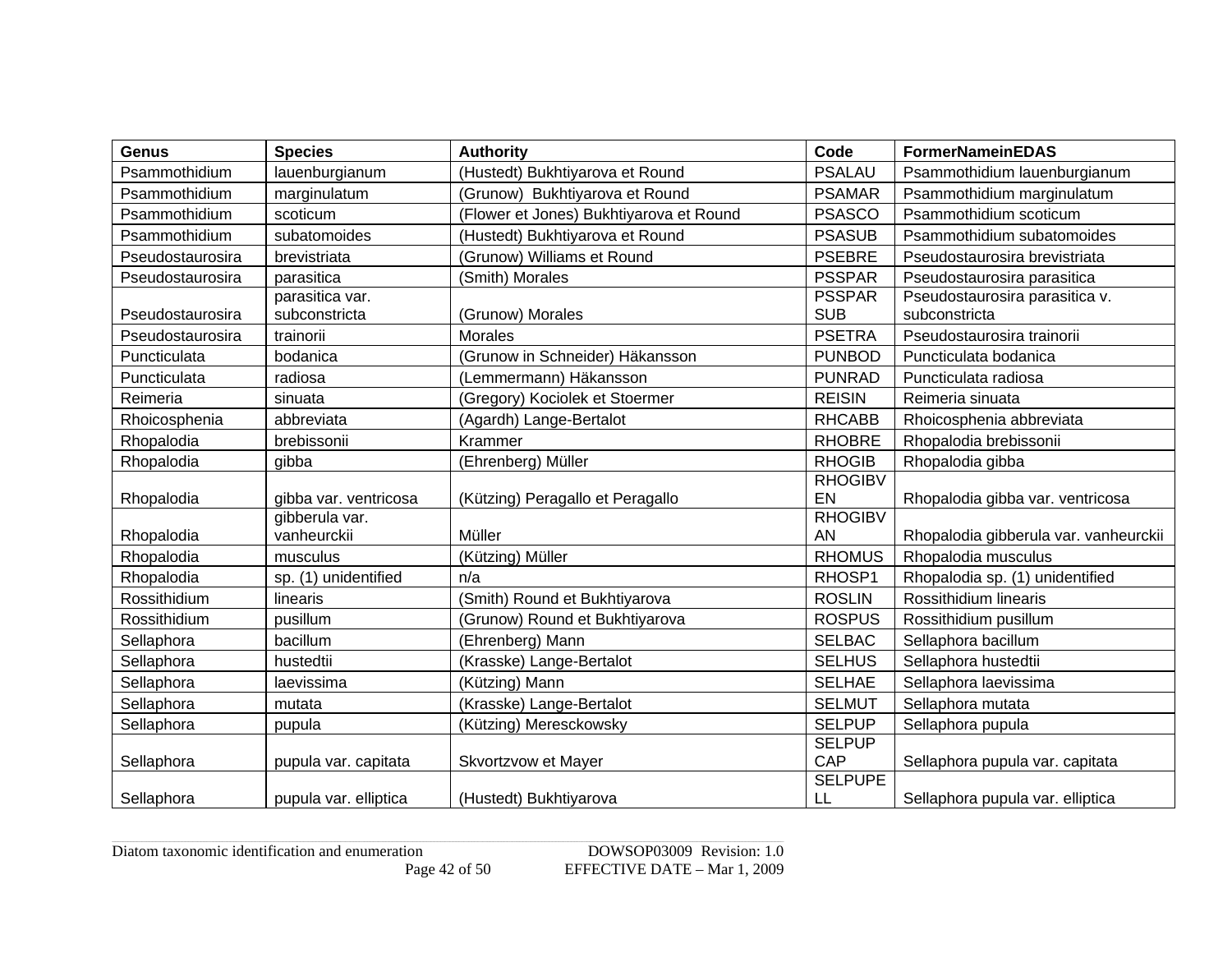| <b>Genus</b>      | <b>Species</b>       | <b>Authority</b>                      | Code                 | <b>FormerNameinEDAS</b>                |
|-------------------|----------------------|---------------------------------------|----------------------|----------------------------------------|
|                   | pupula var.          |                                       | <b>SELPUP</b>        |                                        |
| Sellaphora        | rectangularis        | (Gregory) Lange-Bertalot et Metzeltin | <b>REC</b>           | Sellaphora pupula var. rectangularis   |
| Sellaphora        | rostrata             | (Hustedt) Johansen                    | <b>SELROS</b>        | Sellaphora rostrata                    |
| Sellaphora        | seminulum            | (Grunow) Mann                         | <b>SELSEM</b>        | Sellaphora seminulum                   |
|                   |                      |                                       | SELSP1L              |                                        |
| Sellaphora        | sp. 1 KYDOW LAP      | n/a                                   | AP                   | Sellaphora sp. 1 KYDOW LAP             |
| Simonsenia        | delognei             | (Grunow) Lange-Bertalot               | <b>SIMDEL</b>        | Simonsenia delognei                    |
| Skeletonema       | potomos              | (Weber) Hasle                         | <b>SKEPOT</b>        | Skeletonema potomos                    |
| Stauroneis        | agrestis             | Petersen                              | <b>STAAGR</b>        | Stauroneis agrestis                    |
| <b>Stauroneis</b> | alabamae             | Heiden                                | <b>STAALA</b>        | Stauroneis alabamae                    |
| Stauroneis        | anceps               | Ehrenberg                             | <b>STAANC</b>        | Stauroneis anceps                      |
|                   |                      |                                       | <b>STAANC</b>        |                                        |
| Stauroneis        | anceps fo. americana | Reimer                                | <b>GRA</b>           | Stauroneis anceps fo. americana        |
|                   |                      |                                       | <b>STAANC</b>        |                                        |
| Stauroneis        | anceps fo. gracilis  | Rabenhorst                            | AME                  | Stauroneis anceps f. gracilis          |
| <b>Stauroneis</b> | anceps fo. linearis  | (Ehrenberg) Hustedt                   | <b>STAANCL</b><br>IN | Stauroneis anceps for. linearis        |
| Stauroneis        | borrichii            | (Petersen) Lund                       | <b>STABOR</b>        | Stauroneis borrichii                   |
|                   |                      |                                       |                      |                                        |
| <b>Stauroneis</b> | kriegeri             | Patrick                               | <b>STAKRI</b>        | Stauroneis kriegeri                    |
| Stauroneis        | legumen              | (Ehrenberg) Kützing                   | <b>STALEG</b>        | Stauroneis legumen                     |
| Stauroneis        | livingstonii         | Reimer                                | <b>STALIV</b>        | Stauroneis livingstonii                |
| <b>Stauroneis</b> | nana                 | Hustedt                               | <b>STANAN</b>        | Stauroneis nana                        |
| Stauroneis        | obtusa               | Lagerstedt                            | <b>STAOBT</b>        | Stauroneis obtusa                      |
| Stauroneis        | phoenicenteron       | (Nitzsch) Ehrenberg                   | <b>STAPHO</b>        | Stauroneis phoenicenteron              |
|                   | phoenicenteron fo.   |                                       | <b>STAPHO</b>        |                                        |
| <b>Stauroneis</b> | gracilis             | (Ehrenberg) Hustedt                   | <b>GRA</b>           | Stauroneis phoenicenteron fo. gracilis |
| Stauroneis        | smithii              | Grunow                                | <b>STASMI</b>        | Stauroneis smithii                     |
|                   |                      |                                       | <b>STASMII</b>       |                                        |
| Stauroneis        | smithii var. incisa  | Pantocsek                             | <b>NC</b>            | Stauroneis smithii var. incisa         |
| Stauroneis        |                      | (Cleve) Hustedt                       | <b>STASMIS</b><br>AG | Stauroneis smithii var. sagitta        |
|                   | smithii var. sagitta |                                       |                      |                                        |
| Stauroneis        | sp. (1) unidentified | n/a                                   | STASP1               | Stauroneis sp. (1) unidentified        |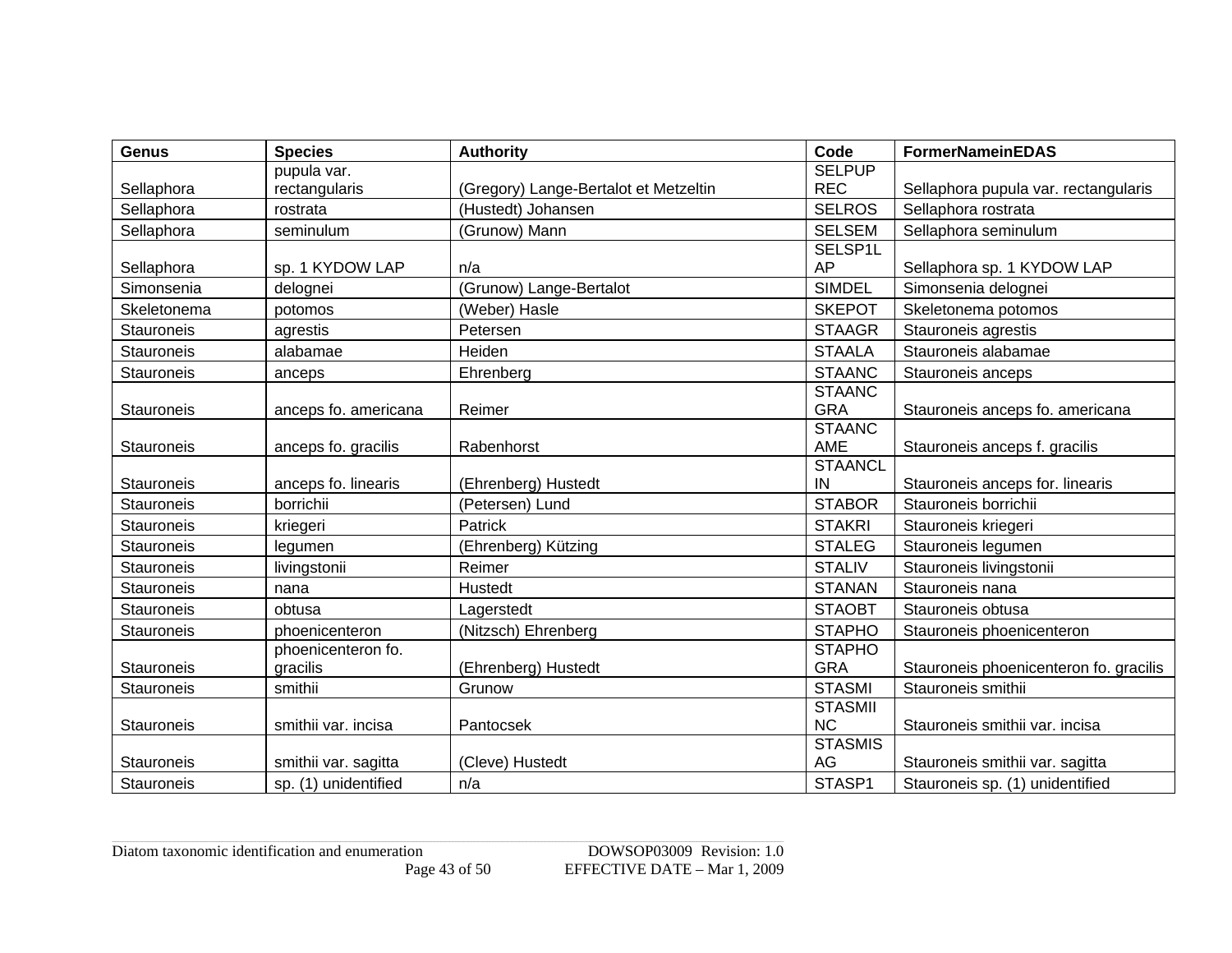| <b>Genus</b>      | <b>Species</b>          | <b>Authority</b>                | Code                        | <b>FormerNameinEDAS</b>               |
|-------------------|-------------------------|---------------------------------|-----------------------------|---------------------------------------|
| <b>Stauroneis</b> | spp.                    | n/a                             | <b>STASPP</b>               | Stauroneis spp.                       |
| <b>Stauroneis</b> | thermicola              | (Petersen) Lund                 | <b>STATHE</b>               | Stauroneis thermicola                 |
| Staurosira        | construens              | Ehrenberg                       | <b>STACON</b>               | Staurosira construens                 |
|                   |                         |                                 | <b>STACON</b>               |                                       |
| Staurosira        | construens var. binodis | (Ehrenberg) Hamilton            | <b>BIN</b>                  | Staurosira construens var. binodis    |
| Staurosira        | construens var. venter  | (Ehrenberg) Hamilton            | <b>STACON</b><br><b>VEN</b> | Staurosira construens var. venter     |
| Staurosirella     | lapponica               | (Grunow) Williams et Round      | <b>STLLAP</b>               | Staurosirella lapponica               |
| Staurosirella     | leptostauron            | (Ehrenberg) Williams et Round   | <b>STALEP</b>               | Staurosirella leptostauron            |
| Staurosirella     | pinnata                 | (Ehrenberg) Williams et Round   | <b>STLPIN</b>               | Staurosirella pinnata                 |
| Stenopterobia     | delicatissima           | (Lewis) Brébisson               | <b>STNDEL</b>               | Stenopterobia delicatissima           |
| Stephanodiscus    | alpinus                 | Hustedt                         | <b>STEALP</b>               | Stephanodiscus alpinus                |
| Stephanodiscus    | hantzschii              | Grunow                          | <b>STEHAN</b>               | Stephanodiscus hantzschii             |
|                   |                         |                                 | <b>STEHAN</b>               |                                       |
| Stephanodiscus    | hantzschii fo. tenuis   | (Hustedt) Häkansson et Stoermer | <b>TEN</b>                  | Stephanodiscus hantzschii fo. tenuis  |
| Stephanodiscus    | minutulus               | (Kützing) Cleve et Möller       | <b>STEMIN</b>               | Stephanodiscus minutulus              |
| Stephanodiscus    | niagarae                | Ehrenberg                       | <b>STENIA</b>               | Stephanodiscus niagarae               |
| Stephanodiscus    | sp. (1) unidentified    | n/a                             | STESP1                      | Stephanodiscus sp. (1) unidentified   |
| Stephanodiscus    | subtilis                | (Van Goor) A. Cleve             | <b>STESUB</b>               | Stephanodiscus subtilis               |
| Stephanodiscus    | vestibulus              | Häkansson, Theriot et Stoermer  | <b>STEVES</b>               | Stephanodiscus vestibulus             |
| Surirella         | agmatilis               | Camburn                         | <b>SURAGM</b>               | Surirella agmatilis                   |
| Surirella         | angusta                 | Kützing                         | <b>SURANG</b>               | Surirella angusta                     |
| Surirella         | bifrons                 | Ehrenberg                       | <b>SURBIF</b>               | Surirella bifrons                     |
| Surirella         | biseriata               | <b>Brébisson</b>                | <b>SURBIS</b>               | Surirella biseriata                   |
| Surirella         | bohemica                | Maly                            | <b>SURBOH</b>               | Surirella bohemica                    |
| Surirella         | brebissoni              | Krammer et Lange-Bertalot       | <b>SURBRE</b>               | Surirella brebissoni                  |
|                   | brebissonii var.        |                                 | <b>SURBRE</b>               |                                       |
| Surirella         | kuetzingii              | Krammer et Lange-Bertalot       | <b>KUE</b>                  | Surirella brebissonii var. kuetzingii |
| Surirella         | elegans                 | Ehrenberg                       | <b>SURELE</b>               | Surirella elegans                     |
| Surirella         | gracilis                | (Smith) Grunow                  | <b>SURGRA</b>               | Surirella gracilis                    |
| Surirella         | guatimalensis           | Ehrenberg                       | <b>SURGUA</b>               | Surirella guatimalensis               |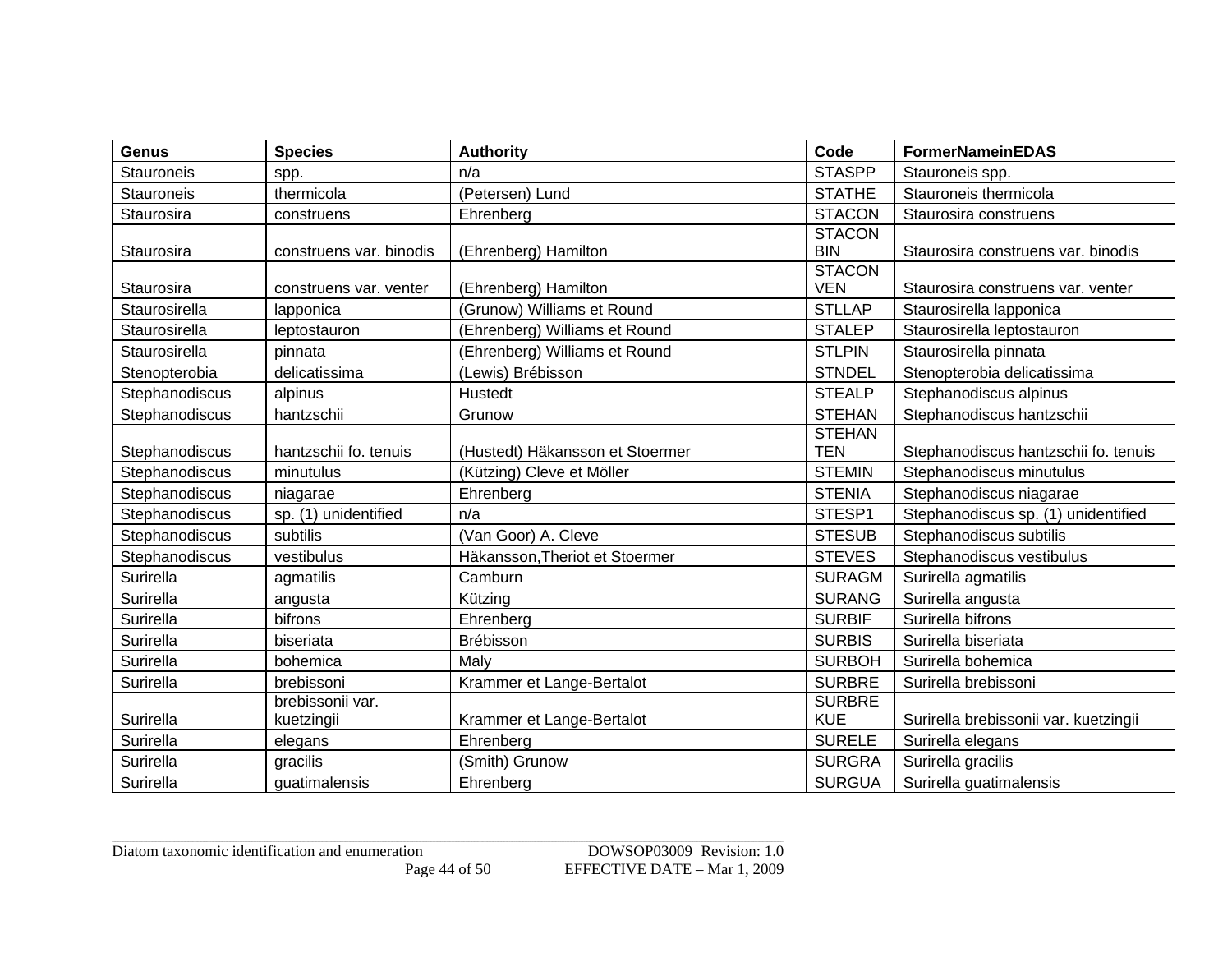| <b>Genus</b> | <b>Species</b>         | <b>Authority</b>     | Code                        | <b>FormerNameinEDAS</b>        |
|--------------|------------------------|----------------------|-----------------------------|--------------------------------|
| Surirella    | helvetica              | <b>Brun</b>          | <b>SURHEL</b>               | Surirella helvetica            |
| Surirella    | linearis               | Smith                | <b>SURLIN</b>               | Surirella linearis             |
| Surirella    | minuta                 | Brébisson            | <b>SURMIN</b>               | Surirella minuta               |
| Surirella    | ovalis                 | <b>Brébisson</b>     | <b>SUROVL</b>               | Surirella ovalis               |
| Surirella    | ovata                  | Kützing              | <b>SUROVT</b>               | Surirella ovata                |
| Surirella    | ovata var. africana    | Cholnoky             | <b>SUROVT</b><br><b>AFR</b> | Surirella ovata var. africana  |
|              |                        |                      | <b>SUROVT</b>               |                                |
| Surirella    | ovata var. pinnata     | (Smith) Brun         | <b>PIN</b>                  | Surirella ovata var. pinnata   |
| Surirella    | roba                   | Leclercq             | <b>SURROB</b>               | Surirella roba                 |
| Surirella    | robusta                | Ehrenberg            | <b>SURRBS</b>               | Surirella robusta              |
| Surirella    | robusta fo. lata       | Hustedt              | <b>SURRBS</b><br>LAT        | Surirella robusta f. lata      |
| Surirella    | sp. (1) unidentified   | n/a                  | SURSP1                      | Surirella sp. (1) unidentified |
| Surirella    | splendida              | (Ehrenberg) Kützing  | <b>SURSPL</b>               | Surirella splendida            |
| Surirella    | spp.                   | n/a                  | <b>SURSPP</b>               | Surirella spp.                 |
| Surirella    | stalagma               | Hohn et Hellermann   | <b>SURSTA</b>               | Surirella stalagma             |
| Surirella    | subsalsa               | Smith                | <b>SURSUB</b>               | Surirella subsalsa             |
| Surirella    | suecica                | Grunow ex Van Heurck | <b>SURSUE</b>               | Surirella suecica              |
| Surirella    | tenera                 | Gregory              | <b>SURTEN</b>               | Surirella tenera               |
|              |                        |                      | <b>SURTEN</b>               |                                |
| Surirella    | tenera var. nervosa    | Schmidt              | <b>NER</b>                  | Surirella tenera var. nervosa  |
| Synedra      | acus                   | Kützing              | SYNACU                      | Synedra acus                   |
| Synedra      | capitata               | Ehrenberg            | <b>SYNCAP</b>               | Synedra capitata               |
| Synedra      | delicatissima          | Smith                | <b>SYNDEL</b>               | Svnedra delicatissima          |
| Synedra      | filiformis             | Grunow               | <b>SYNFIL</b>               | Synedra filiformis             |
|              |                        |                      | <b>SYNFILE</b>              |                                |
| Synedra      | filiformis var. exilis | Cleve-Euler          | XI                          | Synedra filiformis var. exilis |
| Synedra      | rumpens                | Kützing              | <b>SYNRUM</b>               | Fragilaria capucina "complex"  |
| Synedra      | rumpens var. scotica   | Grunow               | <b>SYNRUM</b><br>SCO        | Synedra rumpens var. scotica   |
| Synedra      | socia                  | Wallace              | <b>SYNSOC</b>               | Synedra socia                  |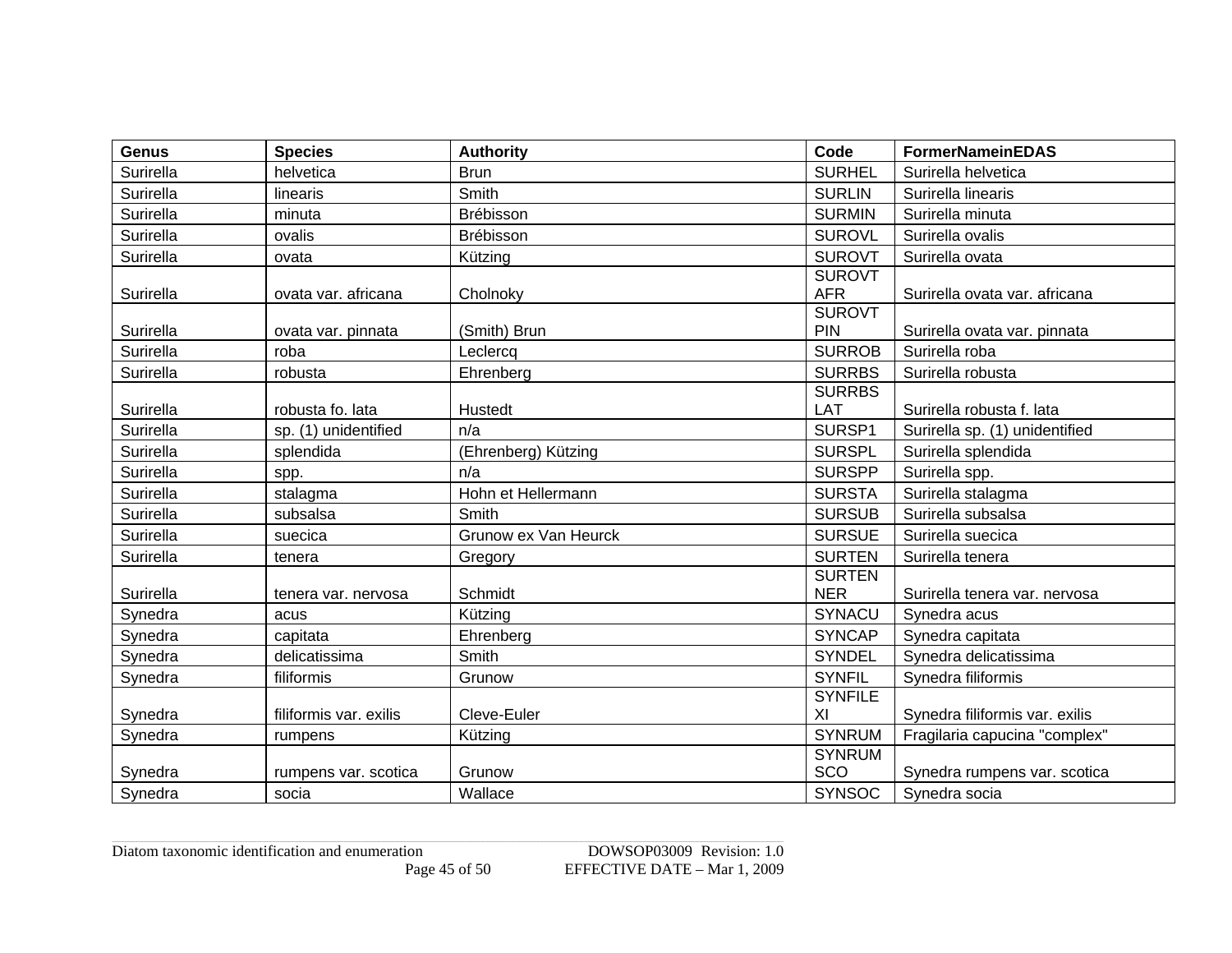| <b>Genus</b>  | <b>Species</b>        | <b>Authority</b>                 | Code                        | <b>FormerNameinEDAS</b>         |
|---------------|-----------------------|----------------------------------|-----------------------------|---------------------------------|
| Synedra       | sp. (1) unidentified  | n/a                              | SYNSP1                      | Synedra sp. (1) unidentified    |
|               |                       |                                  | SYNSP1L                     |                                 |
| Synedra       | sp. 1 KYDOW LAP       |                                  | AP                          | Synedra sp. 1 KYDOW LAP         |
| Synedra       | spp.                  | n/a                              | <b>SYNSPP</b>               | Synedra spp.                    |
| Synedra       | ulna                  | (Nitzsch) Ehrenberg              | <b>SYNULN</b>               | Synedra ulna                    |
|               | ulna var.             |                                  | <b>SYNULN</b>               |                                 |
| Synedra       | amphirhynchus         | (Ehrenberg) Grunow               | <b>AMP</b>                  | Synedra ulna var. amphirhynchus |
|               |                       |                                  | <b>SYNULN</b><br><b>CON</b> |                                 |
| Synedra       | ulna var. contracta   | Östrup                           | <b>SYNULN</b>               | Synedra ulna var. contracta     |
| Synedra       | ulna var. danica      | (Kützing) Van Heurck             | <b>DAN</b>                  | Synedra ulna var. danica        |
|               |                       |                                  | <b>SYNULN</b>               |                                 |
| Synedra       | ulna var. oxyrhynchus | (Kützing) Van Heurck             | <b>OXY</b>                  | Synedra ulna var. oxyrhynchus   |
|               | ulna var. oxyrhynchus |                                  | <b>SYNULN</b>               | Synedra ulna v. oxyrhynchus f.  |
| Synedra       | fo. mediocontracta    | (Fonti) Hustedt                  | <b>OXM</b>                  | mediocontracta                  |
|               |                       |                                  | <b>SYNULN</b>               |                                 |
| Synedra       | ulna var. ramesi      | (Héribaud) Hustedt               | <b>RAM</b>                  | Synedra ulna var. ramesi        |
| Tabellaria    | fenestrata            | (Lyngbye) Kützing                | <b>TABFEN</b>               | Tabellaria fenestrata           |
| Tabellaria    | flocculosa            | (Roth) Kützing                   | <b>TABFLO</b>               | Tabellaria flocculosa           |
| Tabularia     | fasciculata           | (Agardh) Williams et Round       | <b>TBUFAS</b>               | Tabularia fasciculata           |
| Tabularia     | tabulata              | (Agardh) Snoeijs                 | <b>TBUTAB</b>               | Tabularia tabulata              |
| Tetracyclus   | glans                 | (Ehrenberg) Mills                | <b>TETGLA</b>               | Tetracyclus glans               |
| Tetracyclus   | rupestris             | Ralfs                            | <b>TETRUP</b>               | Tetracyclus rupestris           |
| Thalassiosira | weissflogii           | (Grunow) Fryxell et Hasle        | <b>THAWEI</b>               | Thalassiosira weissflogii       |
| Tryblionella  | apiculata             | Gregory                          | <b>TRYAPI</b>               | Tryblionella apiculata          |
| Tryblionella  | calida                | (Grunow ex Cleve et Grunow) Mann | <b>TRYCAL</b>               | Tryblionella calida             |
| Tryblionella  | circumsuta            | (Bailey) Ralfs                   | <b>TRYCIR</b>               | Tryblionella circumsuta         |
| Tryblionella  | coarctata             | (Grunow) Mann                    | <b>TRYCOA</b>               | Tryblionella coarctata          |
| Tryblionella  | compressa             | (Bailey) Poulin                  | <b>TRYCOM</b>               | Tryblionella compressa          |
| Tryblionella  | debilis               | Arnott                           | <b>TRYDEB</b>               | Tryblionella debilis            |
| Tryblionella  | gracilis              | Smith                            | <b>TRYGRA</b>               | Tryblionella gracilis           |
| Tryblionella  | hungarica             | (Grunow) Mann                    | <b>TRYHUN</b>               | Tryblionella hungarica          |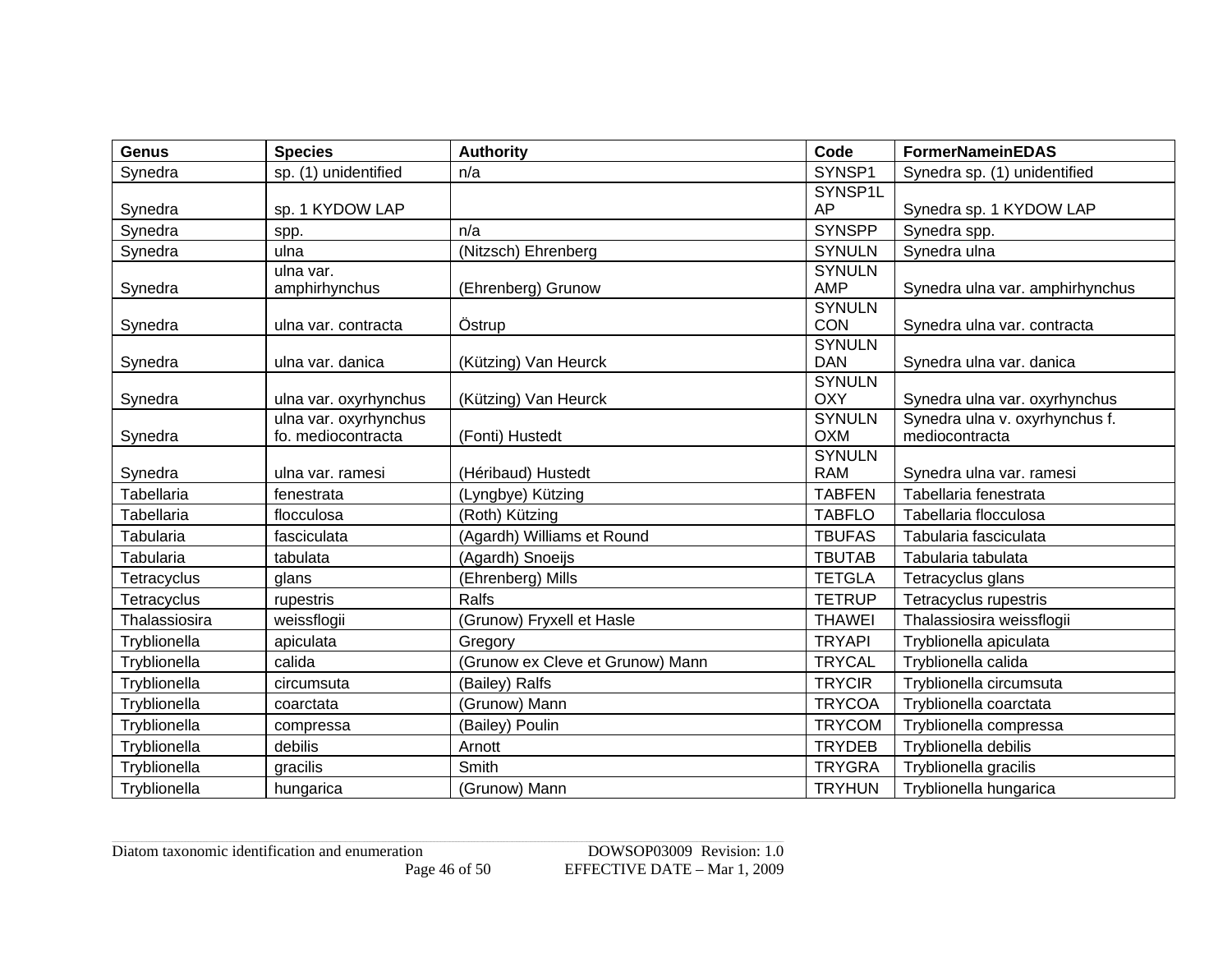| Genus        | <b>Species</b> | <b>Authority</b>   | Code          | <b>FormerNameinEDAS</b> |
|--------------|----------------|--------------------|---------------|-------------------------|
| Tryblionella | levidensis     | Smith              | <b>TRYLEV</b> | Tryblionella levidensis |
| Tryblionella | littoralis     | (Grunow) Mann      | <b>TRYLIT</b> | Tryblionella littoralis |
| Tryblionella | salinarum      | (Grunow) Pantocsek | TRYSAL        | Tryblionella salinarum  |
| Tryblionella | victoriae      | Grunow             | <b>TRYVIC</b> | Tryblionella victoriae  |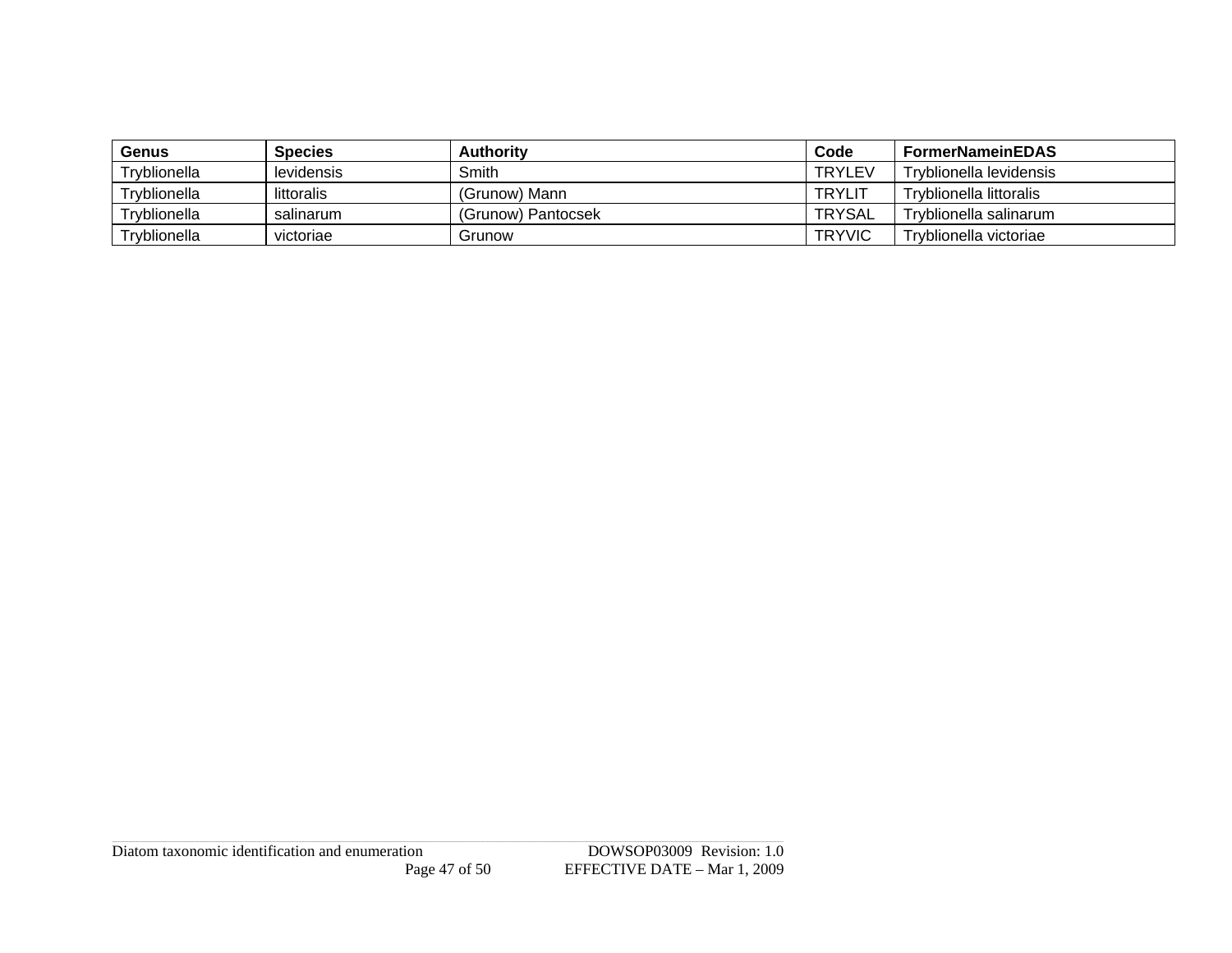#### <span id="page-47-0"></span>APPENDIX C: DIATOM ANALYSIS BENCH SHEET EXAMPLE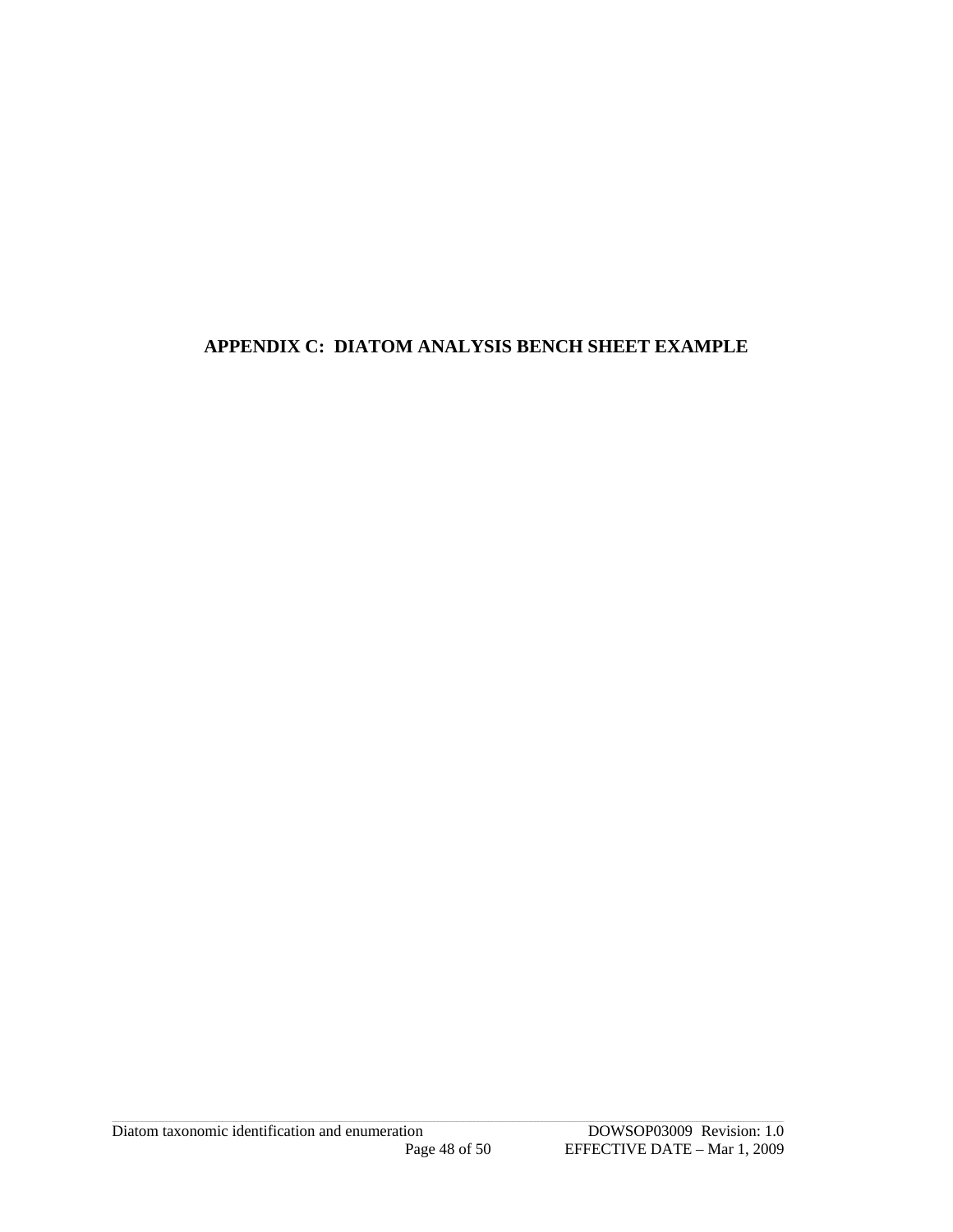#### **DIATOM BENCH SHEET**

**Page \_\_\_\_ of \_\_\_\_** 

| <b>DOW Station ID:</b>  | Stream:               |              | Location:                                        |                           |  |  |  |
|-------------------------|-----------------------|--------------|--------------------------------------------------|---------------------------|--|--|--|
| <b>Collection Date:</b> | County:               |              | <b>River Basin:</b>                              |                           |  |  |  |
| <b>DOW Program:</b>     | <b>Analysis Type:</b> |              | Analyst:                                         |                           |  |  |  |
| <b>Total # Valves:</b>  | Total # Taxa:         |              | Verified Complete::<br>$\frac{1}{2}$<br>$\prime$ | To EDAS:<br>$\frac{1}{2}$ |  |  |  |
|                         |                       |              |                                                  |                           |  |  |  |
| <b>Taxa Name</b>        |                       | <b>Tally</b> |                                                  | <b>Total</b>              |  |  |  |
|                         |                       |              |                                                  |                           |  |  |  |
|                         |                       |              |                                                  |                           |  |  |  |
|                         |                       |              |                                                  |                           |  |  |  |
|                         |                       |              |                                                  |                           |  |  |  |
|                         |                       |              |                                                  |                           |  |  |  |
|                         |                       |              |                                                  |                           |  |  |  |
|                         |                       |              |                                                  |                           |  |  |  |
|                         |                       |              |                                                  |                           |  |  |  |
|                         |                       |              |                                                  |                           |  |  |  |
|                         |                       |              |                                                  |                           |  |  |  |
|                         |                       |              |                                                  |                           |  |  |  |
|                         |                       |              |                                                  |                           |  |  |  |
|                         |                       |              |                                                  |                           |  |  |  |
|                         |                       |              |                                                  |                           |  |  |  |
|                         |                       |              |                                                  |                           |  |  |  |
|                         |                       |              |                                                  |                           |  |  |  |
|                         |                       |              |                                                  |                           |  |  |  |
|                         |                       |              |                                                  |                           |  |  |  |
|                         |                       |              |                                                  |                           |  |  |  |
|                         |                       |              |                                                  |                           |  |  |  |
|                         |                       |              |                                                  |                           |  |  |  |
|                         |                       |              |                                                  |                           |  |  |  |
|                         |                       |              |                                                  |                           |  |  |  |
|                         |                       |              |                                                  |                           |  |  |  |
|                         |                       |              |                                                  |                           |  |  |  |

Notes: